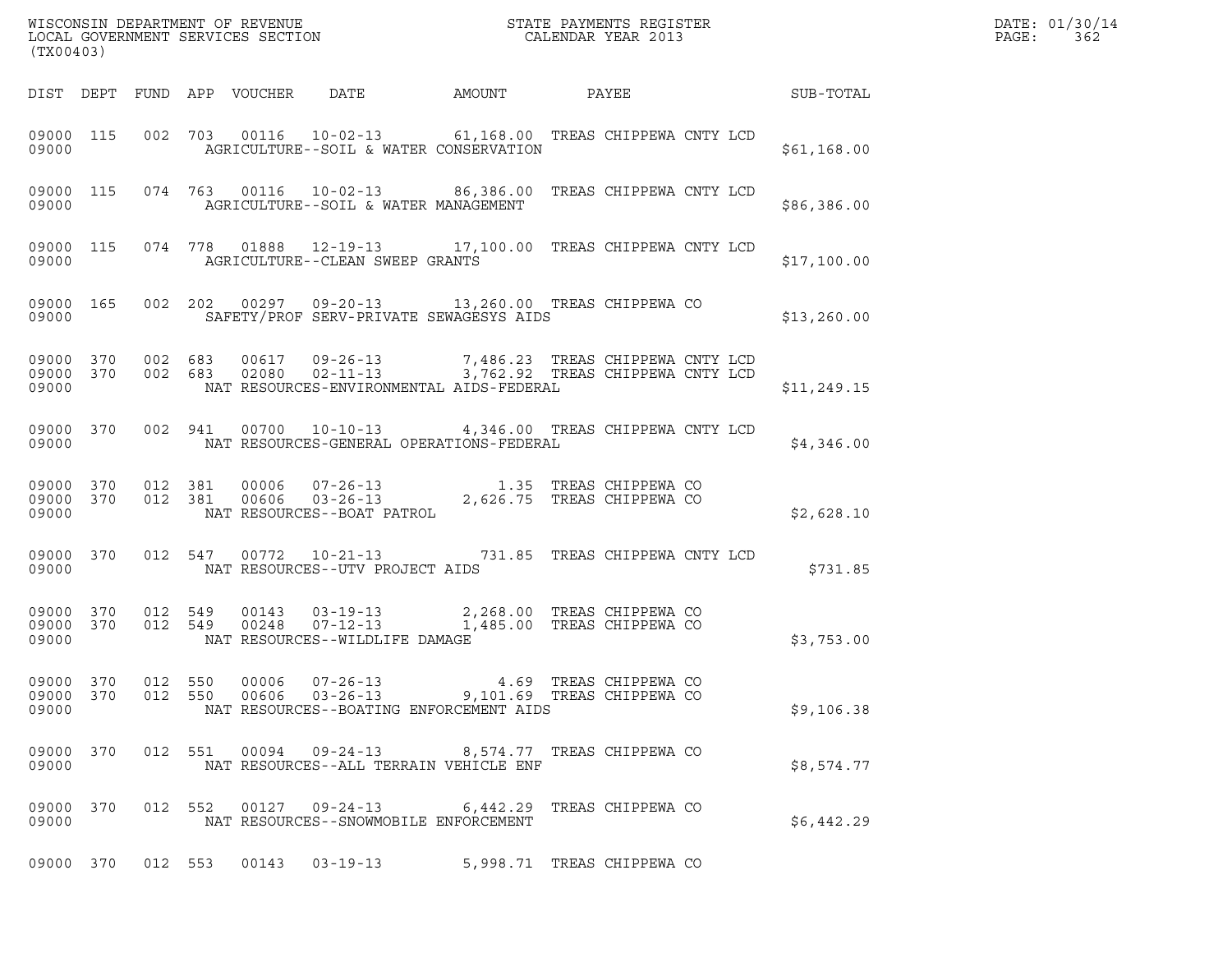| (TX00403) |  |  |                                                                                                                                                                                    |  |             | DATE: 01/30/14<br>$\mathtt{PAGE:}$<br>363 |
|-----------|--|--|------------------------------------------------------------------------------------------------------------------------------------------------------------------------------------|--|-------------|-------------------------------------------|
|           |  |  | DIST DEPT FUND APP VOUCHER DATE AMOUNT PAYEE SUB-TOTAL                                                                                                                             |  |             |                                           |
|           |  |  | 09000 370 012 553 00248 07-12-13 635.36 TREAS CHIPPEWA CO<br>09000 NAT RESOURCES--WILDLIFE DAMAGE CLAIMS                                                                           |  | \$6,634.07  |                                           |
| 09000     |  |  | 09000 370 012 563 01126 12-06-13 2,328.96 TREAS CHIPPEWA CNTY LCD 09000 370 012 563 02133 02-19-13 24,728.15 TREAS CHIPPEWA CO<br>NAT RESOURCES--COUNTY CONSERVATION AIDS          |  | \$27,057.11 |                                           |
|           |  |  | 09000 370 012 564 00235 04-05-13 1,702.28 TREAS CHIPPEWA CO                                                                                                                        |  | \$1,702.28  |                                           |
|           |  |  | 09000 370 012 565 00022 12-03-13 11,000.01 TREAS CHIPPEWA CNTY LCD<br>09000 MAT RESOURCES--COUNTY FOREST LOANS/SEV                                                                 |  | \$11,000.01 |                                           |
|           |  |  | 09000 370 012 567 00003 02-12-13 16,329.44 TREAS CHIPPEWA CO<br>09000 NAT RESOURCES--COUNTY FOREST AIDS                                                                            |  | \$16,329.44 |                                           |
|           |  |  | 09000 370 012 569 00506 09-16-13 53,850.15 TREAS CHIPPEWA CNTY LCD                                                                                                                 |  | \$53,850.15 |                                           |
|           |  |  | 09000 370 012 572 00004 04-03-13 41,049.13 TREAS CHIPPEWA CO                                                                                                                       |  | \$41,049.13 |                                           |
|           |  |  | 09000 370 012 574 00359 08-23-13 45,200.00 TREAS CHIPPEWA CNTY LCD<br>09000 MAT RESOURCES--SNOWMOBILE TRAIL AIDS                                                                   |  | \$45,200.00 |                                           |
| 09000     |  |  | 09000 370 012 575 00546 09-16-13 45,200.00 TREAS CHIPPEWA CNTY LCD<br>09000 370 012 575 02113 02-19-13 45,200.00 TREAS CHIPPEWA CNTY LCD<br>NAT RESOURCES--SNOWMOBILE TRAIL AIDS   |  | \$90,400.00 |                                           |
| 09000     |  |  | 09000 370 012 576 00763 10-21-13 4,500.00 TREAS CHIPPEWA CNTY LCD<br>09000 370 012 576 00774 10-21-13 2,250.00 TREAS CHIPPEWA CNTY LCD<br>NAT RESOURCES--ALL-TERRAIN VEHICLE TRAIL |  | \$6,750.00  |                                           |
| 09000     |  |  | 09000 370 012 577 00774 10-21-13 2,093.11 TREAS CHIPPEWA CNTY LCD<br>NAT RESOURCES--ALL-TERRAIN VEHICLE TRAIL                                                                      |  | \$2,093.11  |                                           |
| 09000     |  |  | 09000 370 012 584 00026 09-03-13 103.00 TREAS CHIPPEWA CO<br>NAT RESOURCES--PMT IN LIEU OF TAXES                                                                                   |  | \$103.00    |                                           |
| 09000     |  |  | 09000 370 012 663 00868 11-04-13 11,250.00 TREAS CHIPPEWA CNTY LCD<br>NAT RESOURCES--LAKES MANAGEMENT GRANTS                                                                       |  | \$11,250.00 |                                           |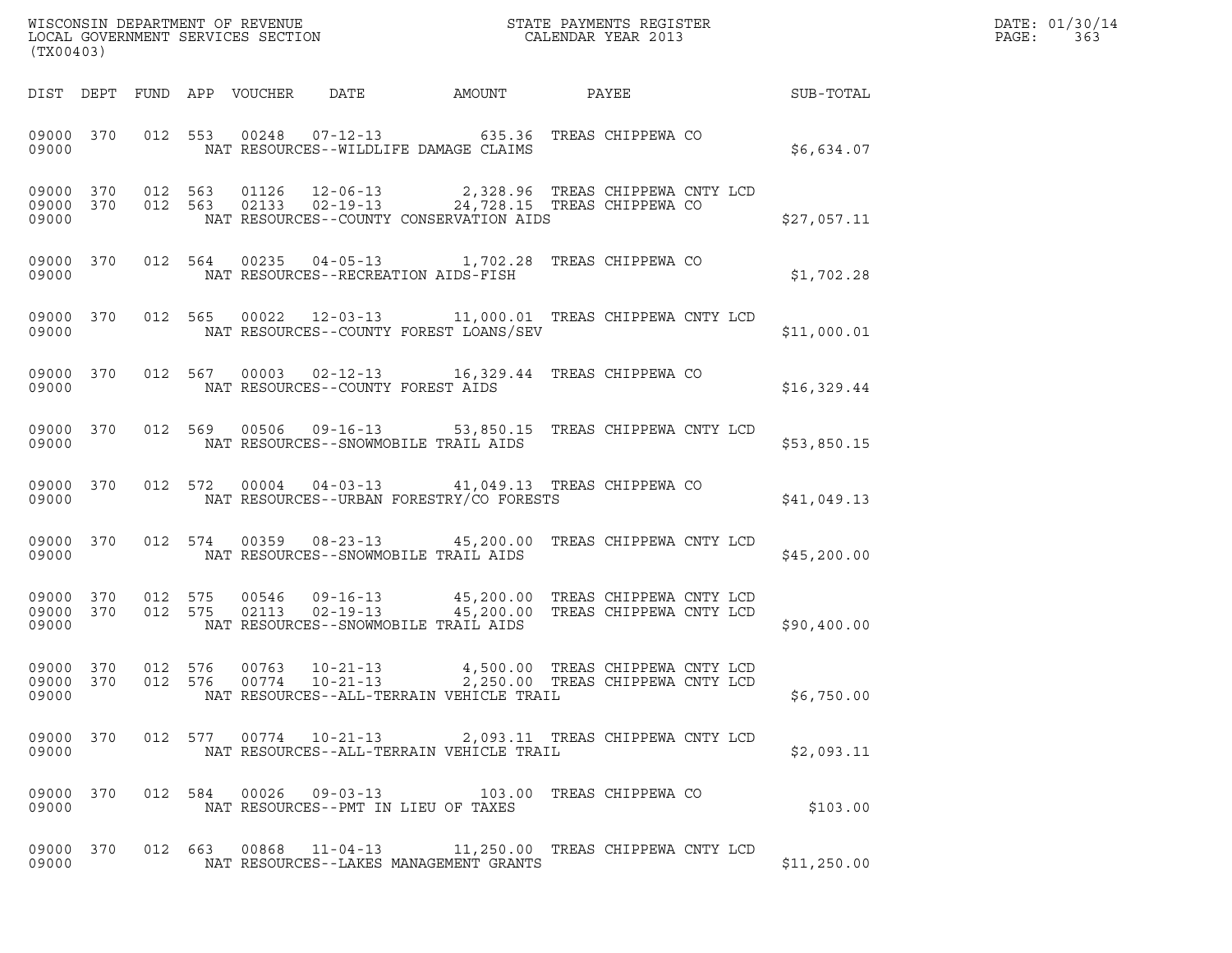| (TX00403)                                                                                                                                    |                                                                                                       |                                                                                                                                                       |                          |                                                                                                                                     |                                                                           |                                                      | ${\tt WISCONSIN} \begin{tabular}{l} DEPARTMENT OF REVIEW \\ LOCAL GOVERIMENT SERVICES SECTION \\ \end{tabular} \begin{tabular}{l} \multicolumn{2}{c}{\textbf{S}} \\ \multicolumn{2}{c}{\textbf{S}} \\ \multicolumn{2}{c}{\textbf{S}} \\ \multicolumn{2}{c}{\textbf{A}} \\ \multicolumn{2}{c}{\textbf{A}} \\ \multicolumn{2}{c}{\textbf{A}} \\ \multicolumn{2}{c}{\textbf{A}} \\ \multicolumn{2}{c}{\textbf{A}} \\ \multicolumn{2}{c}{\textbf{A}} \\ \multicolumn{2}{c}{\textbf{A}} \\ \multicolumn{2}{c}{\textbf{$ |                  | DATE: 01/30/14<br>PAGE:<br>364 |
|----------------------------------------------------------------------------------------------------------------------------------------------|-------------------------------------------------------------------------------------------------------|-------------------------------------------------------------------------------------------------------------------------------------------------------|--------------------------|-------------------------------------------------------------------------------------------------------------------------------------|---------------------------------------------------------------------------|------------------------------------------------------|--------------------------------------------------------------------------------------------------------------------------------------------------------------------------------------------------------------------------------------------------------------------------------------------------------------------------------------------------------------------------------------------------------------------------------------------------------------------------------------------------------------------|------------------|--------------------------------|
|                                                                                                                                              |                                                                                                       |                                                                                                                                                       |                          | DIST DEPT FUND APP VOUCHER                                                                                                          | DATE                                                                      | AMOUNT                                               | PAYEE                                                                                                                                                                                                                                                                                                                                                                                                                                                                                                              | <b>SUB-TOTAL</b> |                                |
| 09000 370<br>09000                                                                                                                           |                                                                                                       |                                                                                                                                                       | 074 670                  |                                                                                                                                     | 40300 05-20-13<br>NAT RESOURCES--RU RECYCLING GRANT                       |                                                      | 203,080.95 TREAS CHIPPEWA CO                                                                                                                                                                                                                                                                                                                                                                                                                                                                                       | \$203,080.95     |                                |
| 09000                                                                                                                                        | 09000 370                                                                                             |                                                                                                                                                       | 074 673                  |                                                                                                                                     | NAT RESOURCES--RU CONSOLIDATED GRANT                                      |                                                      | 40300  05-20-13  15,171.04  TREAS CHIPPEWA CO                                                                                                                                                                                                                                                                                                                                                                                                                                                                      | \$15,171.04      |                                |
| 09000 370<br>09000                                                                                                                           |                                                                                                       | 095 512                                                                                                                                               |                          | 00421                                                                                                                               | NAT RESOURCES--STEWARDSHIP 2000                                           |                                                      |                                                                                                                                                                                                                                                                                                                                                                                                                                                                                                                    | \$59,912.00      |                                |
| 09000 395<br>09000                                                                                                                           |                                                                                                       |                                                                                                                                                       |                          |                                                                                                                                     |                                                                           | TRANSPORTATION--COUNTY FOREST ROAD AIDS              | 011 170 66644 02-28-13 6,717.25 TREAS CHIPPEWA CO                                                                                                                                                                                                                                                                                                                                                                                                                                                                  | \$6,717.25       |                                |
| 09000<br>09000<br>09000<br>09000<br>09000<br>09000<br>09000<br>09000<br>09000<br>09000<br>09000<br>09000<br>09000<br>09000<br>09000<br>09000 | 395<br>395<br>395<br>395<br>395<br>395<br>395<br>395<br>395<br>395<br>395<br>395<br>395<br>395<br>395 | 011 185<br>011 185<br>011 185<br>011 185<br>011 185<br>011<br>011 185<br>011<br>011 185<br>011<br>011 185<br>011 185<br>011 185<br>011 185<br>011 185 | 185<br>185<br>185        | 75861<br>75861<br>79228<br>79228<br>80619<br>80619<br>81587<br>82317<br>84649<br>85523<br>85523<br>90511<br>92048<br>92776<br>95774 | $12 - 02 - 13$                                                            | TRANSPORTATION--HIGHWAY SAFETY-FEDERAL               | 987.46 CHIPPEWA CO                                                                                                                                                                                                                                                                                                                                                                                                                                                                                                 | \$26,682.63      |                                |
| 09000<br>09000<br>09000<br>09000                                                                                                             | 395<br>395<br>395                                                                                     | 011 190<br>011 190                                                                                                                                    | 011 190                  | 68009<br>82009<br>94009                                                                                                             | $01 - 07 - 13$<br>$07 - 01 - 13$<br>$10 - 07 - 13$                        | TRANSPORTATION--GENERAL TRANSP AIDS-GTA              | 352,235.97 COUNTY OF CHIPPEWA<br>704,471.94 COUNTY OF CHIPPEWA<br>352,235.99 COUNTY OF CHIPPEWA                                                                                                                                                                                                                                                                                                                                                                                                                    | \$1,408,943.90   |                                |
| 09000<br>09000<br>09000                                                                                                                      | 395<br>395                                                                                            | 011<br>011                                                                                                                                            | 278<br>278               | 79330<br>79472                                                                                                                      | $06 - 27 - 13$<br>$06 - 28 - 13$<br>TRANSPORTATION--LRIP/TRIP/MSIP GRANTS | 27,774.53<br>22, 225.47                              | TREAS CHIPPEWA CO<br>TREAS CHIPPEWA CO                                                                                                                                                                                                                                                                                                                                                                                                                                                                             | \$50,000.00      |                                |
| 09000<br>09000                                                                                                                               | 410                                                                                                   |                                                                                                                                                       | 002 116                  | 11357                                                                                                                               | $11 - 05 - 13$<br>CORRECTIONS--LOCAL AID                                  | 52,633.35                                            | TREAS CHIPPEWA CO                                                                                                                                                                                                                                                                                                                                                                                                                                                                                                  | \$52,633.35      |                                |
| 09000<br>09000<br>09000<br>09000                                                                                                             | 435<br>435<br>435<br>435                                                                              | 005<br>005<br>005<br>005                                                                                                                              | 000<br>000<br>000<br>000 | 90310<br>90314<br>90318<br>90321                                                                                                    | $01 - 01 - 13$<br>$02 - 01 - 13$<br>$03 - 01 - 13$<br>$04 - 01 - 13$      | 129,649.00<br>114,179.00<br>149,916.00<br>192,694.00 | CHIPPEWA CO<br>CHIPPEWA CO<br>CHIPPEWA CO<br>CHIPPEWA CO                                                                                                                                                                                                                                                                                                                                                                                                                                                           |                  |                                |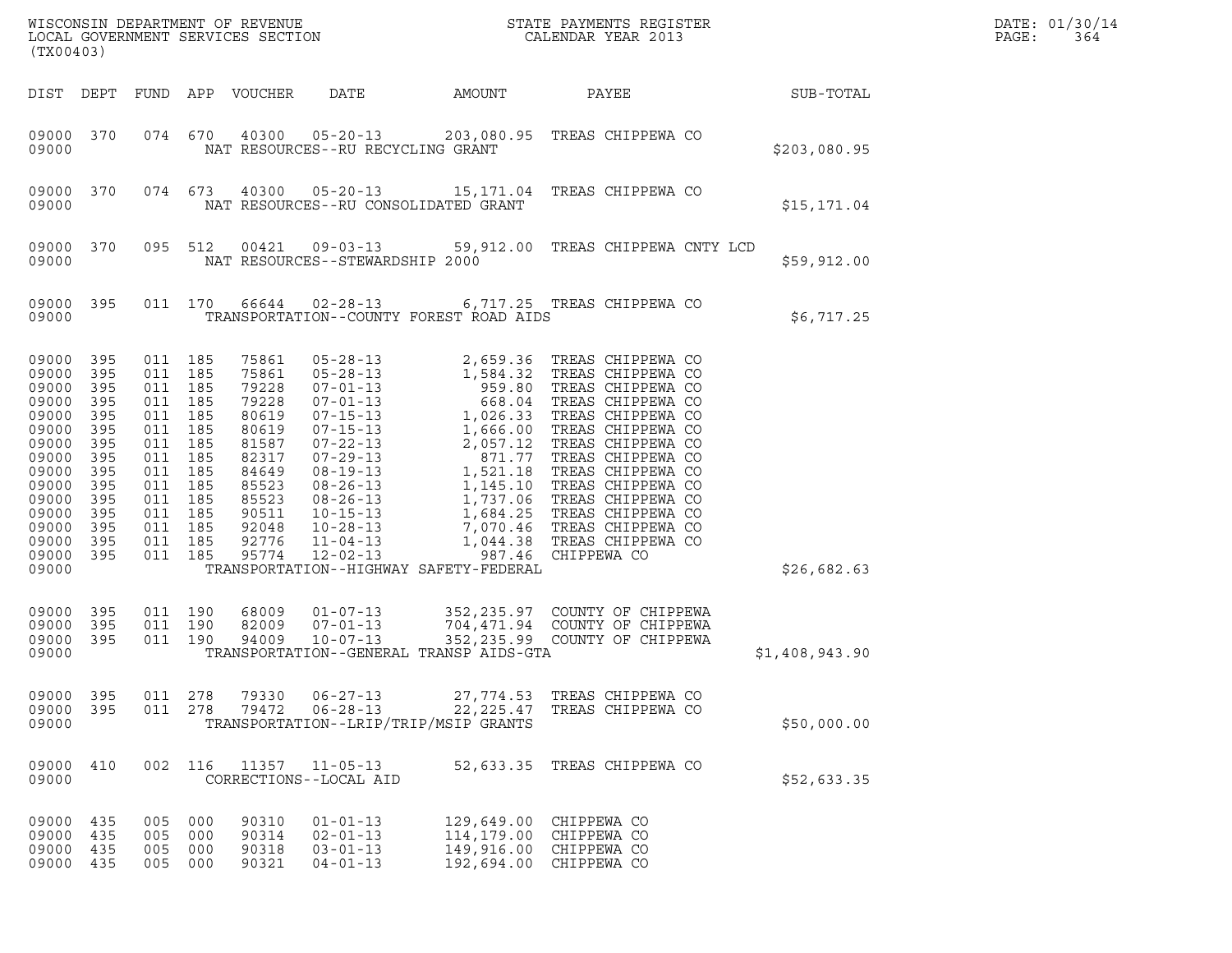| (TX00403)                                                                     |                                                      |                                                      |                                                      |                                                                      |                                                                                                                                                                                 |                                                                                                 |                                                                                                                                                                                                             |                |
|-------------------------------------------------------------------------------|------------------------------------------------------|------------------------------------------------------|------------------------------------------------------|----------------------------------------------------------------------|---------------------------------------------------------------------------------------------------------------------------------------------------------------------------------|-------------------------------------------------------------------------------------------------|-------------------------------------------------------------------------------------------------------------------------------------------------------------------------------------------------------------|----------------|
| DIST                                                                          | DEPT                                                 | FUND                                                 | APP                                                  | VOUCHER                                                              | DATE                                                                                                                                                                            | AMOUNT                                                                                          | PAYEE                                                                                                                                                                                                       | SUB-TOTAL      |
| 09000<br>09000<br>09000<br>09000<br>09000<br>09000<br>09000<br>09000<br>09000 | 435<br>435<br>435<br>435<br>435<br>435<br>435<br>435 | 005<br>005<br>005<br>005<br>005<br>005<br>005<br>005 | 000<br>000<br>000<br>000<br>000<br>000<br>000<br>000 | 90323<br>90325<br>90400<br>90402<br>90403<br>90406<br>90408<br>90411 | $05 - 01 - 13$<br>$06 - 01 - 13$<br>$07 - 01 - 13$<br>$08 - 01 - 13$<br>$09 - 01 - 13$<br>$10 - 01 - 13$<br>$11 - 01 - 13$<br>$12 - 01 - 13$<br>HEALTH SERVICES--STATE/FED AIDS |                                                                                                 | 248,393.00 CHIPPEWA CO<br>176,400.00 CHIPPEWA CO<br>691,503.00 CHIPPEWA CO<br>232,842.00 CHIPPEWA CO<br>240,755.00 CHIPPEWA CO<br>677,374.00 CHIPPEWA CO<br>119,779.00 CHIPPEWA CO<br>44,561.00 CHIPPEWA CO | \$3,018,045.00 |
| 09000<br>09000<br>09000<br>09000<br>09000<br>09000                            | 437<br>437<br>437<br>437<br>437<br>437               | 005<br>005<br>005<br>005<br>005<br>005               | 000<br>000<br>000<br>000<br>000<br>000               | 00000<br>00000<br>00000<br>00000<br>00000<br>00000                   | $01 - 19 - 13$<br>$01 - 30 - 13$<br>$02 - 05 - 13$<br>$03 - 06 - 13$<br>$03 - 27 - 13$<br>$04 - 05 - 13$                                                                        | 3,431.11 CHIPPEWA<br>9,624.26 CHIPPEWA<br>41,533.83<br>61,831.16 CHIPPEWA<br>92,299.00 CHIPPEWA | 160,406.95 CHIPPEWA CHILD SUPPORT<br>CHIPPEWA                                                                                                                                                               |                |
| 09000<br>09000<br>09000<br>09000<br>09000                                     | 437<br>437<br>437<br>437<br>437                      | 005<br>005<br>005<br>005<br>005                      | 000<br>000<br>000<br>000<br>000                      | 00000<br>00000<br>00000<br>00000<br>00000                            | $04 - 11 - 13$<br>$05 - 07 - 13$<br>$06 - 30 - 13$<br>$06 - 31 - 13$<br>$07 - 05 - 13$                                                                                          | 96,843.59 CHIPPEWA<br>11,982.78 CHIPPEWA<br>12,456.00 CHIPPEWA<br>9,010.49 CHIPPEWA             | 151,146.41 CHIPPEWA CHILD SUPPORT                                                                                                                                                                           |                |
| 09000<br>09000<br>09000<br>09000<br>09000<br>09000                            | 437<br>437<br>437<br>437<br>437<br>437               | 005<br>005<br>005<br>005<br>005<br>005               | 000<br>000<br>000<br>000<br>000<br>000               | 00000<br>00000<br>00000<br>00000<br>00000<br>00000                   | $07 - 25 - 13$<br>$07 - 23 - 13$<br>$08 - 07 - 13$<br>$08 - 30 - 13$<br>$09 - 05 - 13$<br>$10 - 05 - 13$                                                                        | 9,775.97 CHIPPEWA<br>350,900.55 CHIPPEWA<br>98,753.24 CHIPPEWA                                  | 4, 214.00 CHIPPEWA CHILD SUPPORT<br>130, 056.55 CHIPPEWA CHILD SUPPORT<br>40,794.56 CHIPPEWA CHILD SUPPORT                                                                                                  |                |
| 09000<br>09000<br>09000<br>09000<br>09000                                     | 437<br>437<br>437<br>437                             | 005<br>005<br>005<br>005                             | 000<br>000<br>000<br>000                             | 00000<br>00000<br>00000<br>00000                                     | $10 - 22 - 13$<br>$10 - 05 - 13$<br>$11 - 23 - 13$<br>$12 - 30 - 13$                                                                                                            | 95,849.60 CHIPPEWA<br>69,664.62 CHIPPEWA<br>CHILDREN & FAMILIES--STATE/FEDERAL AIDS             | 148,309.75 CHIPPEWA CHILD SUPPORT<br>41,767.64 CHIPPEWA CHILD SUPPORT                                                                                                                                       | \$1,640,652.06 |
| 09000<br>09000<br>09000                                                       | 455<br>455                                           | 002<br>002                                           | 202<br>202                                           | 00122<br>00791                                                       | $11 - 19 - 13$<br>$06 - 17 - 13$                                                                                                                                                | 663.42<br>JUSTICE--LAW ENFORCEMENT TRAINING REIMB                                               | 2,391.36 TREAS CHIPPEWA CNTY<br>TREAS CHIPPEWA CNTY                                                                                                                                                         | \$3,054.78     |
| 09000<br>09000                                                                | 455                                                  | 002                                                  | 221                                                  | 04816                                                                | $07 - 30 - 13$<br>JUSTICE--LAW ENFORCEMENT SERVICES AID                                                                                                                         | 1,140.00                                                                                        | TREAS CHIPPEWA CNTY                                                                                                                                                                                         | \$1,140.00     |
| 09000 455<br>09000                                                            |                                                      |                                                      |                                                      |                                                                      | JUSTICE--LAW ENFORCEMENT TRAINING                                                                                                                                               |                                                                                                 | 002 231 00203 02-07-13 9,280.00 TREAS CHIPPEWA CNTY                                                                                                                                                         | \$9,280.00     |
| 09000 455<br>09000                                                            |                                                      |                                                      | 002 503                                              | 00009                                                                | JUSTICE--VICTIM/WITNESS SERVICES AID                                                                                                                                            |                                                                                                 | 03-12-13 23,364.39 TREAS CHIPPEWA CO                                                                                                                                                                        | \$23,364.39    |
| 09000 455                                                                     |                                                      |                                                      | 002 532                                              | 04742                                                                | $07 - 30 - 13$                                                                                                                                                                  |                                                                                                 | 17,436.30 TREAS CHIPPEWA CO                                                                                                                                                                                 |                |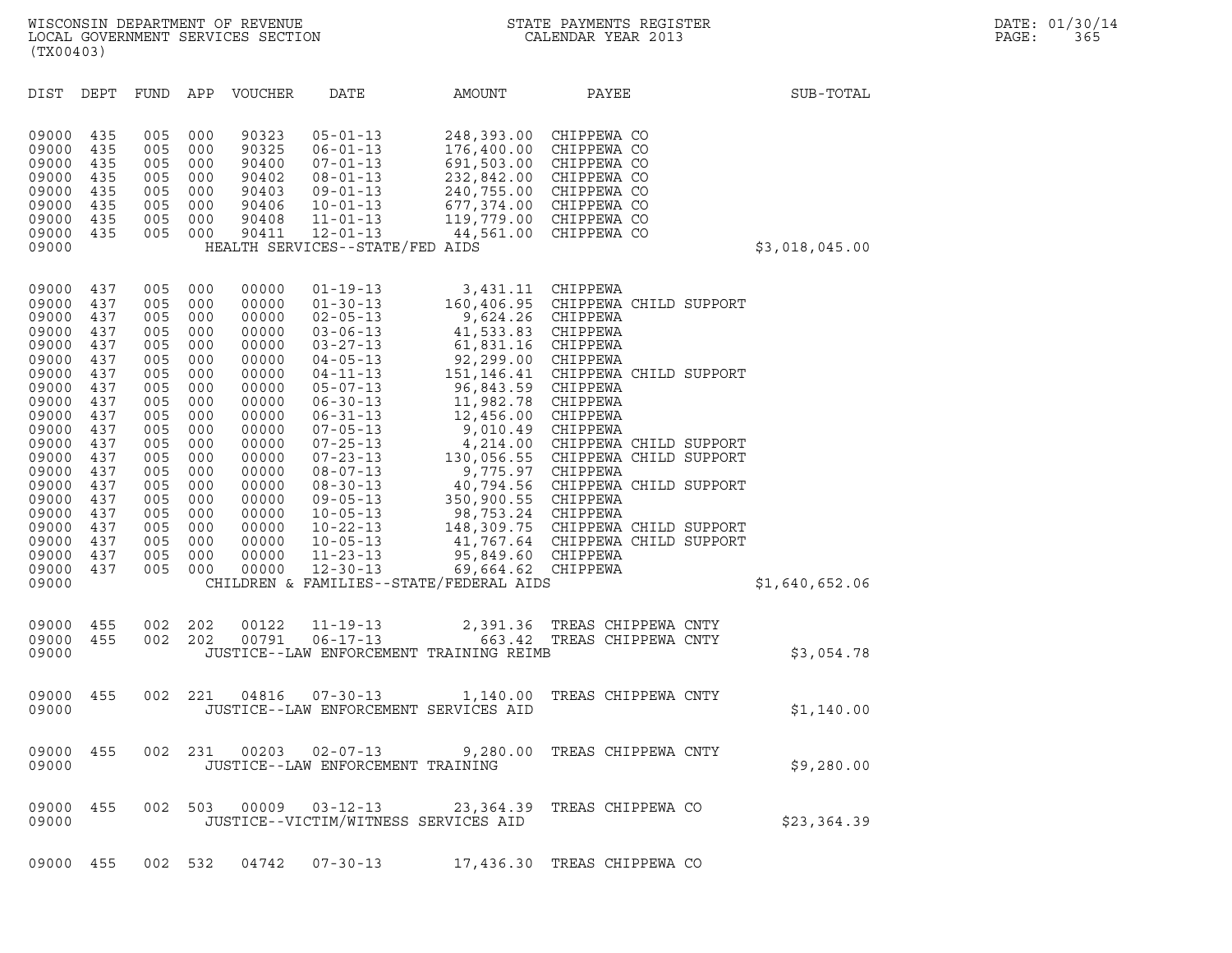| WISCONSIN DEPARTMENT OF REVENUE<br>LOCAL GOVERNMENT SERVICES SECTION<br>(TX00403) | STATE PAYMENTS REGISTER<br>CALENDAR YEAR 2013 | DATE: 01/30/14<br>PAGE:<br>366 |
|-----------------------------------------------------------------------------------|-----------------------------------------------|--------------------------------|

| (TX00403)                                                                                                |                                                                                  |                                                                                  |                                                                                  |                                                                                                          |                                                                                                                                                                                                                      |                                                                                                                                         |                                                                                                                                                                                                                                                          |             |
|----------------------------------------------------------------------------------------------------------|----------------------------------------------------------------------------------|----------------------------------------------------------------------------------|----------------------------------------------------------------------------------|----------------------------------------------------------------------------------------------------------|----------------------------------------------------------------------------------------------------------------------------------------------------------------------------------------------------------------------|-----------------------------------------------------------------------------------------------------------------------------------------|----------------------------------------------------------------------------------------------------------------------------------------------------------------------------------------------------------------------------------------------------------|-------------|
| DIST                                                                                                     | DEPT                                                                             | FUND                                                                             | APP                                                                              | VOUCHER                                                                                                  | DATE                                                                                                                                                                                                                 | AMOUNT                                                                                                                                  | PAYEE                                                                                                                                                                                                                                                    | SUB-TOTAL   |
| 09000                                                                                                    |                                                                                  |                                                                                  |                                                                                  |                                                                                                          |                                                                                                                                                                                                                      | JUSTICE--VICTIM/WITNESS ASSISTANCE SERV                                                                                                 |                                                                                                                                                                                                                                                          | \$17,436.30 |
| 09000<br>09000<br>09000                                                                                  | 465<br>465                                                                       | 002<br>002                                                                       | 308<br>308                                                                       | 00599<br>00840                                                                                           | $03 - 19 - 13$<br>$12 - 03 - 13$                                                                                                                                                                                     | 7,327.00<br>9,272.00<br>MILITARY AFFAIRS-EMER MGMT-RESPONSE EQMT                                                                        | TREAS CHIPPEWA CO<br>TREAS CHIPPEWA CO                                                                                                                                                                                                                   | \$16,599.00 |
| 09000<br>09000                                                                                           | 465                                                                              | 002                                                                              | 337                                                                              | 00659                                                                                                    | $06 - 28 - 13$                                                                                                                                                                                                       | MILITARY AFFAIRS-EMERGENCY MGMT PLANNING                                                                                                | 8,391.00 TREAS CHIPPEWA CO                                                                                                                                                                                                                               | \$8,391.00  |
| 09000<br>09000<br>09000<br>09000<br>09000<br>09000<br>09000                                              | 465<br>465<br>465<br>465<br>465<br>465                                           | 002<br>002<br>002<br>002<br>002<br>002                                           | 342<br>342<br>342<br>342<br>342<br>342                                           | 00287<br>00565<br>00730<br>00862<br>00935<br>00957                                                       | $01 - 16 - 13$<br>$03 - 18 - 13$<br>$08 - 14 - 13$<br>$03 - 11 - 13$<br>$03 - 28 - 13$<br>$04 - 03 - 13$                                                                                                             | 26,593.96<br>4,893.16<br>25,868.92<br>6,456.00<br>206.85<br>1,341.62<br>MILITARY AFFAIRS-EMERGENCY MGMT-FED FUND                        | TREAS CHIPPEWA CO<br>TREAS CHIPPEWA CO<br>TREAS CHIPPEWA CO<br>TREAS CHIPPEWA CO<br>TREAS CHIPPEWA CO<br>TREAS CHIPPEWA CO                                                                                                                               | \$65,360.51 |
| 09000<br>09000                                                                                           | 465                                                                              | 072                                                                              | 364                                                                              | 00336                                                                                                    | $01 - 23 - 13$                                                                                                                                                                                                       | 8,443.00<br>MILITARY AFFAIRS-EMER MGMT-PLANNING AID                                                                                     | TREAS CHIPPEWA CO                                                                                                                                                                                                                                        | \$8,443.00  |
| 09000<br>09000                                                                                           | 485                                                                              | 002                                                                              | 127                                                                              | 05302                                                                                                    | $06 - 07 - 13$<br>VETERANS AFFAIRS GRANTS                                                                                                                                                                            | 1,150.00                                                                                                                                | TREAS CHIPPEWA CO                                                                                                                                                                                                                                        | \$1,150.00  |
| 09000<br>09000                                                                                           | 485                                                                              | 082                                                                              | 267                                                                              | 05302                                                                                                    | $06 - 07 - 13$                                                                                                                                                                                                       | 5,175.00<br>VETERANS AFFAIRS--GRANTS TO COUNTIES                                                                                        | TREAS CHIPPEWA CO                                                                                                                                                                                                                                        | \$5,175.00  |
| 09000<br>09000                                                                                           | 485                                                                              | 083                                                                              | 370                                                                              | 05302                                                                                                    | $06 - 07 - 13$                                                                                                                                                                                                       | 5,175.00<br>VETERANS AFFAIRS--GRANTS TO COUNTIES                                                                                        | TREAS CHIPPEWA CO                                                                                                                                                                                                                                        | \$5,175.00  |
| 09000<br>09000                                                                                           | 505                                                                              | 002                                                                              | 116                                                                              | 01349                                                                                                    | $09 - 10 - 13$<br>DOA--LAND INFORMATION BOARD GRANTS                                                                                                                                                                 | 300.00                                                                                                                                  | TREAS CHIPPEWA CNTY                                                                                                                                                                                                                                      | \$300.00    |
| 09000<br>09000<br>09000<br>09000<br>09000<br>09000<br>09000<br>09000<br>09000<br>09000<br>09000<br>09000 | 505<br>505<br>505<br>505<br>505<br>505<br>505<br>505<br>505<br>505<br>505<br>505 | 002<br>002<br>002<br>002<br>002<br>002<br>002<br>002<br>002<br>002<br>002<br>002 | 155<br>155<br>155<br>155<br>155<br>155<br>155<br>155<br>155<br>155<br>155<br>155 | 60069<br>60132<br>60198<br>60230<br>60349<br>60349<br>60386<br>60386<br>60484<br>60484<br>60555<br>60555 | $08 - 26 - 13$<br>$09 - 25 - 13$<br>$10 - 24 - 13$<br>$11 - 07 - 13$<br>$12 - 27 - 13$<br>$12 - 27 - 13$<br>$01 - 09 - 13$<br>$01 - 09 - 13$<br>$02 - 26 - 13$<br>$02 - 26 - 13$<br>$03 - 26 - 13$<br>$03 - 26 - 13$ | 1,283.00<br>3,186.00<br>866.00<br>614.99<br>592.00<br>4,402.00<br>4,582.00<br>6, 265.00<br>9,672.00<br>6,347.00<br>2,947.00<br>3,273.00 | TREAS CHIPPEWA CO<br>TREAS CHIPPEWA CO<br>TREAS CHIPPEWA CO<br>TREAS CHIPPEWA CO<br>TREAS CHIPPEWA CO<br>TREAS CHIPPEWA CO<br>TREAS CHIPPEWA CO<br>TREAS CHIPPEWA CO<br>TREAS CHIPPEWA CO<br>TREAS CHIPPEWA CO<br>TREAS CHIPPEWA CO<br>TREAS CHIPPEWA CO |             |

(TX00403)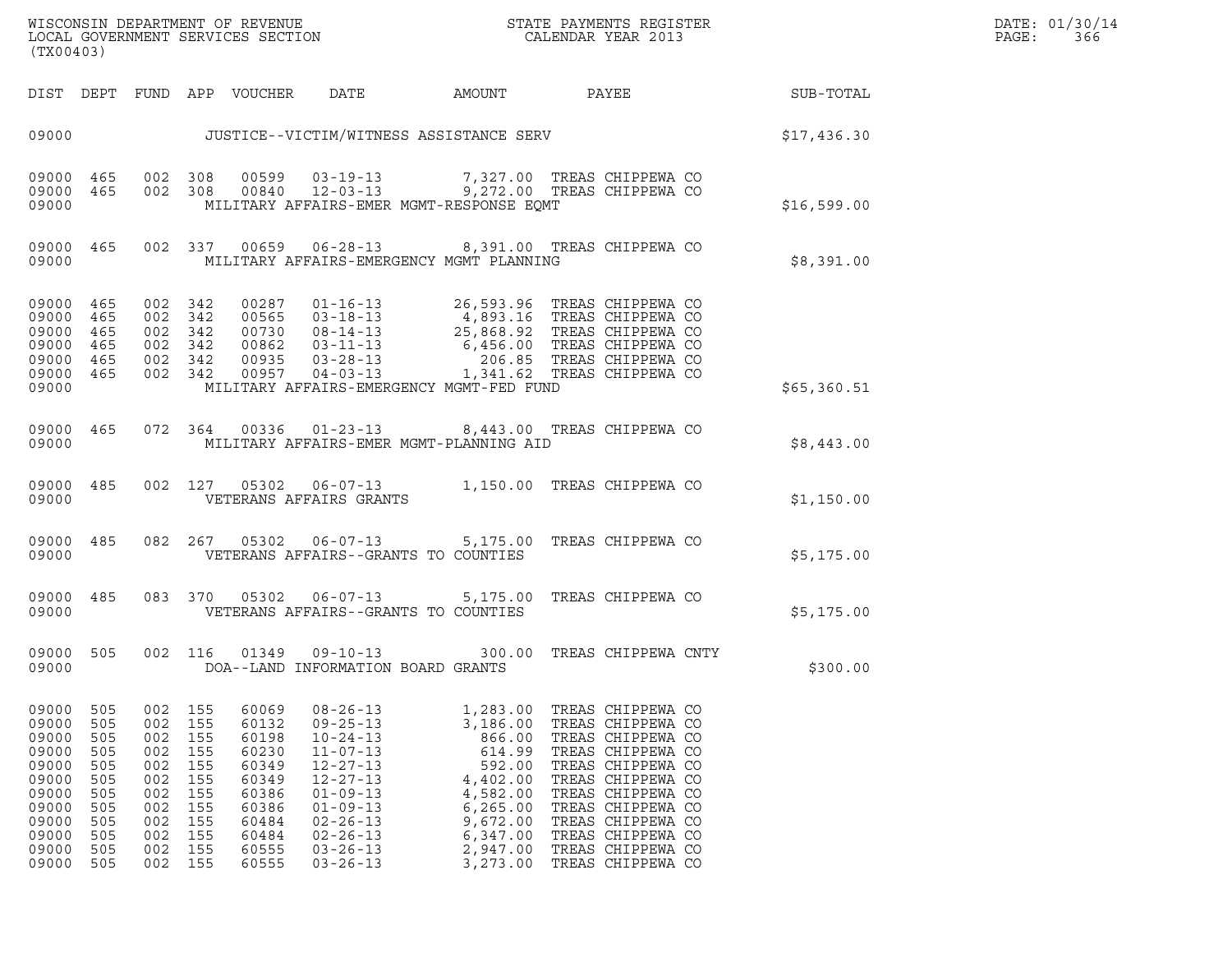| (TX00403)                                                                                                                                                                                                                                                                                                                                                                             |                                                                                                                                                               |                                                                                                                                                                                                                                                                                                                                                                              |                                                                                                                                                                                                                                                                                                                                                                                                                                                         |                                                                                                                                                                                                                                                                                                                                                                                                       |                                                                                                                                                                                                                                                                                                                                                                                                                                                                                                 |              |
|---------------------------------------------------------------------------------------------------------------------------------------------------------------------------------------------------------------------------------------------------------------------------------------------------------------------------------------------------------------------------------------|---------------------------------------------------------------------------------------------------------------------------------------------------------------|------------------------------------------------------------------------------------------------------------------------------------------------------------------------------------------------------------------------------------------------------------------------------------------------------------------------------------------------------------------------------|---------------------------------------------------------------------------------------------------------------------------------------------------------------------------------------------------------------------------------------------------------------------------------------------------------------------------------------------------------------------------------------------------------------------------------------------------------|-------------------------------------------------------------------------------------------------------------------------------------------------------------------------------------------------------------------------------------------------------------------------------------------------------------------------------------------------------------------------------------------------------|-------------------------------------------------------------------------------------------------------------------------------------------------------------------------------------------------------------------------------------------------------------------------------------------------------------------------------------------------------------------------------------------------------------------------------------------------------------------------------------------------|--------------|
| DIST<br>DEPT                                                                                                                                                                                                                                                                                                                                                                          | FUND                                                                                                                                                          | APP<br>VOUCHER                                                                                                                                                                                                                                                                                                                                                               | DATE                                                                                                                                                                                                                                                                                                                                                                                                                                                    | AMOUNT                                                                                                                                                                                                                                                                                                                                                                                                | PAYEE                                                                                                                                                                                                                                                                                                                                                                                                                                                                                           | SUB-TOTAL    |
| 09000<br>505<br>09000<br>505<br>09000<br>505<br>09000<br>505<br>09000<br>505<br>09000<br>505<br>09000<br>505<br>09000<br>505<br>09000                                                                                                                                                                                                                                                 | 002<br>002<br>002<br>002<br>002<br>002<br>002<br>002                                                                                                          | 155<br>60604<br>155<br>60604<br>155<br>60676<br>155<br>60676<br>155<br>60743<br>155<br>60743<br>60824<br>155<br>155<br>60824                                                                                                                                                                                                                                                 | $04 - 09 - 13$<br>$04 - 09 - 13$<br>$05 - 08 - 13$<br>$05 - 08 - 13$<br>$06 - 07 - 13$<br>$06 - 07 - 13$<br>$07 - 10 - 13$<br>$07 - 10 - 13$<br>DOA-HOUSING ASSISTANCE-FEDERAL FUNDS                                                                                                                                                                                                                                                                    | 253.00<br>$\begin{array}{c} 253.00 \\ 3,018.00 \\ 3,252.00 \\ 1,804.00 \\ 3,049 \end{array}$<br>3,049.00<br>781.00<br>376.00<br>626.37                                                                                                                                                                                                                                                                | TREAS CHIPPEWA CO<br>TREAS CHIPPEWA CO<br>TREAS CHIPPEWA CO<br>TREAS CHIPPEWA CO<br>TREAS CHIPPEWA CO<br>TREAS CHIPPEWA CO<br>TREAS CHIPPEWA CO<br>TREAS CHIPPEWA CO                                                                                                                                                                                                                                                                                                                            | \$57,189.36  |
| 505<br>09000<br>09000<br>505<br>09000                                                                                                                                                                                                                                                                                                                                                 | 002<br>002                                                                                                                                                    | 07532<br>643<br>643<br>09424                                                                                                                                                                                                                                                                                                                                                 | $03 - 06 - 13$<br>$05 - 06 - 13$<br>DOA--JUSTICE ASSISTANCE FEDERAL FUNDS                                                                                                                                                                                                                                                                                                                                                                               | 4,395.13<br>12,308.27                                                                                                                                                                                                                                                                                                                                                                                 | TREAS CHIPPEWA CO<br>TREAS CHIPPEWA CO                                                                                                                                                                                                                                                                                                                                                                                                                                                          | \$16,703.40  |
| 09000<br>505<br>09000                                                                                                                                                                                                                                                                                                                                                                 | 002                                                                                                                                                           | 645<br>09409                                                                                                                                                                                                                                                                                                                                                                 | $05 - 10 - 13$<br>DOA-JUSTICE ASSISTANCE-AID TO NON-PROFIT                                                                                                                                                                                                                                                                                                                                                                                              |                                                                                                                                                                                                                                                                                                                                                                                                       | 25,000.00 TREAS CHIPPEWA CNTY                                                                                                                                                                                                                                                                                                                                                                                                                                                                   | \$25,000.00  |
| 09000<br>505<br>09000<br>505<br>09000<br>505<br>09000<br>505<br>09000                                                                                                                                                                                                                                                                                                                 | 002<br>002<br>002<br>002                                                                                                                                      | 743<br>01639<br>743<br>01639<br>02783<br>743<br>743<br>03412                                                                                                                                                                                                                                                                                                                 | $09 - 13 - 13$<br>$09 - 13 - 13$<br>$10 - 25 - 13$<br>$11 - 20 - 13$<br>DOA--HOUSING ASSISTANCE GRANTS                                                                                                                                                                                                                                                                                                                                                  | 54,089.00                                                                                                                                                                                                                                                                                                                                                                                             | TREAS CHIPPEWA CNTY<br>75,669.63 TREAS CHIPPEWA CNTY<br>175,326.00 TREAS CHIPPEWA CNTY<br>100,875.00 TREAS CHIPPEWA CNTY                                                                                                                                                                                                                                                                                                                                                                        | \$405,959.63 |
| 09000<br>505<br>09000<br>505<br>09000<br>505<br>09000<br>505<br>09000<br>505<br>09000<br>505<br>09000<br>505<br>09000<br>505<br>09000<br>505<br>09000<br>505<br>09000<br>505<br>09000<br>505<br>09000<br>505<br>09000<br>505<br>09000<br>505<br>09000<br>505<br>09000<br>505<br>09000<br>505<br>09000<br>505<br>09000<br>505<br>09000<br>505<br>09000<br>505<br>09000<br>505<br>09000 | 035<br>035<br>035<br>035<br>035<br>035<br>035<br>035<br>035<br>035<br>035<br>035<br>035<br>035<br>035<br>035<br>035<br>035<br>035<br>035<br>035<br>035<br>035 | 371<br>60069<br>371<br>60069<br>371<br>60132<br>371<br>60198<br>371<br>60230<br>371<br>60349<br>371<br>60349<br>371<br>60349<br>371<br>60386<br>371<br>60386<br>371<br>60386<br>371<br>60484<br>371<br>60484<br>371<br>60484<br>371<br>60555<br>371<br>60555<br>371<br>60604<br>371<br>60604<br>371<br>60676<br>371<br>60676<br>371<br>60743<br>371<br>60743<br>371<br>60824 | $08 - 26 - 13$<br>$08 - 26 - 13$<br>$09 - 25 - 13$<br>$10 - 24 - 13$<br>$11 - 07 - 13$<br>$12 - 27 - 13$<br>$12 - 27 - 13$<br>$12 - 27 - 13$<br>$01 - 09 - 13$<br>$01 - 09 - 13$<br>$01 - 09 - 13$<br>$02 - 26 - 13$<br>$02 - 26 - 13$<br>$02 - 26 - 13$<br>$03 - 26 - 13$<br>$03 - 26 - 13$<br>$04 - 09 - 13$<br>$04 - 09 - 13$<br>$05 - 08 - 13$<br>$05 - 08 - 13$<br>$06 - 07 - 13$<br>$06 - 07 - 13$<br>$07 - 10 - 13$<br>DOA--PUBLIC BENEFITS FUND | 49.00<br>183.34<br>2,334.00<br>1,057.00<br>4,037.00<br>4,037.00<br>1,256.00<br>1,681.00<br>2,486.00<br>1,707.00<br>1,707.00<br>1,707.00<br>1,707.00<br>2,526.00<br>606.00<br>606.00<br>2,733.00<br>2,733.00<br>2,755.00<br>2,755.00<br>2,334.00<br>1,057.00<br>4,037.00<br>4,037.00<br>$1,256.00$<br>$1,681.00$<br>$2,486.00$<br>1,681.00<br>2,755.00<br>2,755.00<br>2,960.00<br>2,865.70<br>3,715.00 | TREAS CHIPPEWA CO<br>TREAS CHIPPEWA CO<br>TREAS CHIPPEWA CO<br>TREAS CHIPPEWA CO<br>TREAS CHIPPEWA CO<br>TREAS CHIPPEWA CO<br>TREAS CHIPPEWA CO<br>TREAS CHIPPEWA CO<br>TREAS CHIPPEWA CO<br>TREAS CHIPPEWA CO<br>TREAS CHIPPEWA CO<br>TREAS CHIPPEWA CO<br>TREAS CHIPPEWA CO<br>TREAS CHIPPEWA CO<br>TREAS CHIPPEWA CO<br>TREAS CHIPPEWA CO<br>TREAS CHIPPEWA CO<br>TREAS CHIPPEWA CO<br>TREAS CHIPPEWA CO<br>TREAS CHIPPEWA CO<br>TREAS CHIPPEWA CO<br>TREAS CHIPPEWA CO<br>TREAS CHIPPEWA CO | \$48,723.04  |

09000 835 002 105 43123 07-22-13 380,046.35 TREAS CHIPPEWA CO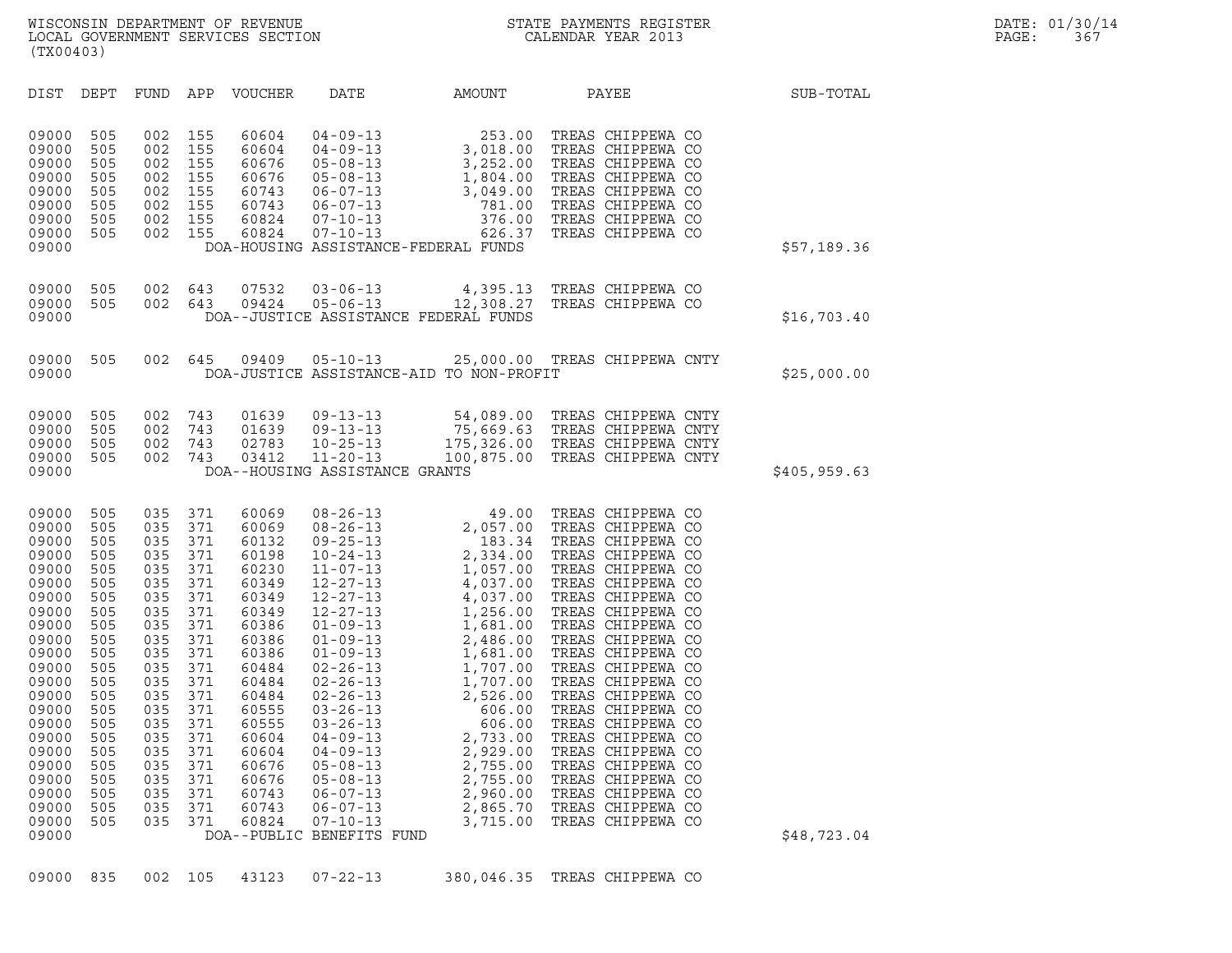| (TX00403)                                           | WISCONSIN DEPARTMENT OF REVENUE<br>LOCAL GOVERNMENT SERVICES SECTION                       | STATE PAYMENTS REGISTER<br>CALENDAR YEAR 2013                                 | DATE: 01/30/14<br>PAGE:<br>368 |
|-----------------------------------------------------|--------------------------------------------------------------------------------------------|-------------------------------------------------------------------------------|--------------------------------|
| DEPT<br>DIST<br>FUND                                | APP<br>VOUCHER<br>AMOUNT<br>DATE                                                           | PAYEE                                                                         | SUB-TOTAL                      |
| 09000<br>835<br>002<br>09000                        | 80224<br>105<br>REVENUE--STATE SHARED REVENUES                                             |                                                                               | \$2,556,405.30                 |
| 09000<br>835<br>002<br>09000                        | 109<br>01009<br>$07 - 22 - 13$<br>REVENUE--EXEMPT COMPUTER AID                             | 49,947.00 TREAS CHIPPEWA CO                                                   | \$49,947.00                    |
| 09000<br>835<br>002<br>09000<br>835<br>002<br>09000 | 302<br>10016<br>302<br>11016<br>$07 - 22 - 13$<br>REVENUE-FIRST DOLLAR/SCHOOL LEVY CREDITS | 07-22-13    6,160,008.39  TREAS CHIPPEWA CO<br>1,628,455.97 TREAS CHIPPEWA CO | \$7,788,464.36                 |
| 09000<br>835<br>021<br>09000                        | 37155<br>363<br>$03 - 25 - 13$<br>REVENUE--LOTTERY CREDIT -                                | 1,554,120.73 TREAS CHIPPEWA CO                                                | \$1,554,120.73                 |
| 09000                                               | DISTRICT TOTAL APPROPRIATIONS                                                              | \$19,687,383.82                                                               |                                |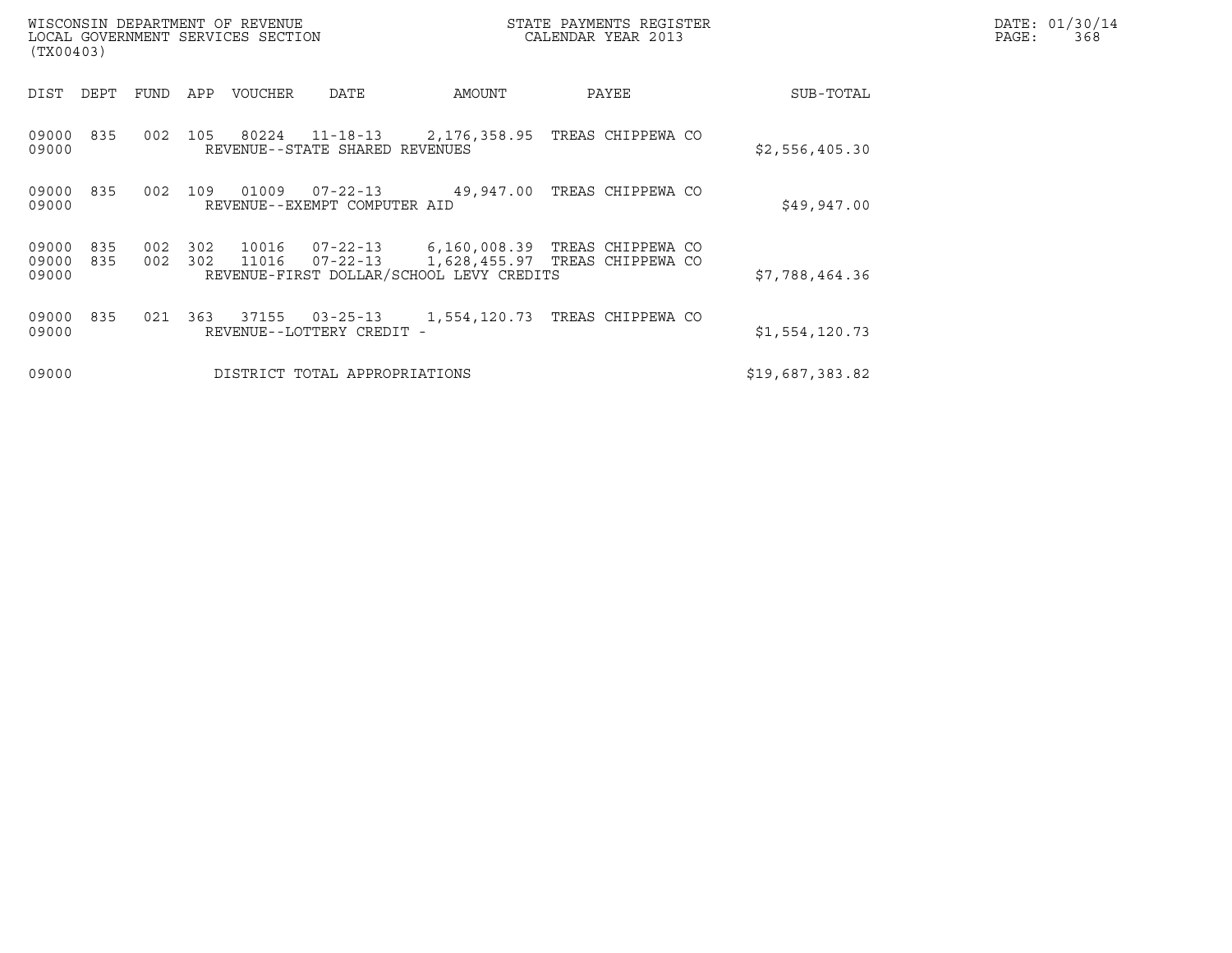| DATE: | 01/30/14 |
|-------|----------|
| PAGE: | 369      |

| (TX00403)                                             |     |                                                      | WISCONSIN DEPARTMENT OF REVENUE<br>LOCAL GOVERNMENT SERVICES SECTION<br>CALENDAR YEAR 2013                                                                                                                                                                                                                     |                   |              | DATE: 01/30/14<br>PAGE:<br>369 |
|-------------------------------------------------------|-----|------------------------------------------------------|----------------------------------------------------------------------------------------------------------------------------------------------------------------------------------------------------------------------------------------------------------------------------------------------------------------|-------------------|--------------|--------------------------------|
|                                                       |     |                                                      | DIST DEPT FUND APP VOUCHER DATE AMOUNT PAYEE SUB-TOTAL                                                                                                                                                                                                                                                         |                   |              |                                |
| 09002 165<br>09002                                    |     |                                                      | 002 225 00186 07-03-13 6,347.71 TREAS TN ANSON<br>SAFETY/PROF SERV--FIRE INSURANCE DUES                                                                                                                                                                                                                        |                   | \$6,347.71   |                                |
| 09002 370<br>09002 370                                |     |                                                      | $\begin{array}{cccc} 002 & 503 & 15604 & 02-06-13 & 209.25 & \text{TREAS TN ANSON} \\ 002 & 503 & 15604 & 02-06-13 & 27,355.83 & \text{TREAS TN ANSON} \end{array}$                                                                                                                                            | TOWN SHARE 909.23 |              |                                |
| 09002                                                 |     |                                                      | NAT RESOURCES--AIDS IN LIEU OF TAXES                                                                                                                                                                                                                                                                           |                   | \$27,565.08  |                                |
| 09002 370<br>09002                                    |     |                                                      | 012 571 35922 06-10-13 67.31 TREAS TN ANSON<br>NAT RESOURCES--FOREST CROP/MFL/CO FOREST                                                                                                                                                                                                                        |                   | \$67.31      |                                |
| 09002 370<br>09002 370<br>09002 370<br>09002          |     |                                                      | 012 579 18236 04-15-13 99.99 TREAS TN ANSON<br>012 579 18236 04-15-13 10.49 TREAS TOWN ANSON<br>012 579 18236 04-15-13 928.26 TREAS TOWN ANSON<br>NAT RESOURCES--AIDS IN LIEU OF TAXES                                                                                                                         |                   | \$1,038.74   |                                |
| 09002<br>09002 395<br>09002 395<br>09002 395<br>09002 | 395 | 011 191<br>011 191<br>011 191<br>011 191             | $\begin{tabular}{c c c c c c c c c c c} \hline $\,70186\, & 01-07-13\, & 29\,,743\,.85 & TOWN OF ANSON \\ \hline $\,76186\, & 04-01-13\, & 29\,,743\,.85 & TOWN OF ANSON \\ \hline $\,84186\, & 07-01-13\, & 29\,,743\,.85 & TOWN OF ANSON \\ \hline \end{tabular}$<br>TRANSPORTATION--GENERAL TRANSP AIDS-GTA |                   | \$118,975.40 |                                |
| 09002 835<br>09002 835<br>09002                       |     | 002 105<br>002 105<br>REVENUE--STATE SHARED REVENUES | $\begin{array}{cccc} 43092 & 07\texttt{-}22\texttt{-}13 & 48,914.94 & \texttt{TREAS TN ANSON} \\ 80193 & 11\texttt{-}18\texttt{-}13 & 277,184.67 & \texttt{TREAS TN ANSON} \end{array}$                                                                                                                        |                   | \$326,099.61 |                                |
| 09002 835<br>09002                                    |     | REVENUE--EXEMPT COMPUTER AID                         | 002 109 02161 07-22-13 4.00 TREAS TN ANSON                                                                                                                                                                                                                                                                     |                   | \$4.00       |                                |
| 09002 835<br>09002                                    |     |                                                      | 002 501 00001 02-01-13 74.20 TREAS TN ANSON<br>DOA-PAYMENT FOR MUNICIPAL SERVICES AID                                                                                                                                                                                                                          |                   | \$74.20      |                                |
| 09002                                                 |     | DISTRICT TOTAL APPROPRIATIONS                        |                                                                                                                                                                                                                                                                                                                |                   | \$480,172.05 |                                |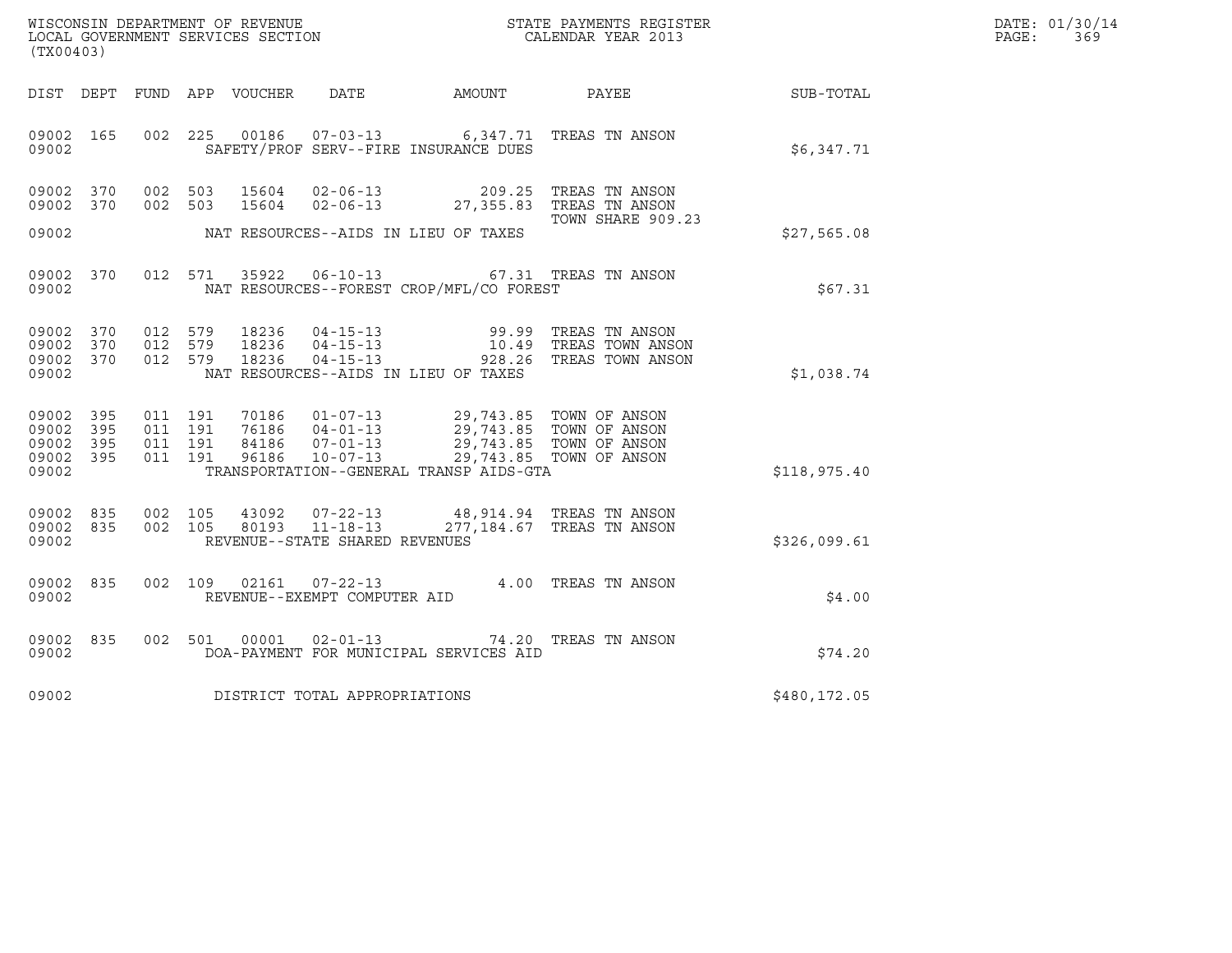| (TX00403)                                             |                   |                    |                    |       |                                                        |                                          | $\tt WISCONSIM DEPARTMENT OF REVENUE$ $\tt WISCONS IN DEPARTMENT SERVICES SECTION$ $\tt SCALENDAR YEAR$ $2013$                                                                                                                            |              | DATE: 01/30/14<br>PAGE:<br>370 |
|-------------------------------------------------------|-------------------|--------------------|--------------------|-------|--------------------------------------------------------|------------------------------------------|-------------------------------------------------------------------------------------------------------------------------------------------------------------------------------------------------------------------------------------------|--------------|--------------------------------|
|                                                       |                   |                    |                    |       |                                                        |                                          |                                                                                                                                                                                                                                           |              |                                |
| 09004                                                 | 09004 165         |                    |                    |       |                                                        | SAFETY/PROF SERV--FIRE INSURANCE DUES    | 002 225 00187 07-03-13 1,746.93 TREAS TN ARTHUR                                                                                                                                                                                           | \$1,746.93   |                                |
| 09004                                                 | 09004 370 002 503 |                    |                    | 15605 |                                                        | NAT RESOURCES--AIDS IN LIEU OF TAXES     | 02-06-13 6,965.65 TREAS TN ARTHUR<br>TOWN SHARE 670.02                                                                                                                                                                                    | \$6,965.65   |                                |
|                                                       | 09004             |                    |                    |       |                                                        | NAT RESOURCES--FOREST CROP/MFL/CO FOREST | 09004 370 012 571 35923 06-10-13 229.83 TREAS TN ARTHUR                                                                                                                                                                                   | \$229.83     |                                |
| 09004                                                 |                   |                    |                    |       |                                                        | NAT RESOURCES--AIDS IN LIEU OF TAXES     | $\begin{array}{cccccc} 09004 & 370 & 012 & 579 & 18237 & 04-15-13 & & & & 35.20 & \text{TREAS TN ARTHUR} \\ 09004 & 370 & 012 & 579 & 18237 & 04-15-13 & & & 18.71 & \text{TREAS TOWN ARTHUR} \end{array}$                                | \$53.91      |                                |
| 09004 395<br>09004 395<br>09004<br>09004 395<br>09004 | 395               | 011 191<br>011 191 | 011 191<br>011 191 |       |                                                        | TRANSPORTATION--GENERAL TRANSP AIDS-GTA  | $\begin{tabular}{cccc} 70187 & 01-07-13 & 22,202.03 & TOWN OF ARTHUR \\ 76187 & 04-01-13 & 22,202.03 & TOWN OF ARTHUR \\ 84187 & 07-01-13 & 22,202.03 & TOWN OF ARTHUR \\ 96187 & 10-07-13 & 22,202.06 & TOWN OF ARTHUR \\ \end{tabular}$ | \$88,808.15  |                                |
| 09004                                                 | 09004 395         |                    |                    |       |                                                        | TRANSPORTATION--LRIP/TRIP/MSIP GRANTS    | 011 278 98326 12-30-13 11,446.53 TREAS TN ARTHUR                                                                                                                                                                                          | \$11,446.53  |                                |
| 09004 835<br>09004                                    | 09004 835         | 002 105<br>002 105 |                    |       | 80194 11-18-13<br>REVENUE--STATE SHARED REVENUES       |                                          | 43093  07-22-13  7,233.15  TREAS TN ARTHUR<br>41,010.17 TREAS TN ARTHUR                                                                                                                                                                   | \$48,243.32  |                                |
| 09004                                                 | 09004 835         |                    |                    |       | 002 109 02162 07-22-13<br>REVENUE--EXEMPT COMPUTER AID |                                          | 5.00 TREAS TN ARTHUR                                                                                                                                                                                                                      | \$5.00       |                                |
| 09004                                                 |                   |                    |                    |       | DISTRICT TOTAL APPROPRIATIONS                          |                                          |                                                                                                                                                                                                                                           | \$157,499.32 |                                |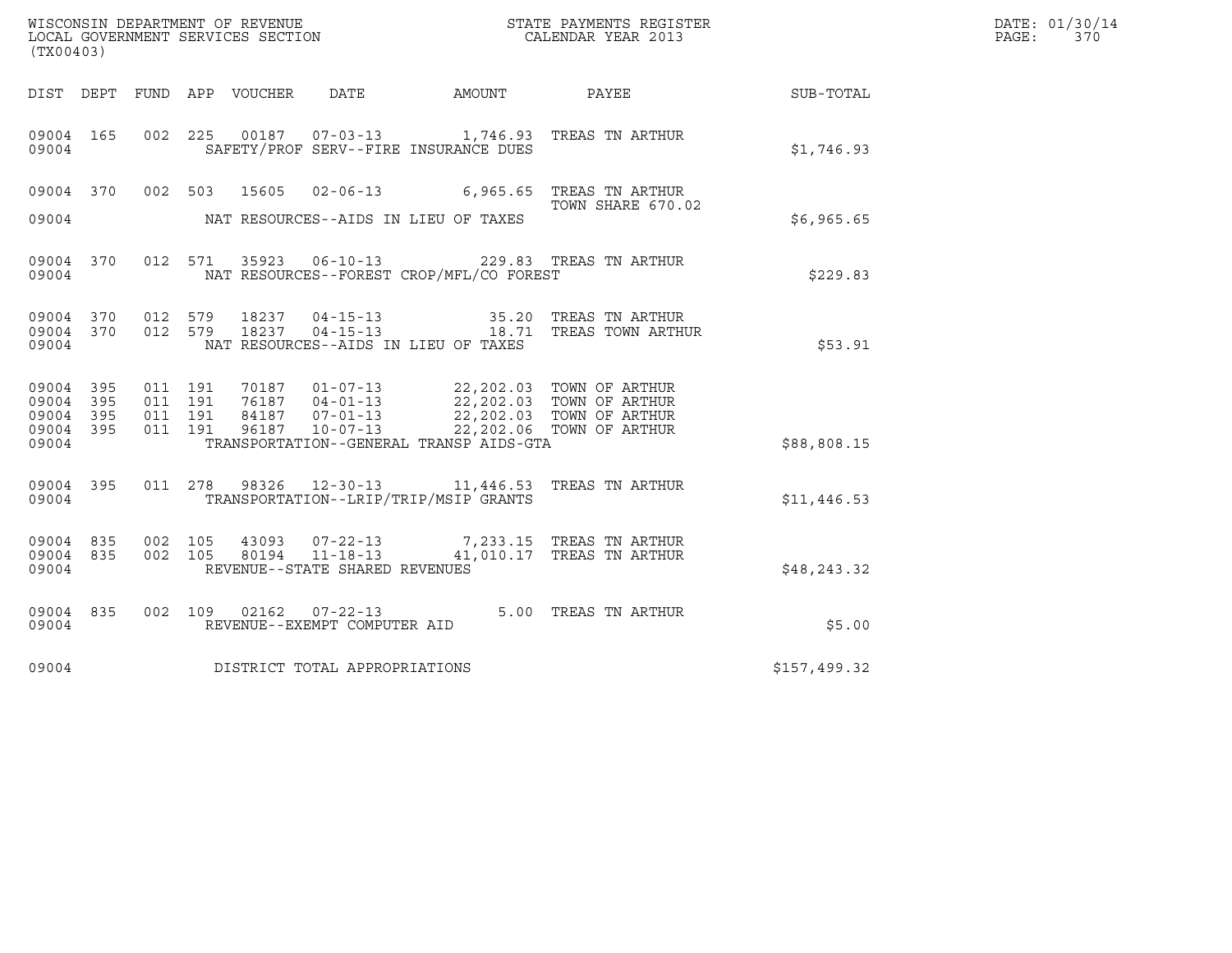| (TX00403)                                 |                          |                                          |         | WISCONSIN DEPARTMENT OF REVENUE<br>LOCAL GOVERNMENT SERVICES SECTION |                                                  |                                                                                                                                                                                             | STATE PAYMENTS REGISTER<br>CALENDAR YEAR 2013                  |             | DATE: 01/30/14<br>PAGE:<br>371 |
|-------------------------------------------|--------------------------|------------------------------------------|---------|----------------------------------------------------------------------|--------------------------------------------------|---------------------------------------------------------------------------------------------------------------------------------------------------------------------------------------------|----------------------------------------------------------------|-------------|--------------------------------|
| DIST DEPT                                 |                          |                                          |         | FUND APP VOUCHER                                                     | DATE                                             |                                                                                                                                                                                             | AMOUNT PAYEE                                                   | SUB-TOTAL   |                                |
| 09006 165<br>09006                        |                          | 002 225                                  |         | 00188                                                                |                                                  | SAFETY/PROF SERV--FIRE INSURANCE DUES                                                                                                                                                       | 07-03-13 1,611.27 TREAS TN AUBURN                              | \$1,611.27  |                                |
| 09006 370<br>09006<br>09006               | 370                      | 000 001<br>000 001                       |         | 01DNR<br>02DNR                                                       | $03 - 13 - 13$<br>$07 - 03 - 13$                 | NAT RESOURCES-SEVERANCE/YIELD/WITHDRAWAL                                                                                                                                                    | 718.06 TREAS TOWN AUBURN<br>1,639.45 TREAS TOWN AUBURN         | \$2,357.51  |                                |
| 09006 370<br>09006<br>09006               | 370                      | 012 571<br>012 571                       |         | 35924<br>35924                                                       | $06 - 10 - 13$<br>$06 - 10 - 13$                 | NAT RESOURCES--FOREST CROP/MFL/CO FOREST                                                                                                                                                    | 299.95 TREAS TN AUBURN<br>96.00 TREAS TN AUBURN                | \$395.95    |                                |
| 09006 370<br>09006<br>09006               | 370                      | 012 579<br>012 579                       |         | 18238<br>18238                                                       | $04 - 15 - 13$<br>$04 - 15 - 13$                 | NAT RESOURCES--AIDS IN LIEU OF TAXES                                                                                                                                                        | 59.44   TREAS  TN  AUBURN<br>6.05 TREAS TOWN AUBURN            | \$65.49     |                                |
| 09006<br>09006<br>09006<br>09006<br>09006 | 395<br>395<br>395<br>395 | 011 191<br>011 191<br>011 191<br>011 191 |         | 70188<br>76188<br>84188<br>96188                                     |                                                  | 01-07-13 14,654.93 TOWN OF AUBURN<br>04-01-13 14,654.93 TOWN OF AUBURN<br>07-01-13 14,654.93 TOWN OF AUBURN<br>10-07-13 14,654.94 TOWN OF AUBURN<br>TRANSPORTATION--GENERAL TRANSP AIDS-GTA |                                                                | \$58,619.73 |                                |
| 09006<br>09006<br>09006                   | 835<br>835               | 002 105<br>002 105                       |         | 43094                                                                | 80195 11-18-13<br>REVENUE--STATE SHARED REVENUES |                                                                                                                                                                                             | 07-22-13 4,964.44 TREAS TN AUBURN<br>28,131.83 TREAS TN AUBURN | \$33,096.27 |                                |
| 09006 835<br>09006                        |                          |                                          | 002 109 |                                                                      | REVENUE--EXEMPT COMPUTER AID                     |                                                                                                                                                                                             | 02163  07-22-13  1.00 TREAS TN AUBURN                          | \$1.00      |                                |
| 09006                                     |                          |                                          |         |                                                                      | DISTRICT TOTAL APPROPRIATIONS                    |                                                                                                                                                                                             |                                                                | \$96,147.22 |                                |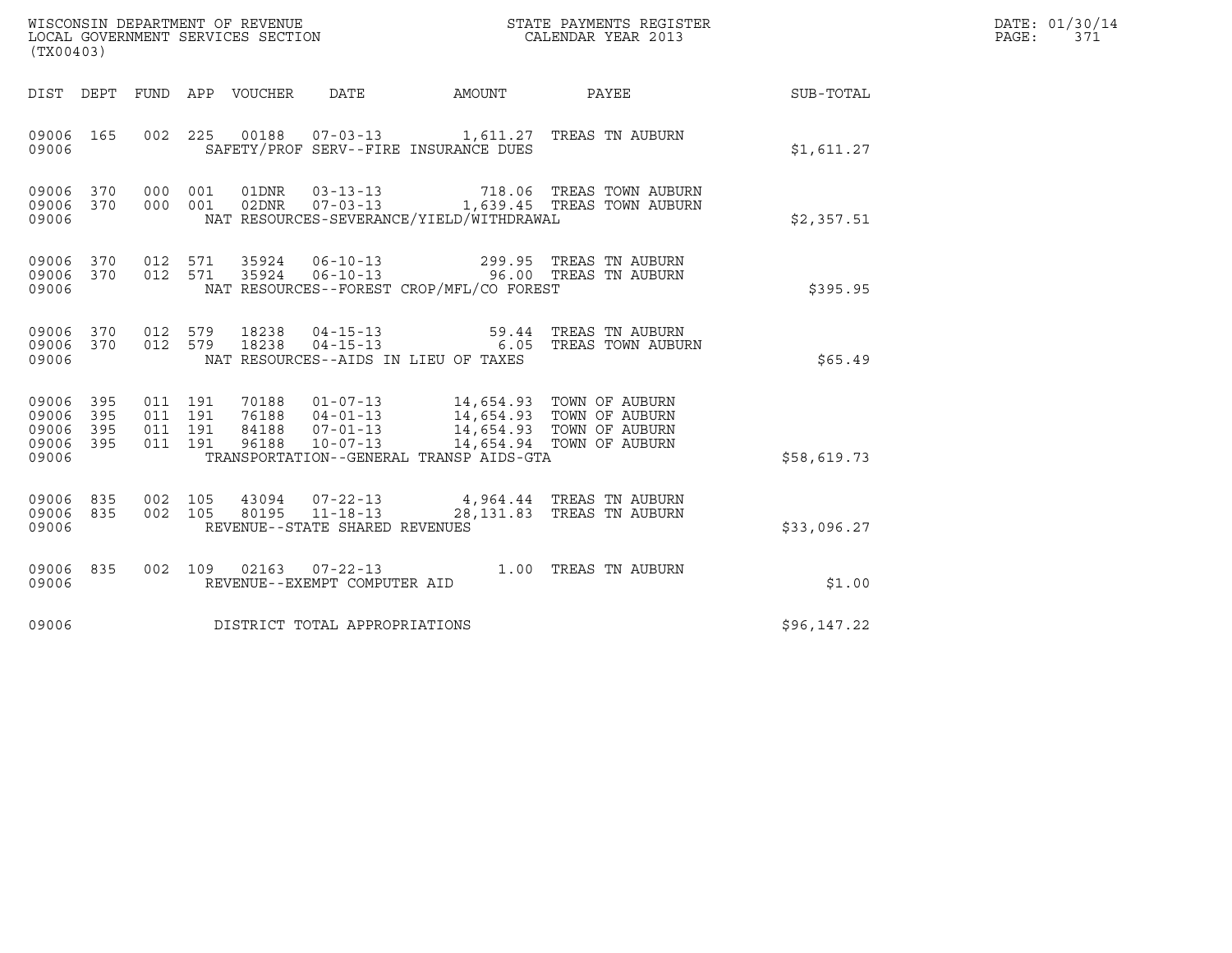| (TX00403)                                         |            |                                          |         |  |                                | DATE: 01/30/14<br>PAGE: 372                  |                                                                                                                                |                  |  |
|---------------------------------------------------|------------|------------------------------------------|---------|--|--------------------------------|----------------------------------------------|--------------------------------------------------------------------------------------------------------------------------------|------------------|--|
|                                                   |            |                                          |         |  |                                | DIST DEPT FUND APP VOUCHER DATE AMOUNT PAYEE |                                                                                                                                | <b>SUB-TOTAL</b> |  |
| 09008 165<br>09008                                |            |                                          |         |  |                                | SAFETY/PROF SERV--FIRE INSURANCE DUES        | 002 225 00189 07-03-13 2,948.26 TREAS TN BIRCH CREEK                                                                           | \$2,948.26       |  |
| 09008                                             |            |                                          |         |  |                                | NAT RESOURCES--FOREST CROP/MFL/CO FOREST     | 09008 370 012 571 35925 06-10-13 3,550.34 TREAS TN BIRCH CREEK<br>09008 370 012 571 35925 06-10-13 217.56 TREAS TN BIRCH CREEK | \$3,767.90       |  |
| 09008                                             |            |                                          |         |  |                                | NAT RESOURCES--AIDS IN LIEU OF TAXES         | 09008 370 012 579 18239 04-15-13 40.00 TREAS TOWN BIRCH CREEK                                                                  | \$40.00          |  |
| 09008 395<br>09008<br>09008<br>09008 395<br>09008 | 395<br>395 | 011 191<br>011 191<br>011 191<br>011 191 |         |  |                                | TRANSPORTATION--GENERAL TRANSP AIDS-GTA      |                                                                                                                                | \$89,697.29      |  |
| 09008 835<br>09008 835<br>09008                   |            | 002 105                                  | 002 105 |  | REVENUE--STATE SHARED REVENUES |                                              | 43095  07-22-13    1,794.91    TREAS TN BIRCH CREEK<br>80196  11-18-13  10,201.81  TREAS TN BIRCH CREEK                        | \$11,996.72      |  |
| 09008 835<br>09008                                |            |                                          |         |  | REVENUE--EXEMPT COMPUTER AID   |                                              | 002 109 02164 07-22-13 4.00 TREAS TN BIRCH CREEK                                                                               | \$4.00           |  |
| 09008 835<br>09008                                |            |                                          |         |  |                                | DOA-PAYMENT FOR MUNICIPAL SERVICES AID       | 002 501 00001 02-01-13 53.65 TREAS TN BIRCH CREEK                                                                              | \$53.65          |  |
| 09008                                             |            |                                          |         |  | DISTRICT TOTAL APPROPRIATIONS  |                                              |                                                                                                                                | \$108,507.82     |  |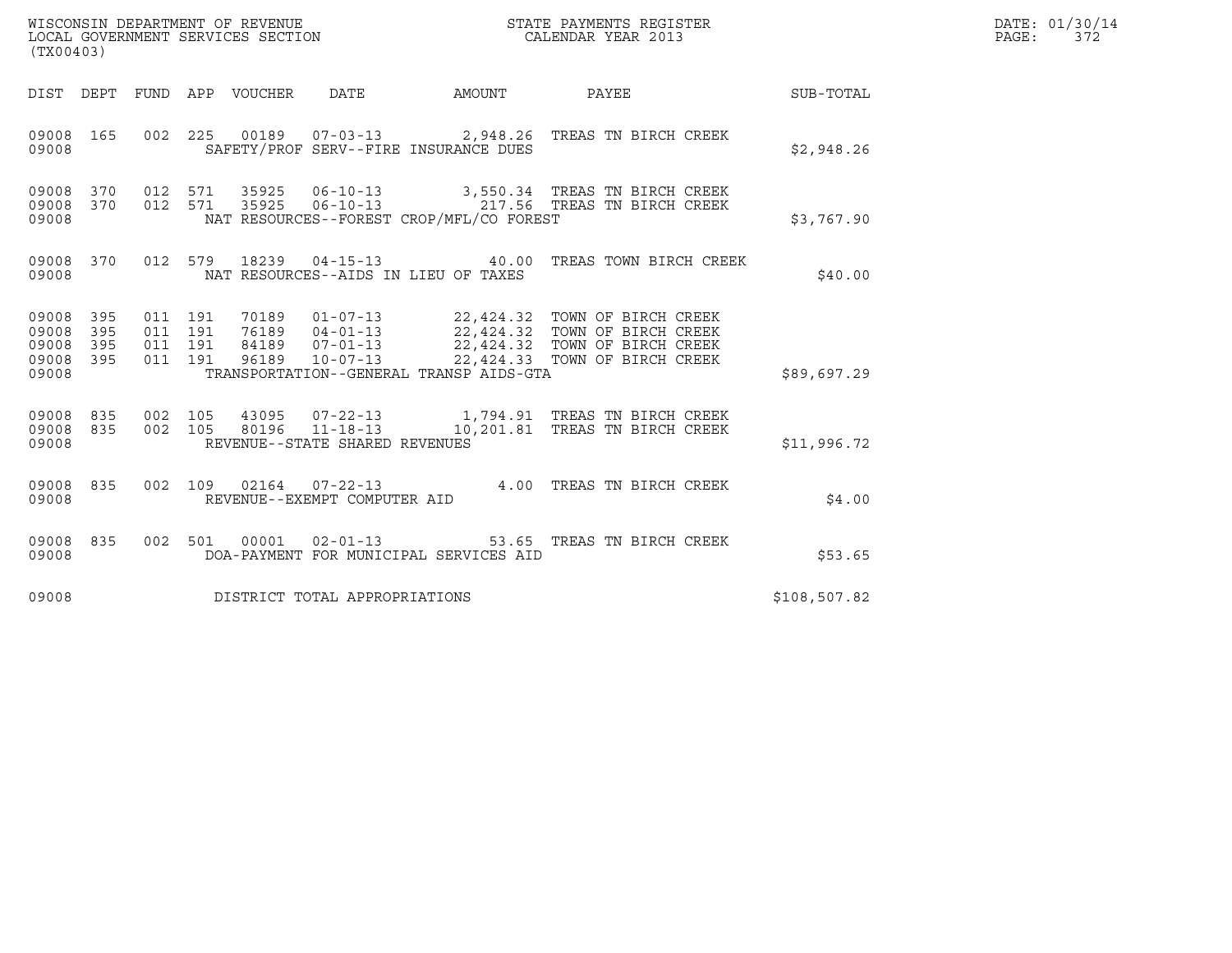| DATE: | 01/30/14 |
|-------|----------|
| PAGE: | 373      |

| (TX00403)                                             |     |                                          |         |                         |                                                     |                                          |                                                                                                                                  |              | DATE: 01/30/14<br>PAGE:<br>373 |
|-------------------------------------------------------|-----|------------------------------------------|---------|-------------------------|-----------------------------------------------------|------------------------------------------|----------------------------------------------------------------------------------------------------------------------------------|--------------|--------------------------------|
| DIST DEPT                                             |     |                                          |         | FUND APP VOUCHER        | DATE                                                | AMOUNT                                   | PAYEE                                                                                                                            | SUB-TOTAL    |                                |
| 09010 165<br>09010                                    |     |                                          |         |                         |                                                     | SAFETY/PROF SERV--FIRE INSURANCE DUES    | 002 225 00190 07-03-13 2,481.71 TREAS TN BLOOMER                                                                                 | \$2,481.71   |                                |
| 09010 370<br>09010<br>09010 370<br>09010              | 370 | 000 001<br>000 001                       | 000 001 | 01DNR<br>02DNR<br>04DNR |                                                     | NAT RESOURCES-SEVERANCE/YIELD/WITHDRAWAL | 03-13-13 41.45 TREAS TOWN BLOOMER<br>07-03-13 40.85 TREAS TOWN BLOOMER<br>10-23-13 283.73 TOWN BLOOMER                           | \$366.03     |                                |
| 09010 370<br>09010 370<br>09010                       |     | 002 503<br>002 503                       |         | 15606<br>15606          |                                                     | NAT RESOURCES--AIDS IN LIEU OF TAXES     | 02-06-13 2,478.52 TREAS TN BLOOMER<br>02-06-13 6,520.19 TREAS TN BLOOMER<br>TOWN SHARE 992.38                                    | \$8,998.71   |                                |
| 09010 370<br>09010                                    |     |                                          |         | 012 571 35926           |                                                     | NAT RESOURCES--FOREST CROP/MFL/CO FOREST | 06-10-13 85.33 TREAS TN BLOOMER                                                                                                  | \$85.33      |                                |
| 09010 370<br>09010 370<br>09010 370<br>09010          |     | 012 579<br>012 579<br>012 579            |         | 18240<br>18240<br>18240 |                                                     | NAT RESOURCES--AIDS IN LIEU OF TAXES     | 04-15-13 17.16 TREAS TN BLOOMER<br>04-15-13 246.60 TREAS TOWN BLOOMER<br>04-15-13 207.46 TREAS TOWN BLOOMER                      | \$471.22     |                                |
| 09010 395<br>09010<br>09010 395<br>09010 395<br>09010 | 395 | 011 191<br>011 191<br>011 191<br>011 191 |         | 70190<br>76190<br>96190 | 84190 07-01-13                                      | TRANSPORTATION--GENERAL TRANSP AIDS-GTA  | 01-07-13 24,080.87 TOWN OF BLOOMER<br>04-01-13<br>07-01-13<br>24,080.87 TOWN OF BLOOMER<br>10-07-13<br>24,080.89 TOWN OF BLOOMER | \$96,323.50  |                                |
| 09010 835<br>09010 835<br>09010                       |     | 002 105<br>002 105                       |         | 43096<br>80197          | $11 - 18 - 13$<br>REVENUE--STATE SHARED REVENUES    |                                          | 07-22-13 6,027.48 TREAS TN BLOOMER<br>34,184.50 TREAS TN BLOOMER                                                                 | \$40,211.98  |                                |
| 09010 835<br>09010                                    |     | 002 109                                  |         | 02165                   | $07 - 22 - 13$<br>REVENUE--EXEMPT COMPUTER AID      |                                          | 20.00 TREAS TN BLOOMER                                                                                                           | \$20.00      |                                |
| 09010 835<br>09010                                    |     |                                          |         |                         | 021 363 35526 03-25-13<br>REVENUE--LOTTERY CREDIT - |                                          | 2,907.80 TREAS TN BLOOMER                                                                                                        | \$2,907.80   |                                |
| 09010                                                 |     |                                          |         |                         | DISTRICT TOTAL APPROPRIATIONS                       |                                          |                                                                                                                                  | \$151,866.28 |                                |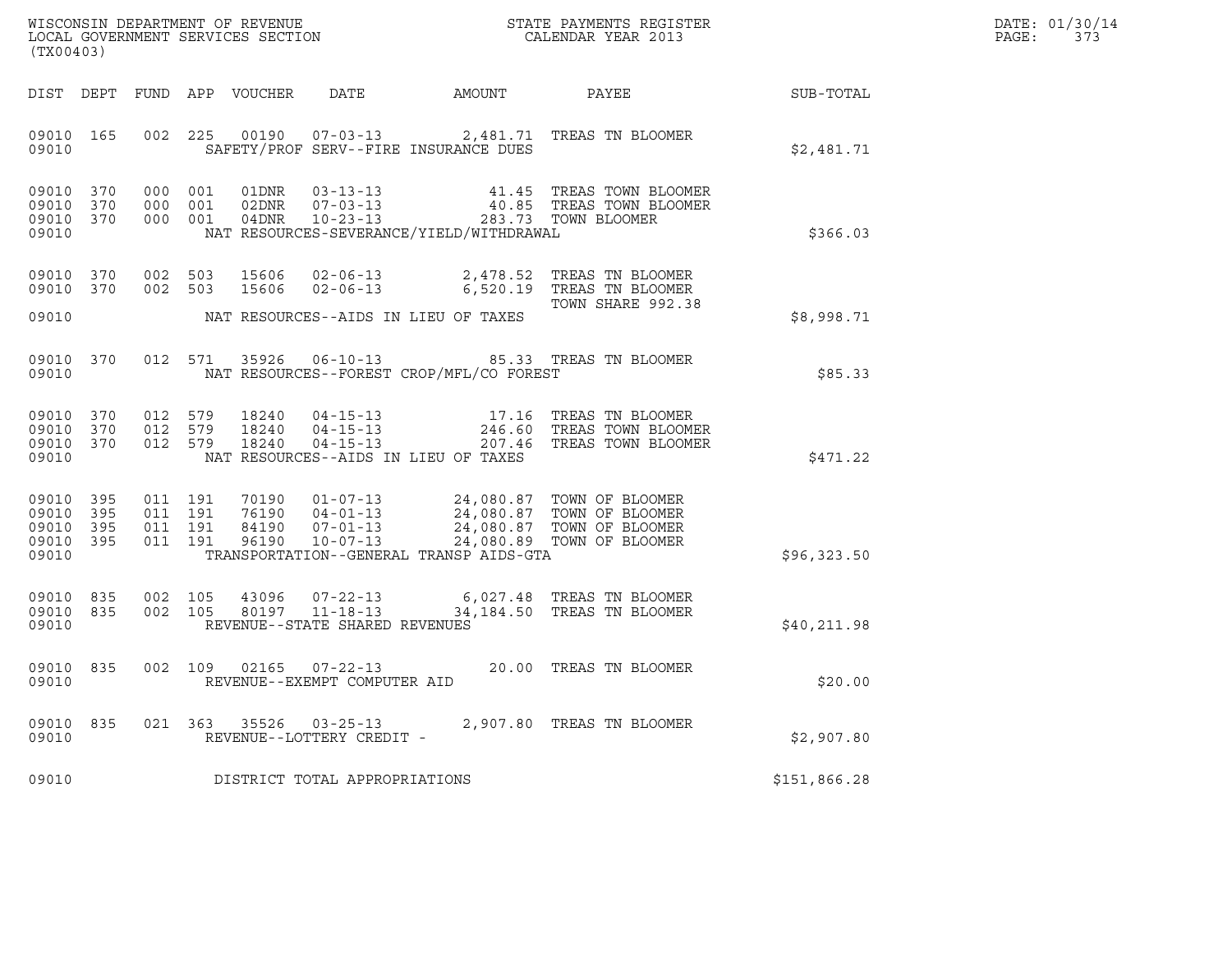| (TX00403)                                         |              |                                          |         |                         |                                                                    |                                          | $\tt WISCONSIM DEPARTMENT OF REVENUE$ $\tt WISCONSIMENTS REGISTERLOCAL GOVERNMENT SERVICES SECTION CALENDAR YEAR 2013$ |              | DATE: 01/30/14<br>$\mathtt{PAGE}$ :<br>374 |
|---------------------------------------------------|--------------|------------------------------------------|---------|-------------------------|--------------------------------------------------------------------|------------------------------------------|------------------------------------------------------------------------------------------------------------------------|--------------|--------------------------------------------|
|                                                   |              |                                          |         |                         |                                                                    |                                          | DIST DEPT FUND APP VOUCHER DATE AMOUNT PAYEE TO SUB-TOTAL                                                              |              |                                            |
| 09012 165<br>09012                                |              |                                          |         |                         |                                                                    | SAFETY/PROF SERV--FIRE INSURANCE DUES    | 002  225  00191  07-03-13   1,823.59  TREAS TN CLEVELAND                                                               | \$1,823.59   |                                            |
| 09012                                             | 09012 370    |                                          | 000 001 | 01DNR                   |                                                                    | NAT RESOURCES-SEVERANCE/YIELD/WITHDRAWAL | 03-13-13 14,615.03 TREAS TOWN CLEVELAND                                                                                | \$14,615.03  |                                            |
|                                                   |              | 09012 370 002 503                        |         |                         |                                                                    |                                          | 15607  02-06-13  3,302.46  TREAS TN CLEVELAND<br>TOWN SHARE 313.08                                                     |              |                                            |
| 09012                                             |              |                                          |         |                         |                                                                    | NAT RESOURCES--AIDS IN LIEU OF TAXES     |                                                                                                                        | \$3,302.46   |                                            |
| 09012                                             | 09012 370    | 09012 370 012 571<br>012 571             |         | 35927                   |                                                                    | NAT RESOURCES--FOREST CROP/MFL/CO FOREST | 35927  06-10-13  2,270.18  TREAS TN CLEVELAND<br>06-10-13 380.64 TREAS TN CLEVELAND                                    | \$2,650.82   |                                            |
| 09012 370<br>09012 370<br>09012 370<br>09012      |              | 012 579<br>012 579<br>012 579            |         | 18241<br>18241<br>18241 |                                                                    | NAT RESOURCES--AIDS IN LIEU OF TAXES     | 04-15-13 7.16 TREAS TN CLEVELAND<br>04-15-13 20.00 TREAS TOWN CLEVELAND<br>04-15-13 607.77 TREAS TOWN CLEVELAND        | \$634.93     |                                            |
| 09012 395<br>09012<br>09012<br>09012 395<br>09012 | 395<br>- 395 | 011 191<br>011 191<br>011 191<br>011 191 |         |                         |                                                                    | TRANSPORTATION--GENERAL TRANSP AIDS-GTA  |                                                                                                                        | \$76,000.30  |                                            |
| 09012 835<br>09012 835<br>09012                   |              | 002 105<br>002 105                       |         | 80198                   | 43097 07-22-13<br>$11 - 18 - 13$<br>REVENUE--STATE SHARED REVENUES |                                          | 8,197.42 TREAS TN CLEVELAND<br>46,452.07 TREAS TN CLEVELAND                                                            | \$54,649.49  |                                            |
| 09012 835<br>09012                                |              |                                          |         |                         | 002 109 02166 07-22-13<br>REVENUE--EXEMPT COMPUTER AID             |                                          | 6.00 TREAS TN CLEVELAND                                                                                                | \$6.00       |                                            |
| 09012                                             |              |                                          |         |                         | DISTRICT TOTAL APPROPRIATIONS                                      |                                          |                                                                                                                        | \$153,682.62 |                                            |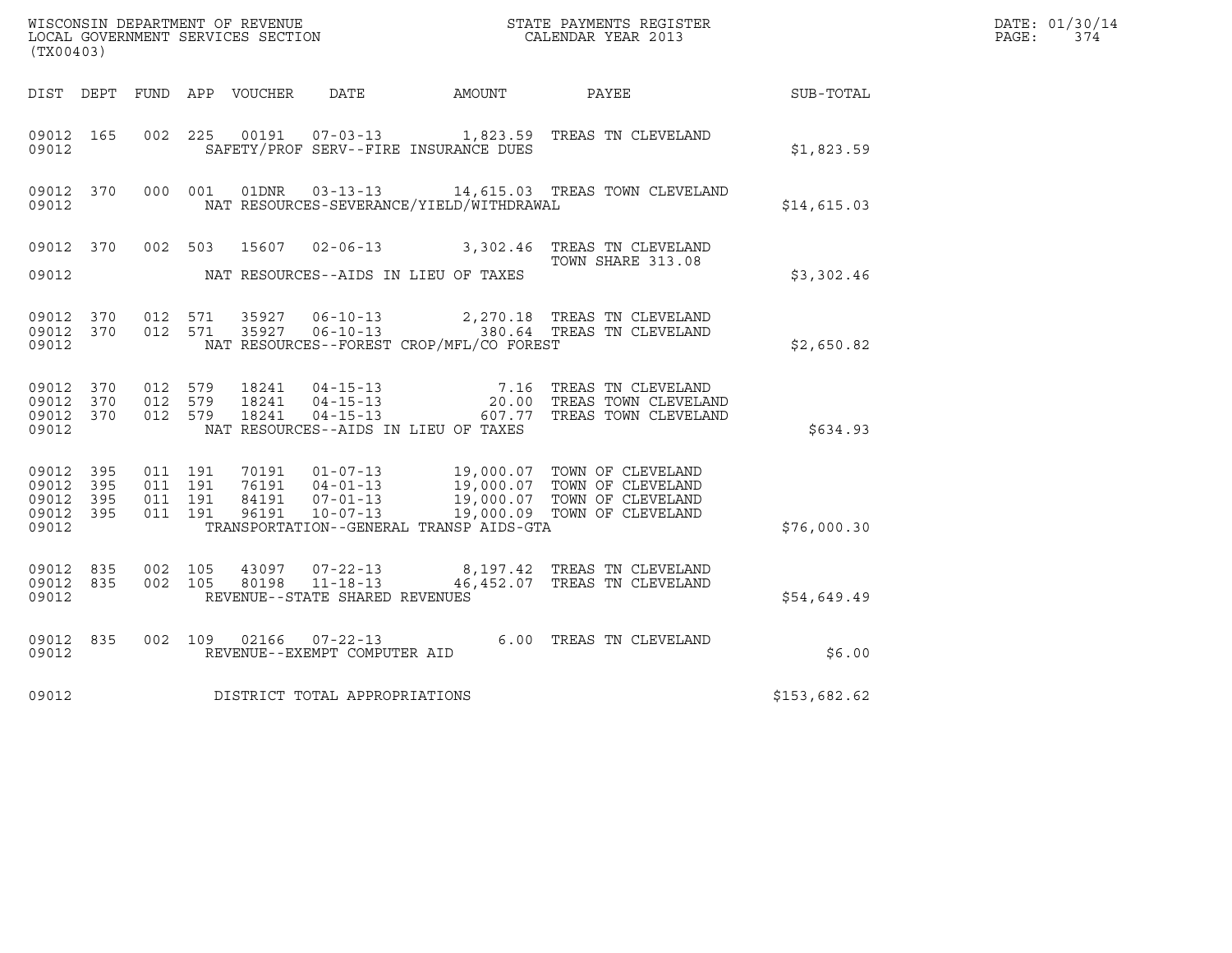| WISCONSIN DEPARTMENT OF REVENUE   | STATE PAYMENTS REGISTER | DATE: 01/30/14 |
|-----------------------------------|-------------------------|----------------|
| LOCAL GOVERNMENT SERVICES SECTION | CALENDAR YEAR 2013      | PAGE :         |

| WISCONSIN DEPARTMENT OF REVENUE<br>LOCAL GOVERNMENT SERVICES SECTION<br>(TX00403) |                          |                          |                                  |                                                    |                                                                                                             | STATE PAYMENTS REGISTER<br>CALENDAR YEAR 2013                            |              | DATE: 01/30/14<br>PAGE:<br>375 |
|-----------------------------------------------------------------------------------|--------------------------|--------------------------|----------------------------------|----------------------------------------------------|-------------------------------------------------------------------------------------------------------------|--------------------------------------------------------------------------|--------------|--------------------------------|
| DIST DEPT                                                                         |                          |                          | FUND APP VOUCHER                 | DATE                                               | AMOUNT                                                                                                      | PAYEE                                                                    | SUB-TOTAL    |                                |
| 09014 165<br>09014                                                                |                          |                          | 002 225 00192                    |                                                    | SAFETY/PROF SERV--FIRE INSURANCE DUES                                                                       | 07-03-13 2,021.52 TREAS TN COLBURN                                       | \$2,021.52   |                                |
| 09014 370                                                                         | 002                      | 503                      | 16277                            | $03 - 05 - 13$                                     | 1,699.50                                                                                                    | TREAS TN COLBURN<br>TOWN SHARE 66.03                                     |              |                                |
| 09014                                                                             |                          |                          |                                  |                                                    | NAT RESOURCES--AIDS IN LIEU OF TAXES                                                                        |                                                                          | \$1,699.50   |                                |
| 09014<br>370<br>09014<br>370<br>09014                                             | 012<br>012               | 571<br>571               | 35928<br>35928                   |                                                    | NAT RESOURCES--FOREST CROP/MFL/CO FOREST                                                                    | 06-10-13 204.00 TREAS TN COLBURN<br>06-10-13 698.31 TREAS TN COLBURN     | \$902.31     |                                |
| 09014<br>395<br>09014<br>395<br>09014<br>395<br>09014<br>395<br>09014             | 011<br>011<br>011<br>011 | 191<br>191<br>191<br>191 | 70192<br>76192<br>84192<br>96192 | $04 - 01 - 13$<br>$07 - 01 - 13$<br>$10 - 07 - 13$ | $01 - 07 - 13$ 34, 295.40<br>34,295.40<br>34,295.40<br>34,295.40<br>TRANSPORTATION--GENERAL TRANSP AIDS-GTA | TOWN OF COLBURN<br>TOWN OF COLBURN<br>TOWN OF COLBURN<br>TOWN OF COLBURN | \$137,181.60 |                                |
| 09014<br>835<br>09014<br>835<br>09014                                             | 002<br>002               | 105<br>105               | 43098<br>80199                   | $11 - 18 - 13$<br>REVENUE--STATE SHARED REVENUES   | 24,498.79                                                                                                   | 07-22-13 4,320.30 TREAS TN COLBURN<br>TREAS TN COLBURN                   | \$28,819.09  |                                |
| 09014                                                                             |                          |                          |                                  | DISTRICT TOTAL APPROPRIATIONS                      |                                                                                                             |                                                                          | \$170,624.02 |                                |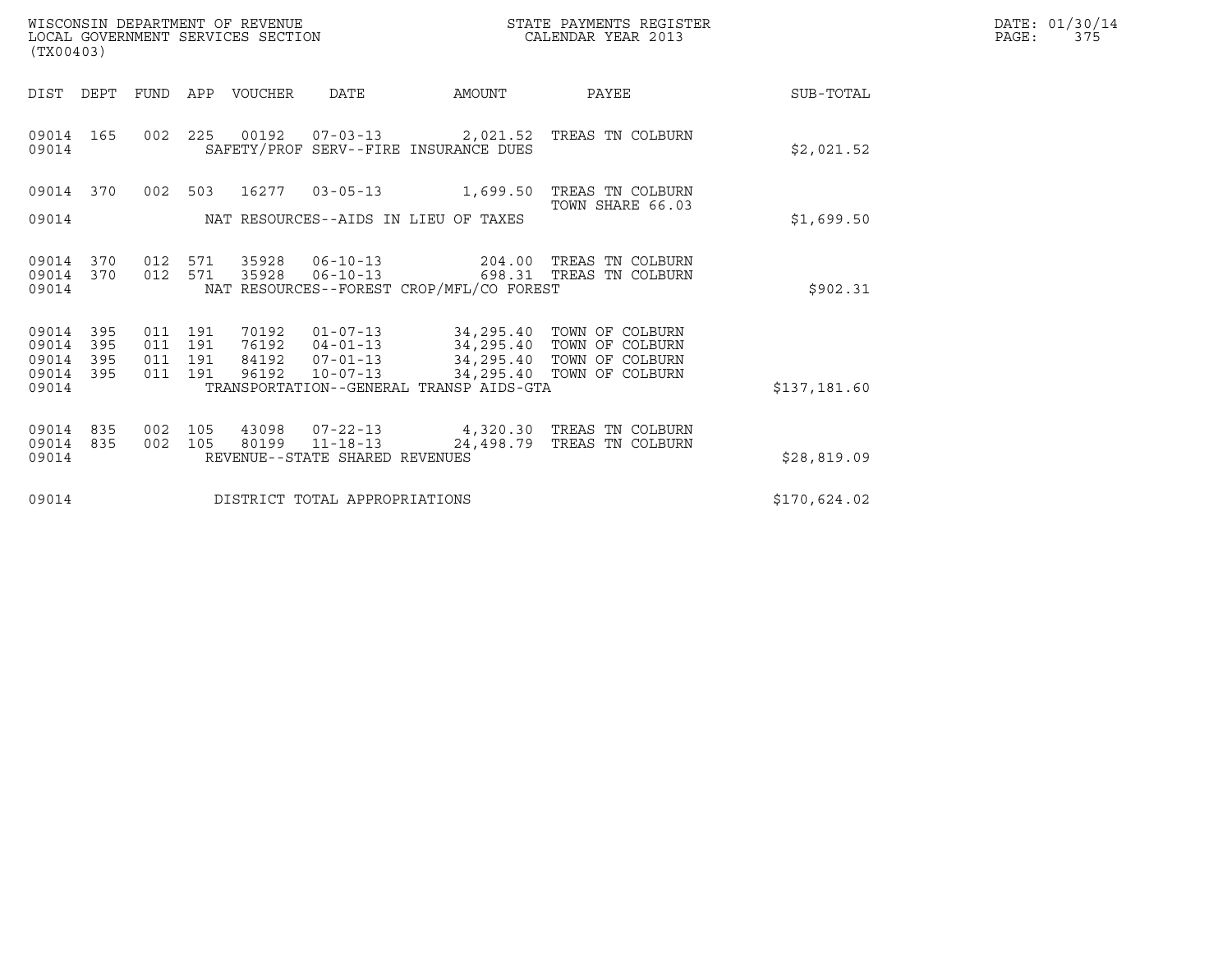| (TX00403)                                 |                          |                    |                                 |       | WISCONSIN DEPARTMENT OF REVENUE<br>LOCAL GOVERNMENT SERVICES SECTION |                                          | STATE PAYMENTS REGISTER<br>CALENDAR YEAR 2013                                                                                                                                              |              | DATE: 01/30/14<br>PAGE: 376 |
|-------------------------------------------|--------------------------|--------------------|---------------------------------|-------|----------------------------------------------------------------------|------------------------------------------|--------------------------------------------------------------------------------------------------------------------------------------------------------------------------------------------|--------------|-----------------------------|
|                                           |                          |                    | DIST DEPT FUND APP VOUCHER DATE |       |                                                                      | AMOUNT                                   | <b>PAYEE</b>                                                                                                                                                                               | SUB-TOTAL    |                             |
| 09016 165<br>09016                        |                          |                    |                                 |       |                                                                      | SAFETY/PROF SERV--FIRE INSURANCE DUES    | 002 225 00193 07-03-13 1,927.65 TREAS TN COOKS VALLEY                                                                                                                                      | \$1,927.65   |                             |
|                                           |                          |                    |                                 |       |                                                                      |                                          | 09016 370 002 503 15608 02-06-13 2,057.97 TREAS TN COOKS VALLEY<br>TOWN SHARE 278.58                                                                                                       |              |                             |
| 09016                                     |                          |                    |                                 |       |                                                                      | NAT RESOURCES--AIDS IN LIEU OF TAXES     |                                                                                                                                                                                            | \$2,057.97   |                             |
| 09016                                     |                          |                    |                                 |       |                                                                      | NAT RESOURCES--FOREST CROP/MFL/CO FOREST | 09016 370 012 571 35929 06-10-13 109.40 TREAS TN COOKS VALLEY                                                                                                                              | \$109.40     |                             |
| 09016                                     |                          |                    |                                 |       |                                                                      | NAT RESOURCES--AIDS IN LIEU OF TAXES     | 09016 370 012 579 18242 04-15-13 12.00 TREAS TOWN COOKS VALLEY                                                                                                                             | \$12.00      |                             |
| 09016<br>09016<br>09016<br>09016<br>09016 | 395<br>395<br>395<br>395 | 011 191<br>011 191 | 011 191<br>011 191              | 96193 | $10 - 07 - 13$                                                       | TRANSPORTATION--GENERAL TRANSP AIDS-GTA  | 70193  01-07-13  19,142.97  TOWN OF COOKS VALLEY<br>76193  04-01-13  19,142.97  TOWN OF COOKS VALLEY<br>84193  07-01-13  19,142.97  TOWN OF COOKS VALLEY<br>19,142.98 TOWN OF COOKS VALLEY | \$76,571.89  |                             |
| 09016 835<br>09016 835<br>09016           |                          |                    | 002 105                         |       | REVENUE--STATE SHARED REVENUES                                       |                                          | 002  105  43099  07-22-13  5,976.19  TREAS TN COOKS VALLEY<br>80200 11-18-13 33,865.07 TREAS TN COOKS VALLEY                                                                               | \$39,841.26  |                             |
| 09016 835<br>09016                        |                          |                    |                                 |       | REVENUE--EXEMPT COMPUTER AID                                         |                                          | 002 109 02167 07-22-13 1.00 TREAS TN COOKS VALLEY                                                                                                                                          | \$1.00       |                             |
| 09016                                     |                          |                    |                                 |       | DISTRICT TOTAL APPROPRIATIONS                                        |                                          |                                                                                                                                                                                            | \$120,521.17 |                             |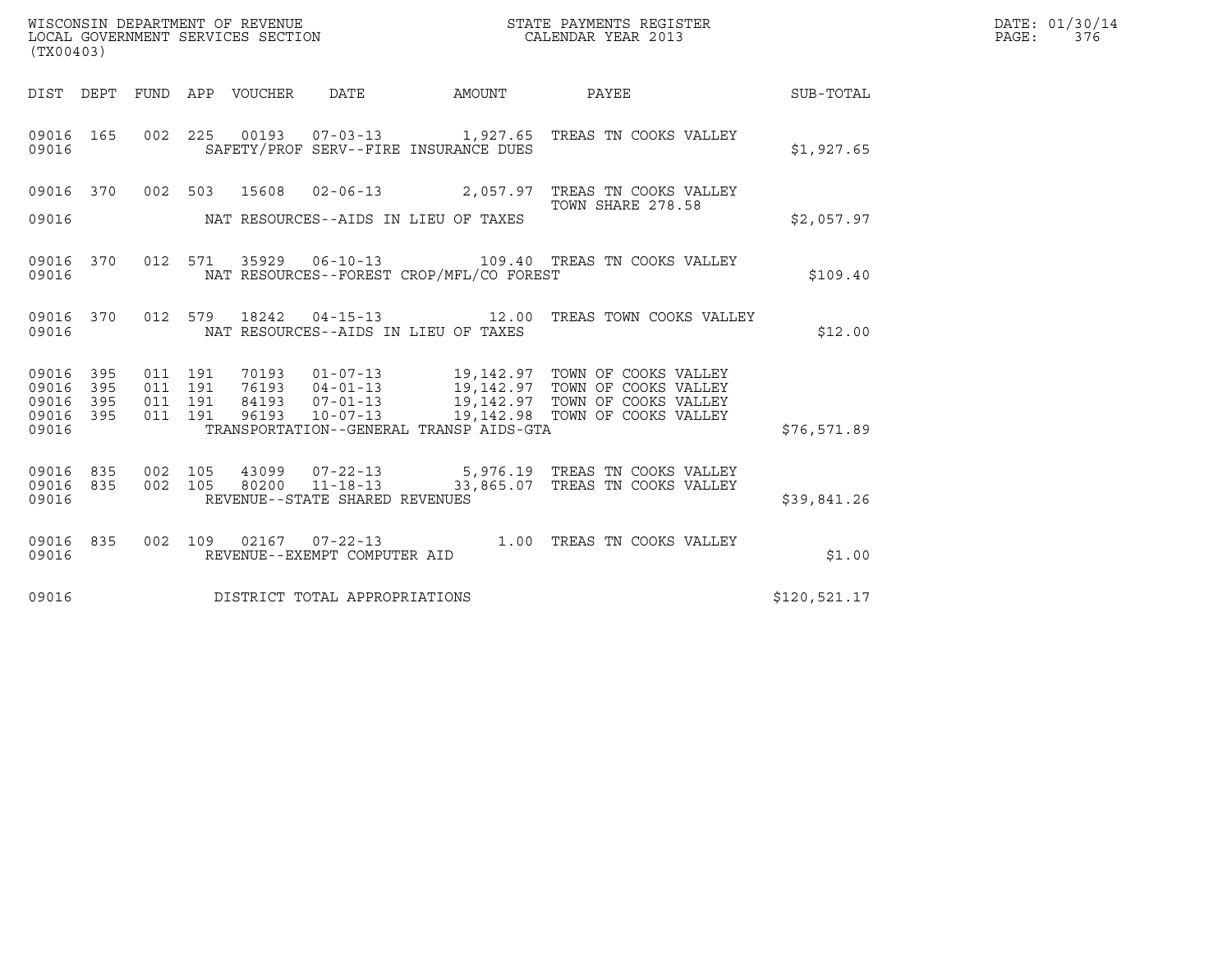| (TX00403)                                         |                                |                                          | WISCONSIN DEPARTMENT OF REVENUE<br>LOCAL GOVERNMENT SERVICES SECTION |                                   |                                                                                      | STATE PAYMENTS REGISTER<br>CALENDAR YEAR 2013                                                                                             |                        | DATE: 01/30/14<br>PAGE:<br>377 |
|---------------------------------------------------|--------------------------------|------------------------------------------|----------------------------------------------------------------------|-----------------------------------|--------------------------------------------------------------------------------------|-------------------------------------------------------------------------------------------------------------------------------------------|------------------------|--------------------------------|
|                                                   |                                |                                          | DIST DEPT FUND APP VOUCHER DATE                                      |                                   |                                                                                      |                                                                                                                                           | AMOUNT PAYEE SUB-TOTAL |                                |
| 09018                                             | 09018 165                      |                                          |                                                                      |                                   | SAFETY/PROF SERV--FIRE INSURANCE DUES                                                | 002 225 00194 07-03-13 1,808.32 TREAS TN DELMAR                                                                                           | \$1,808.32             |                                |
| 09018 370<br>09018                                |                                |                                          |                                                                      |                                   | NAT RESOURCES--FOREST CROP/MFL/CO FOREST                                             | 012 571 35930 06-10-13 22.40 TREAS TN DELMAR                                                                                              | \$22.40                |                                |
| 09018                                             |                                |                                          |                                                                      | NAT RESOURCES--RU RECYCLING GRANT |                                                                                      | 09018 370 074 670 40301 05-20-13 1,881.22 TREAS TN DELMAR                                                                                 | \$1,881.22             |                                |
| 09018 395<br>09018<br>09018<br>09018 395<br>09018 | 395<br>395                     | 011 191<br>011 191<br>011 191<br>011 191 |                                                                      |                                   | 96194  10-07-13  31,755.00 TOWN OF DELMAR<br>TRANSPORTATION--GENERAL TRANSP AIDS-GTA | 70194   01-07-13   31,755.00 TOWN OF DELMAR<br>76194   04-01-13   31,755.00 TOWN OF DELMAR<br>84194   07-01-13   31,755.00 TOWN OF DELMAR | \$127,020.00           |                                |
| 09018                                             | 09018 835 002 105<br>09018 835 |                                          |                                                                      | REVENUE--STATE SHARED REVENUES    |                                                                                      | 43100  07-22-13   13,276.59   TREAS TN DELMAR<br>002 105 80201 11-18-13 75,252.83 TREAS TN DELMAR                                         | \$88,529.42            |                                |
| 09018                                             | 09018 835                      |                                          |                                                                      | REVENUE--EXEMPT COMPUTER AID      |                                                                                      | 002 109 02168 07-22-13 4.00 TREAS TN DELMAR                                                                                               | \$4.00                 |                                |
| 09018                                             |                                |                                          |                                                                      | DISTRICT TOTAL APPROPRIATIONS     |                                                                                      |                                                                                                                                           | \$219, 265.36          |                                |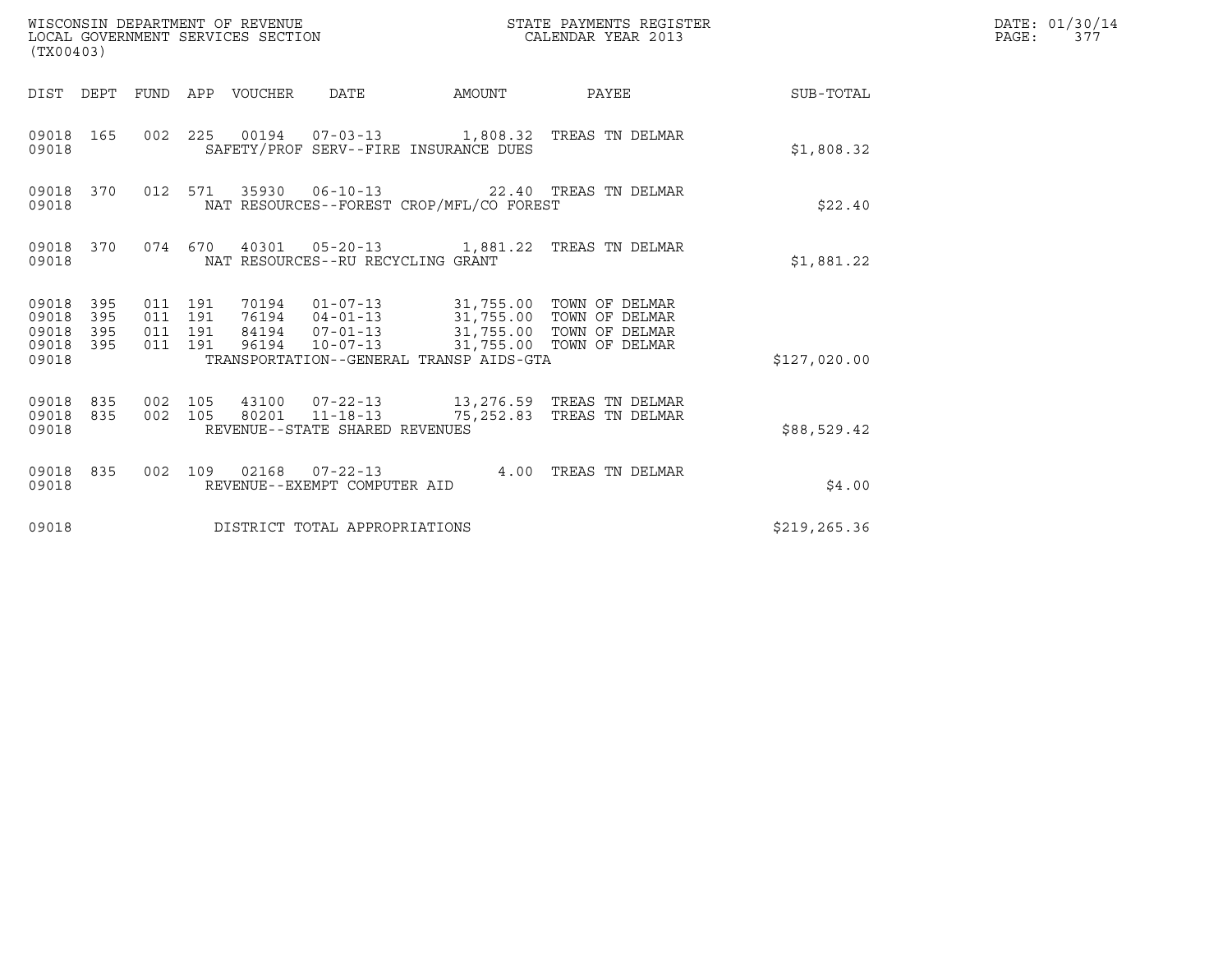| (TX00403)                                 |                          |                                          |                               |                                |                                          |                                                                                                                                                                                                          |              | DATE: 01/30/14<br>PAGE:<br>378 |
|-------------------------------------------|--------------------------|------------------------------------------|-------------------------------|--------------------------------|------------------------------------------|----------------------------------------------------------------------------------------------------------------------------------------------------------------------------------------------------------|--------------|--------------------------------|
|                                           |                          |                                          | DIST DEPT FUND APP VOUCHER    | DATE                           |                                          | AMOUNT PAYEE                                                                                                                                                                                             | SUB-TOTAL    |                                |
| 09020                                     | 09020 165                |                                          |                               |                                | SAFETY/PROF SERV--FIRE INSURANCE DUES    | 002  225  00195  07-03-13  9,965.98  TREAS TN EAGLE POINT                                                                                                                                                | \$9,965.98   |                                |
| 09020 370<br>09020                        |                          | 09020 370 000 001<br>000 001             |                               |                                | NAT RESOURCES-SEVERANCE/YIELD/WITHDRAWAL | 357.65 TREAS TOWN EAGLE POINT                                                                                                                                                                            | \$790.85     |                                |
| 09020                                     | 09020 370                |                                          |                               |                                | NAT RESOURCES--FOREST CROP/MFL/CO FOREST | 012 571 35931 06-10-13 231.18 TREAS TN EAGLE POINT                                                                                                                                                       | \$231.18     |                                |
| 09020                                     | 09020 370                |                                          |                               |                                | NAT RESOURCES--AIDS IN LIEU OF TAXES     | 012 579 18243 04-15-13 42.86 TREAS TOWN EAGLE POINT                                                                                                                                                      | \$42.86      |                                |
| 09020<br>09020<br>09020<br>09020<br>09020 | 395<br>395<br>395<br>395 | 011 191<br>011 191<br>011 191<br>011 191 |                               |                                | TRANSPORTATION--GENERAL TRANSP AIDS-GTA  | 70195  01-07-13  53,935.86  TOWN OF EAGLE POINT<br>76195  04-01-13  53,935.86  TOWN OF EAGLE POINT<br>84195  07-01-13  53,935.86  TOWN OF EAGLE POINT<br>96195  10-07-13  53,935.89  TOWN OF EAGLE POINT | \$215,743.47 |                                |
| 09020 835<br>09020 835<br>09020           |                          | 002 105                                  | 002 105                       | REVENUE--STATE SHARED REVENUES |                                          | 43101  07-22-13   12,979.86   TREAS TN EAGLE POINT<br>80202   11-18-13   80,241.86   TREAS TN EAGLE POINT                                                                                                | \$93,221.72  |                                |
| 09020 835<br>09020                        |                          |                                          |                               | REVENUE--EXEMPT COMPUTER AID   |                                          | 002 109 02169 07-22-13 156.00 TREAS TN EAGLE POINT                                                                                                                                                       | \$156.00     |                                |
| 09020 835<br>09020                        |                          |                                          |                               | REVENUE--LOTTERY CREDIT -      |                                          |                                                                                                                                                                                                          | \$158.93     |                                |
| 09020                                     |                          |                                          | DISTRICT TOTAL APPROPRIATIONS |                                |                                          |                                                                                                                                                                                                          | \$320,310.99 |                                |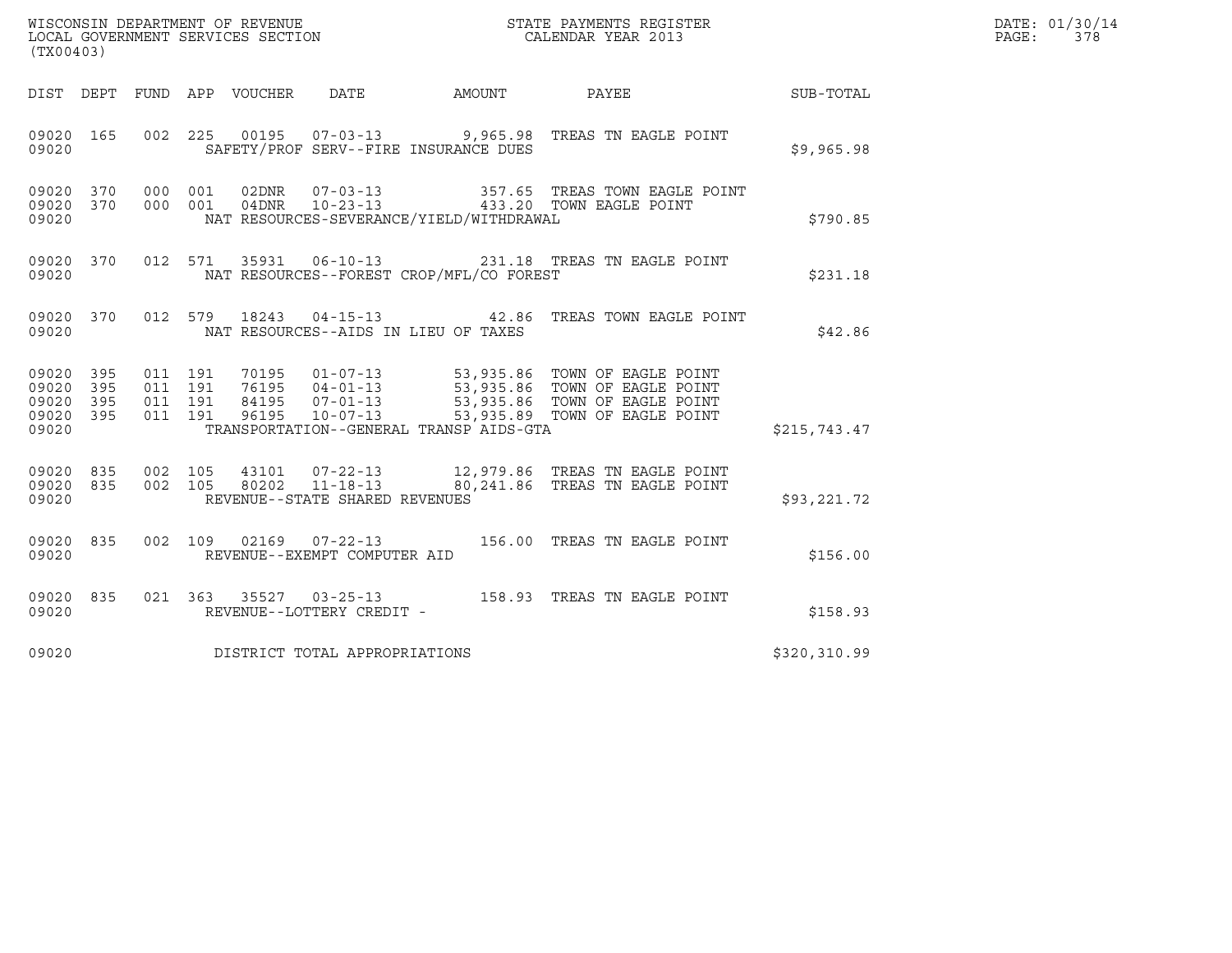| (TX00403)                                 |                          |                                      |     | WISCONSIN DEPARTMENT OF REVENUE<br>LOCAL GOVERNMENT SERVICES SECTION |                                                                      |                                                                                               | STATE PAYMENTS REGISTER<br>CALENDAR YEAR 2013      |              | DATE: 01/30/14<br>PAGE:<br>379 |
|-------------------------------------------|--------------------------|--------------------------------------|-----|----------------------------------------------------------------------|----------------------------------------------------------------------|-----------------------------------------------------------------------------------------------|----------------------------------------------------|--------------|--------------------------------|
| DIST                                      | DEPT                     | FUND                                 | APP | VOUCHER                                                              | <b>DATE</b>                                                          | AMOUNT                                                                                        | PAYEE                                              | SUB-TOTAL    |                                |
| 09022<br>09022                            | 165                      |                                      |     |                                                                      |                                                                      | 002 225 00196 07-03-13 1,925.15 TREAS TN EDSON<br>SAFETY/PROF SERV--FIRE INSURANCE DUES       |                                                    | \$1,925.15   |                                |
| 09022<br>09022                            | 370                      | 012                                  | 571 | 35932                                                                | $06 - 10 - 13$                                                       | NAT RESOURCES--FOREST CROP/MFL/CO FOREST                                                      | 142.77 TREAS TN EDSON                              | \$142.77     |                                |
| 09022<br>09022<br>09022<br>09022<br>09022 | 395<br>395<br>395<br>395 | 011 191<br>011<br>011 191<br>011 191 | 191 | 70196<br>76196<br>84196<br>96196                                     | $01 - 07 - 13$<br>$04 - 01 - 13$<br>$07 - 01 - 13$<br>$10 - 07 - 13$ | 28,944.68 TOWN OF EDSON<br>28,944.68 TOWN OF EDSON<br>TRANSPORTATION--GENERAL TRANSP AIDS-GTA | 28,944.68 TOWN OF EDSON<br>28,944.69 TOWN OF EDSON | \$115,778.73 |                                |
| 09022<br>09022<br>09022                   | 835<br>835               | 002 105<br>002 105                   |     | 43102                                                                | $07 - 22 - 13$<br>80203 11-18-13<br>REVENUE--STATE SHARED REVENUES   | 59,836.40                                                                                     | 10,559.36 TREAS TN EDSON<br>TREAS TN EDSON         | \$70,395.76  |                                |
| 09022<br>09022                            | 835                      | 002                                  | 109 |                                                                      | 02170   07-22-13<br>REVENUE--EXEMPT COMPUTER AID                     | 5.00                                                                                          | TREAS TN EDSON                                     | \$5.00       |                                |
| 09022                                     |                          |                                      |     |                                                                      | DISTRICT TOTAL APPROPRIATIONS                                        |                                                                                               |                                                    | \$188,247.41 |                                |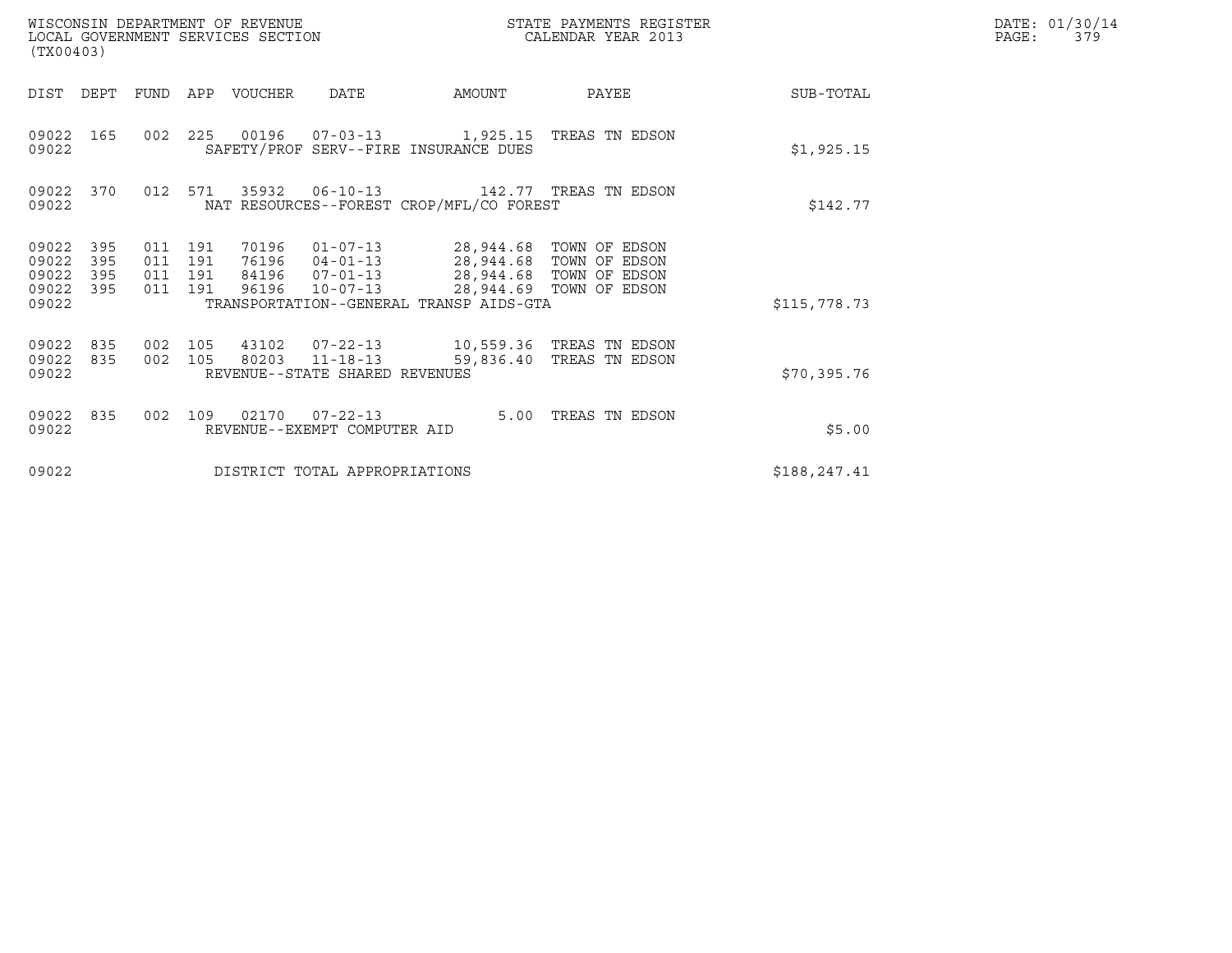| (TX00403)                                             |     |                               |         |                                |                                          | DATE: 01/30/14<br>PAGE: 380                                                                                                                                                                                 |                                                        |  |
|-------------------------------------------------------|-----|-------------------------------|---------|--------------------------------|------------------------------------------|-------------------------------------------------------------------------------------------------------------------------------------------------------------------------------------------------------------|--------------------------------------------------------|--|
|                                                       |     |                               |         |                                |                                          |                                                                                                                                                                                                             | DIST DEPT FUND APP VOUCHER DATE AMOUNT PAYEE SUB-TOTAL |  |
| 09024 165<br>09024                                    |     |                               |         |                                | SAFETY/PROF SERV--FIRE INSURANCE DUES    | 002 225 00197 07-03-13 1,026.34 TREAS TN ESTELLA                                                                                                                                                            | \$1,026.34                                             |  |
| 09024                                                 |     |                               |         |                                | NAT RESOURCES--FOREST CROP/MFL/CO FOREST | $\begin{array}{cccccccc} 09024 & 370 & 012 & 571 & 35933 & 06-10-13 & & & 160.63 & \text{TREAS TN ESTELLA} \\ 09024 & 370 & 012 & 571 & 35933 & 06-10-13 & & & 84.56 & \text{TREAS TN ESTELLA} \end{array}$ | \$245.19                                               |  |
| 09024                                                 |     |                               |         |                                | NAT RESOURCES--AIDS IN LIEU OF TAXES     | 09024 370 012 579 18244 04-15-13 172.10 TREAS TN ESTELLA<br>09024 370 012 579 18244 04-15-13 424.19 TREAS TOWN ESTELLA                                                                                      | \$596.29                                               |  |
| 09024 395<br>09024<br>09024 395<br>09024 395<br>09024 | 395 | 011 191<br>011 191<br>011 191 | 011 191 |                                | TRANSPORTATION--GENERAL TRANSP AIDS-GTA  | 70197  01-07-13  9,951.02  TOWN OF ESTELLA<br>76197  04-01-13  9,951.02  TOWN OF ESTELLA<br>84197  07-01-13  9,951.02  TOWN OF ESTELLA<br>96197  10-07-13  9,951.02  TOWN OF ESTELLA                        | \$39,804.08                                            |  |
| 09024 835 002 105<br>09024 835<br>09024               |     | 002 105                       |         | REVENUE--STATE SHARED REVENUES |                                          | 43103  07-22-13  2,558.93  TREAS TN ESTELLA<br>80204  11-18-13  14,500.60 TREAS TN ESTELLA                                                                                                                  | \$17,059.53                                            |  |
| 09024 835<br>09024                                    |     |                               |         | REVENUE--EXEMPT COMPUTER AID   |                                          | 002 109 02171 07-22-13 23.00 TREAS TN ESTELLA                                                                                                                                                               | \$23.00                                                |  |
| 09024 835<br>09024                                    |     |                               |         |                                | DOA-PAYMENT FOR MUNICIPAL SERVICES AID   | 002 501 00001 02-01-13 94.91 TREAS TN ESTELLA                                                                                                                                                               | \$94.91                                                |  |
| 09024                                                 |     |                               |         | DISTRICT TOTAL APPROPRIATIONS  |                                          |                                                                                                                                                                                                             | \$58,849.34                                            |  |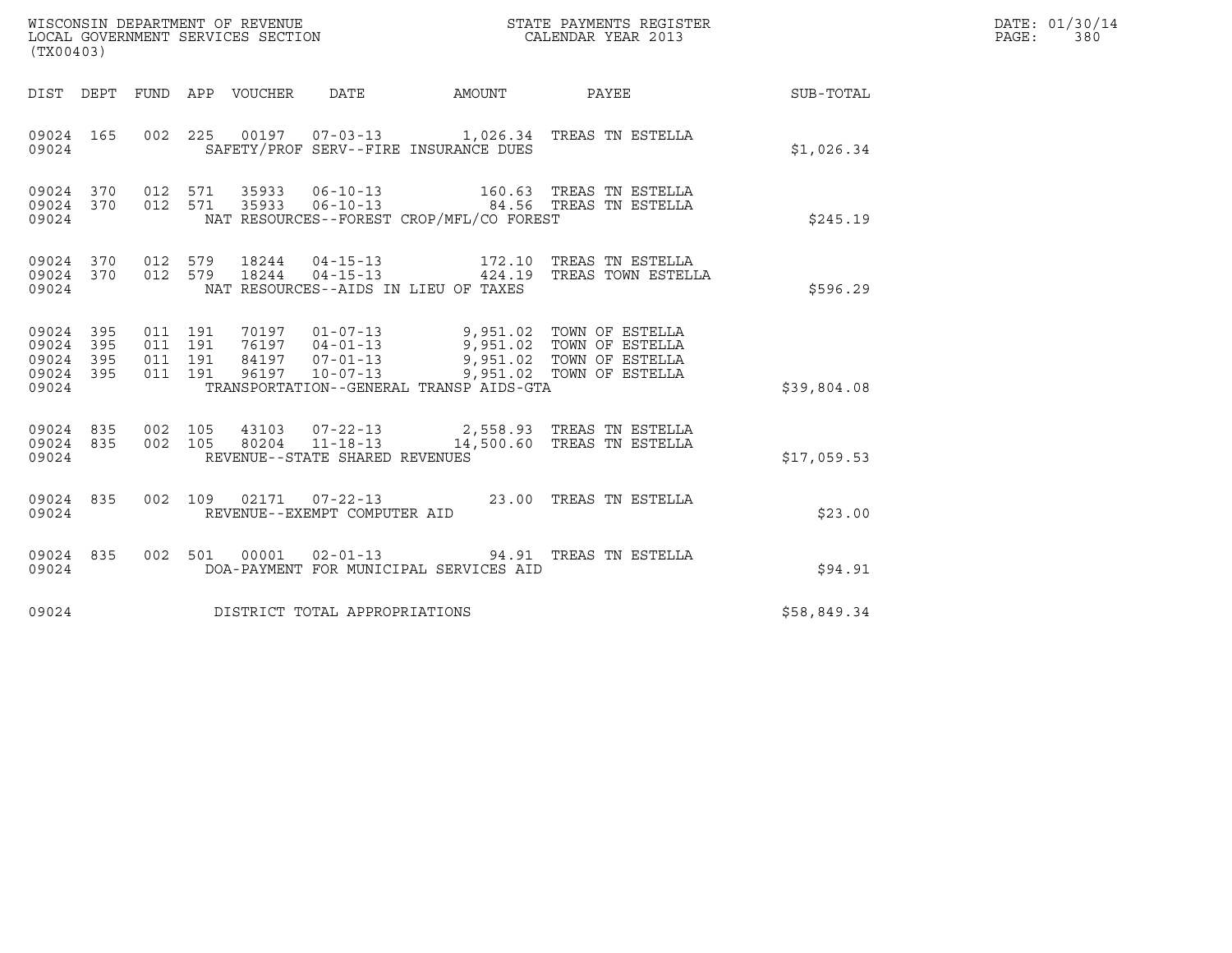| (TX00403)                       |     |                    |  | WISCONSIN DEPARTMENT OF REVENUE<br>LOCAL GOVERNMENT SERVICES SECTION |                                                                                                                                              | STATE PAYMENTS REGISTER<br>CALENDAR YEAR 2013                                             |              | DATE: 01/30/14<br>PAGE: 381 |
|---------------------------------|-----|--------------------|--|----------------------------------------------------------------------|----------------------------------------------------------------------------------------------------------------------------------------------|-------------------------------------------------------------------------------------------|--------------|-----------------------------|
|                                 |     |                    |  |                                                                      |                                                                                                                                              | DIST DEPT FUND APP VOUCHER DATE AMOUNT PAYEE TO SUB-TOTAL                                 |              |                             |
| 09026 165<br>09026              |     |                    |  |                                                                      | SAFETY/PROF SERV--FIRE INSURANCE DUES                                                                                                        | 002 225 00198 07-03-13 1,599.40 TREAS TN GOETZ                                            | \$1,599.40   |                             |
|                                 |     |                    |  |                                                                      |                                                                                                                                              | 09026 370 002 503 16278 03-05-13 138.45 TREAS TN GOETZ                                    |              |                             |
| 09026                           |     |                    |  | NAT RESOURCES--AIDS IN LIEU OF TAXES                                 |                                                                                                                                              | TOWN SHARE 12.61                                                                          | \$138.45     |                             |
| 09026 370<br>09026              |     |                    |  |                                                                      | NAT RESOURCES--FOREST CROP/MFL/CO FOREST                                                                                                     | 012 571 35934 06-10-13 204.95 TREAS TN GOETZ                                              | \$204.95     |                             |
| 09026 395<br>09026              | 395 | 011 191<br>011 191 |  |                                                                      | 70198  01-07-13  15,896.84  TOWN OF GOETZ<br>76198 04-01-13<br>76198 04-01-13<br>84198 07-01-13<br>96198 10-07-13<br>15,896.84 TOWN OF GOETZ |                                                                                           |              |                             |
| 09026 395<br>09026 395<br>09026 |     | 011 191<br>011 191 |  |                                                                      | TRANSPORTATION--GENERAL TRANSP AIDS-GTA                                                                                                      |                                                                                           | \$63,587.37  |                             |
| 09026 395<br>09026              |     | 011 278            |  |                                                                      | TRANSPORTATION--LRIP/TRIP/MSIP GRANTS                                                                                                        | 64598 02-07-13 10,753.85 TREAS TN GOETZ                                                   | \$10,753.85  |                             |
| 09026 835<br>09026 835<br>09026 |     | 002 105            |  | REVENUE--STATE SHARED REVENUES                                       |                                                                                                                                              | 002 105 43104 07-22-13 7,823.79 TREAS TN GOETZ<br>80205 11-18-13 44,334.80 TREAS TN GOETZ | \$52,158.59  |                             |
| 09026 835<br>09026              |     |                    |  | REVENUE--EXEMPT COMPUTER AID                                         |                                                                                                                                              | 002 109 02172 07-22-13 24.00 TREAS TN GOETZ                                               | \$24.00      |                             |
| 09026                           |     |                    |  | DISTRICT TOTAL APPROPRIATIONS                                        |                                                                                                                                              |                                                                                           | \$128,466.61 |                             |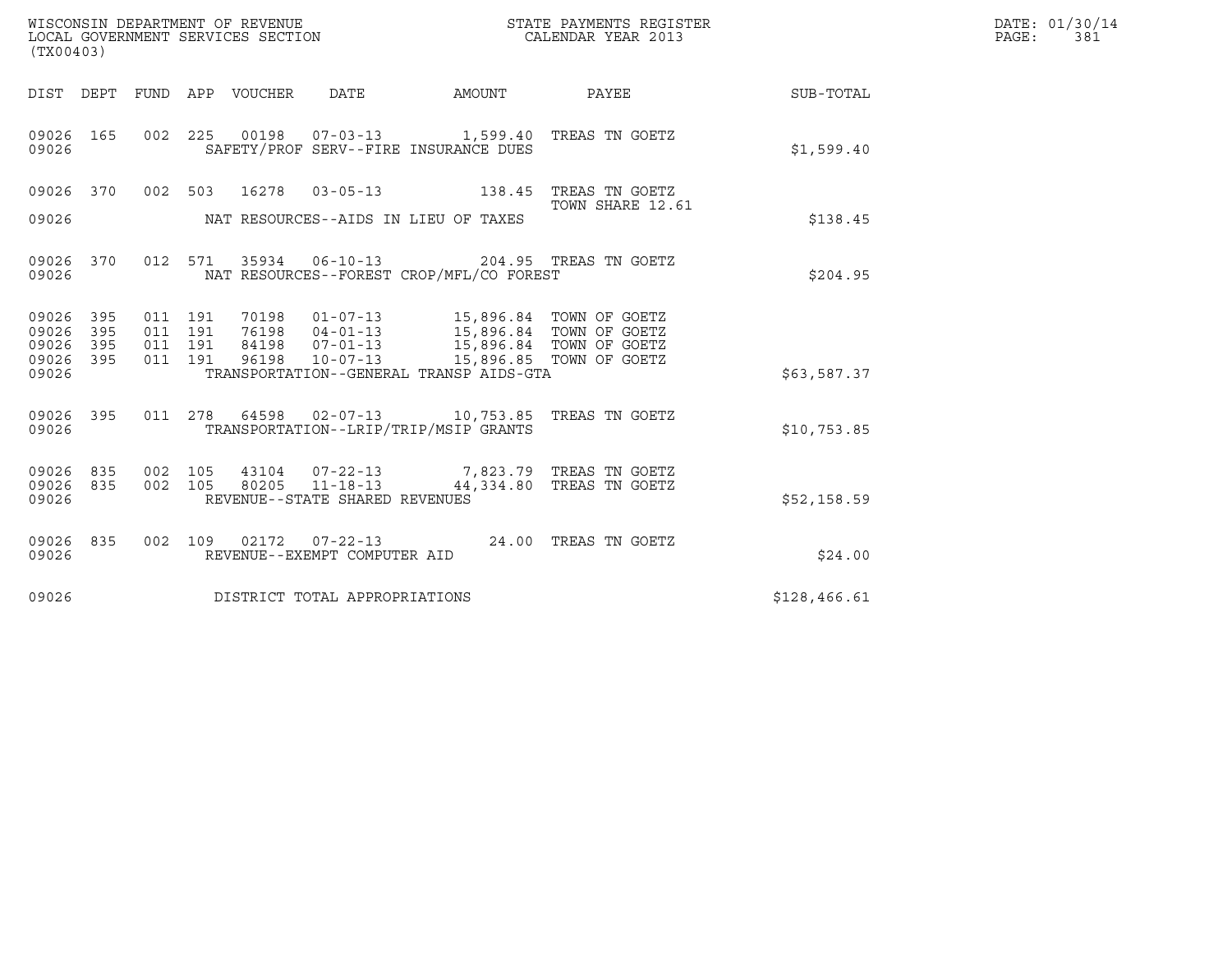| WISCONSIN DEPARTMENT OF REVENUE   | STATE PAYMENTS REGISTER | DATE: 01/30/14 |
|-----------------------------------|-------------------------|----------------|
| LOCAL GOVERNMENT SERVICES SECTION | CALENDAR YEAR 2013      | 382<br>PAGE :  |

| WISCONSIN DEPARTMENT OF REVENUE<br>LOCAL GOVERNMENT SERVICES SECTION<br>(TX00403) |                                  |            |                                  |                                                    |                                                                                                | STATE PAYMENTS REGISTER<br>CALENDAR YEAR 2013                        |              | DATE: 01/30/14<br>PAGE:<br>382 |
|-----------------------------------------------------------------------------------|----------------------------------|------------|----------------------------------|----------------------------------------------------|------------------------------------------------------------------------------------------------|----------------------------------------------------------------------|--------------|--------------------------------|
| DIST<br>DEPT                                                                      |                                  |            | FUND APP VOUCHER                 | DATE                                               | AMOUNT                                                                                         | PAYEE                                                                | SUB-TOTAL    |                                |
| 09028<br>165<br>09028                                                             |                                  |            |                                  |                                                    | SAFETY/PROF SERV--FIRE INSURANCE DUES                                                          | 002 225 00199 07-03-13 2,253.84 TREAS TN HALLIE                      | \$2,253.84   |                                |
| 09028<br>370<br>09028<br>370<br>09028                                             | 002<br>002                       | 503<br>503 | 15609<br>15609                   | 02-06-13<br>$02 - 06 - 13$                         | 1,948.80<br>14,466.41<br>NAT RESOURCES--AIDS IN LIEU OF TAXES                                  | TREAS TN HALLIE<br>TREAS TN HALLIE<br><b>TOWN SHARE 1733.75</b>      | \$16,415.21  |                                |
| 09028<br>395<br>09028<br>395<br>09028<br>395<br>09028<br>395<br>09028             | 011 191<br>011 191<br>011<br>011 | 191<br>191 | 70199<br>76199<br>84199<br>96199 | $04 - 01 - 13$<br>$07 - 01 - 13$<br>$10 - 07 - 13$ | $01 - 07 - 13$ 318.75<br>318.75<br>318.75<br>318.75<br>TRANSPORTATION--GENERAL TRANSP AIDS-GTA | TOWN OF HALLIE<br>TOWN OF HALLIE<br>TOWN OF HALLIE<br>TOWN OF HALLIE | \$1,275.00   |                                |
| 09028<br>835<br>09028<br>835<br>09028                                             | 002<br>002 105                   | 105        | 43105<br>80206                   | REVENUE--STATE SHARED REVENUES                     | $11 - 18 - 13$ 7,903.48                                                                        | TREAS TN HALLIE                                                      | \$9,299.67   |                                |
| 09028<br>835<br>09028                                                             |                                  |            | 002 109 02173                    | REVENUE--EXEMPT COMPUTER AID                       |                                                                                                | 07-22-13 7.00 TREAS TN HALLIE                                        | \$7.00       |                                |
| 09028                                                                             |                                  |            |                                  | DISTRICT TOTAL APPROPRIATIONS                      |                                                                                                |                                                                      | \$29, 250.72 |                                |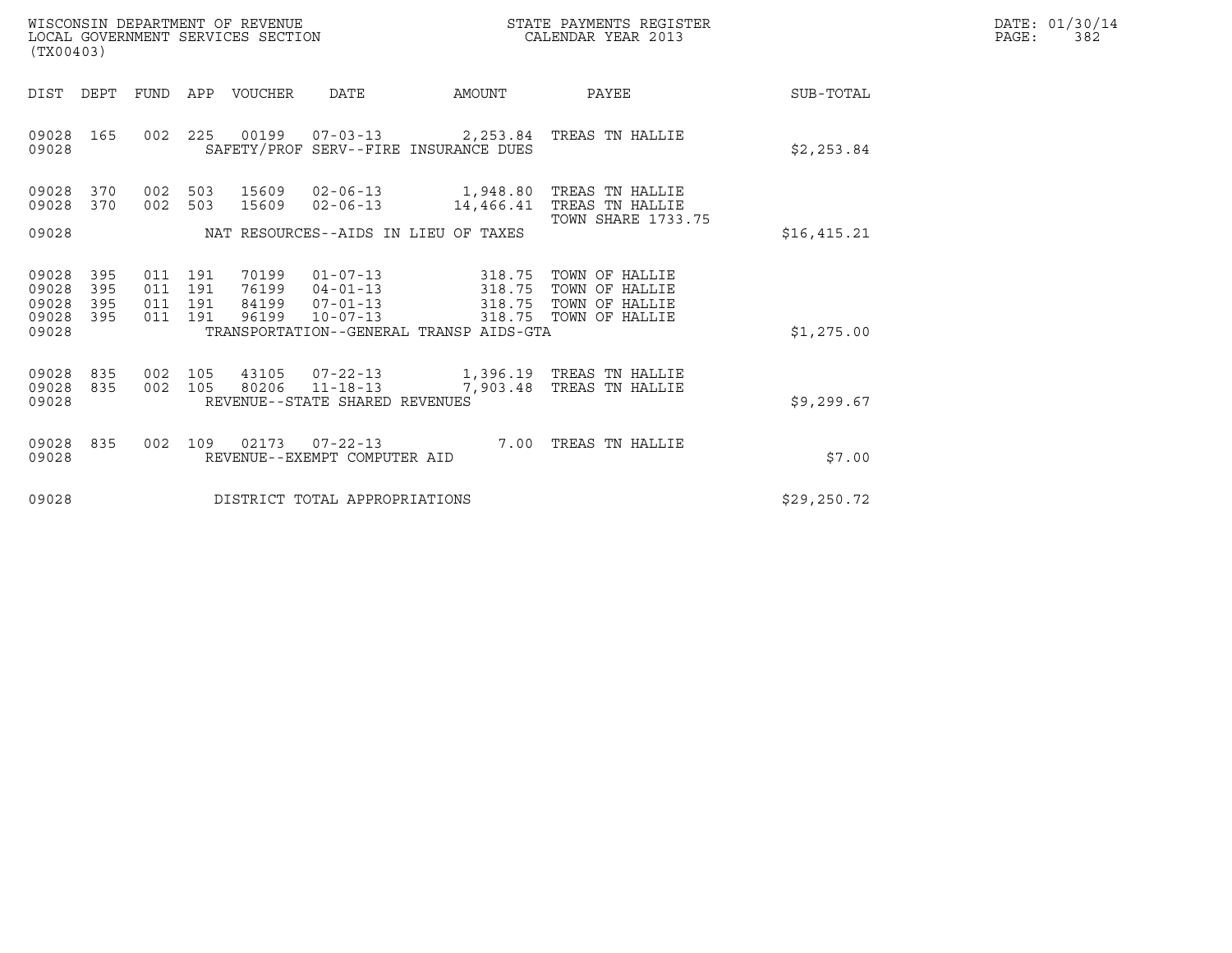| (TX00403)                                    |                        |                                          |  |                                |                                                                                                                                                                                                                     | ${\tt WISCONSIM\ DEPARTMENT\ OF\ REVENUE}\qquad \qquad {\tt STATE\ PAYMENTS\ REGISTER} \\ {\tt LOCAL\ GOVERNMENT\ SERVICES\ SECTION}\qquad \qquad {\tt CALENDAR\ YEAR\ 2013}$ |              | DATE: 01/30/14<br>$\mathtt{PAGE}$ :<br>383 |
|----------------------------------------------|------------------------|------------------------------------------|--|--------------------------------|---------------------------------------------------------------------------------------------------------------------------------------------------------------------------------------------------------------------|-------------------------------------------------------------------------------------------------------------------------------------------------------------------------------|--------------|--------------------------------------------|
|                                              |                        |                                          |  |                                |                                                                                                                                                                                                                     | DIST DEPT FUND APP VOUCHER DATE AMOUNT PAYEE THE SUB-TOTAL                                                                                                                    |              |                                            |
| 09032 165<br>09032                           |                        |                                          |  |                                | SAFETY/PROF SERV--FIRE INSURANCE DUES                                                                                                                                                                               | 002 225 00200 07-03-13 1,997.63 TREAS TN HOWARD                                                                                                                               | \$1,997.63   |                                            |
| 09032                                        | 09032 370              |                                          |  | 000 001 01DNR 03-13-13         | NAT RESOURCES-SEVERANCE/YIELD/WITHDRAWAL                                                                                                                                                                            | 138.24 TREAS TOWN HOWARD                                                                                                                                                      | \$138.24     |                                            |
| 09032                                        | 09032 370              |                                          |  |                                | NAT RESOURCES--FOREST CROP/MFL/CO FOREST                                                                                                                                                                            | 012 571 35935 06-10-13 209.63 TREAS TN HOWARD                                                                                                                                 | \$209.63     |                                            |
| 09032                                        | 09032 370              |                                          |  |                                | NAT RESOURCES--AIDS IN LIEU OF TAXES                                                                                                                                                                                | 012 579 18245 04-15-13 66.75 TREAS TOWN HOWARD                                                                                                                                | \$66.75      |                                            |
| 09032 395<br>09032 395<br>09032 395<br>09032 | 09032 395              | 011 191<br>011 191<br>011 191<br>011 191 |  |                                | 70200 01-07-13 22,392.56 TOWN OF HOWARD<br>76200 04-01-13 22,392.56 TOWN OF HOWARD<br>84200 07-01-13 22,392.56 TOWN OF HOWARD<br>96200 10-07-13 22,392.59 TOWN OF HOWARD<br>TRANSPORTATION--GENERAL TRANSP AIDS-GTA |                                                                                                                                                                               | \$89,570.27  |                                            |
| 09032                                        | 09032 395              |                                          |  |                                | TRANSPORTATION--LRIP/TRIP/MSIP GRANTS                                                                                                                                                                               | 011  278  93911  11-08-13  12,518.34  TREAS TN HOWARD                                                                                                                         | \$12,518.34  |                                            |
| 09032                                        | 09032 835<br>09032 835 | 002 105                                  |  | REVENUE--STATE SHARED REVENUES |                                                                                                                                                                                                                     | 43106  07-22-13  4,840.17  TREAS TN HOWARD<br>002 105 80207 11-18-13 27,427.65 TREAS TN HOWARD                                                                                | \$32,267.82  |                                            |
| 09032                                        | 09032 835              |                                          |  | REVENUE--EXEMPT COMPUTER AID   |                                                                                                                                                                                                                     | 002 109 02174 07-22-13 1.00 TREAS TN HOWARD                                                                                                                                   | \$1.00       |                                            |
| 09032                                        | 09032 835              |                                          |  | 002 501 00001 02-01-13         | DOA-PAYMENT FOR MUNICIPAL SERVICES AID                                                                                                                                                                              | 117.30 TREAS TN HOWARD                                                                                                                                                        | \$117.30     |                                            |
| 09032                                        |                        |                                          |  | DISTRICT TOTAL APPROPRIATIONS  |                                                                                                                                                                                                                     |                                                                                                                                                                               | \$136,886.98 |                                            |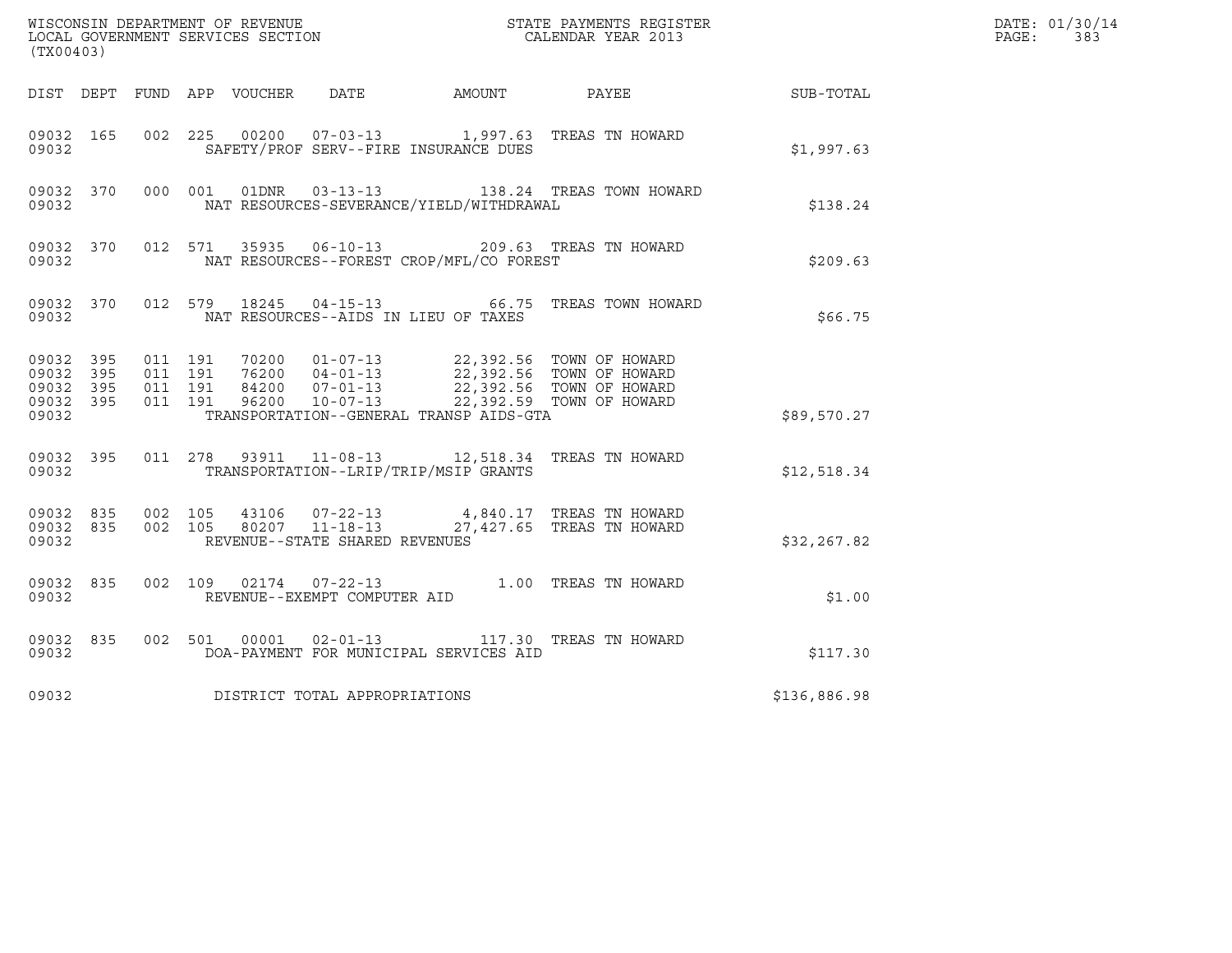|                                              |           |                                          |         |                                 |                                              |                                                                                                                                                                                                                 |                  | DATE: 01/30/14          |
|----------------------------------------------|-----------|------------------------------------------|---------|---------------------------------|----------------------------------------------|-----------------------------------------------------------------------------------------------------------------------------------------------------------------------------------------------------------------|------------------|-------------------------|
| (TX00403)                                    |           |                                          |         |                                 |                                              |                                                                                                                                                                                                                 |                  | $\mathtt{PAGE:}$<br>384 |
|                                              |           |                                          |         |                                 | DIST DEPT FUND APP VOUCHER DATE AMOUNT PAYEE |                                                                                                                                                                                                                 | <b>SUB-TOTAL</b> |                         |
| 09034 165<br>09034                           |           | 002 225                                  |         |                                 | SAFETY/PROF SERV--FIRE INSURANCE DUES        | 00201  07-03-13   16,912.92   TREAS TN LAFAYETTE                                                                                                                                                                | \$16,912.92      |                         |
| 09034 370<br>09034                           |           |                                          | 000 001 |                                 | NAT RESOURCES-SEVERANCE/YIELD/WITHDRAWAL     | 04DNR  10-23-13  403.95  TOWN LAFAYETTE                                                                                                                                                                         | \$403.95         |                         |
| 09034                                        |           |                                          |         |                                 | NAT RESOURCES--FOREST CROP/MFL/CO FOREST     | $\begin{array}{cccccccc} 09034 & 370 & 012 & 571 & 35936 & 06-10-13 & & & 12.00 & \text{TREAS TN LAFAYETTE} \\ 09034 & 370 & 012 & 571 & 35936 & 06-10-13 & & & 112.30 & \text{TREAS TN LAFAYETTE} \end{array}$ | \$124.30         |                         |
| 09034                                        |           |                                          |         | NAT RESOURCES--STEWARDSHIP 2000 |                                              | 09034 370 095 512 00969 11-20-13 84,992.50 TREAS TN LAFAYETTE                                                                                                                                                   | \$84,992.50      |                         |
| 09034 395<br>09034 395<br>09034 395<br>09034 | 09034 395 | 011 191<br>011 191<br>011 191<br>011 191 |         |                                 | TRANSPORTATION--GENERAL TRANSP AIDS-GTA      | 70201  01-07-13  45,197.95  TOWN OF LAFAYETTE<br>76201  04-01-13  45,197.95  TOWN OF LAFAYETTE<br>84201  07-01-13  45,197.95  TOWN OF LAFAYETTE<br>96201  10-07-13  45,197.95  TOWN OF LAFAYETTE                | \$180,791.80     |                         |
| 09034 395                                    |           |                                          |         |                                 |                                              | 011  278  65139  02-12-13  19,491.67  TREAS TN LAFAYETTE                                                                                                                                                        |                  |                         |
| 09034                                        |           |                                          |         |                                 | TRANSPORTATION--LRIP/TRIP/MSIP GRANTS        |                                                                                                                                                                                                                 | \$19,491.67      |                         |
| 09034                                        | 09034 835 | 09034 835 002 105                        | 002 105 | REVENUE--STATE SHARED REVENUES  |                                              | 43107  07-22-13  8,216.18  TREAS TN LAFAYETTE<br>80208  11-18-13  127,339.93  TREAS TN LAFAYETTE                                                                                                                | \$135,556.11     |                         |
| 09034                                        | 09034 835 |                                          |         | REVENUE--EXEMPT COMPUTER AID    |                                              | 002  109  02175  07-22-13  240.00  TREAS TN LAFAYETTE                                                                                                                                                           | \$240.00         |                         |
| 09034                                        | 09034 835 |                                          |         | REVENUE--LOTTERY CREDIT -       |                                              | 021 363 35528 03-25-13 2,020.59 TREAS TN LAFAYETTE                                                                                                                                                              | \$2,020.59       |                         |
| 09034                                        |           |                                          |         | DISTRICT TOTAL APPROPRIATIONS   |                                              |                                                                                                                                                                                                                 | \$440,533.84     |                         |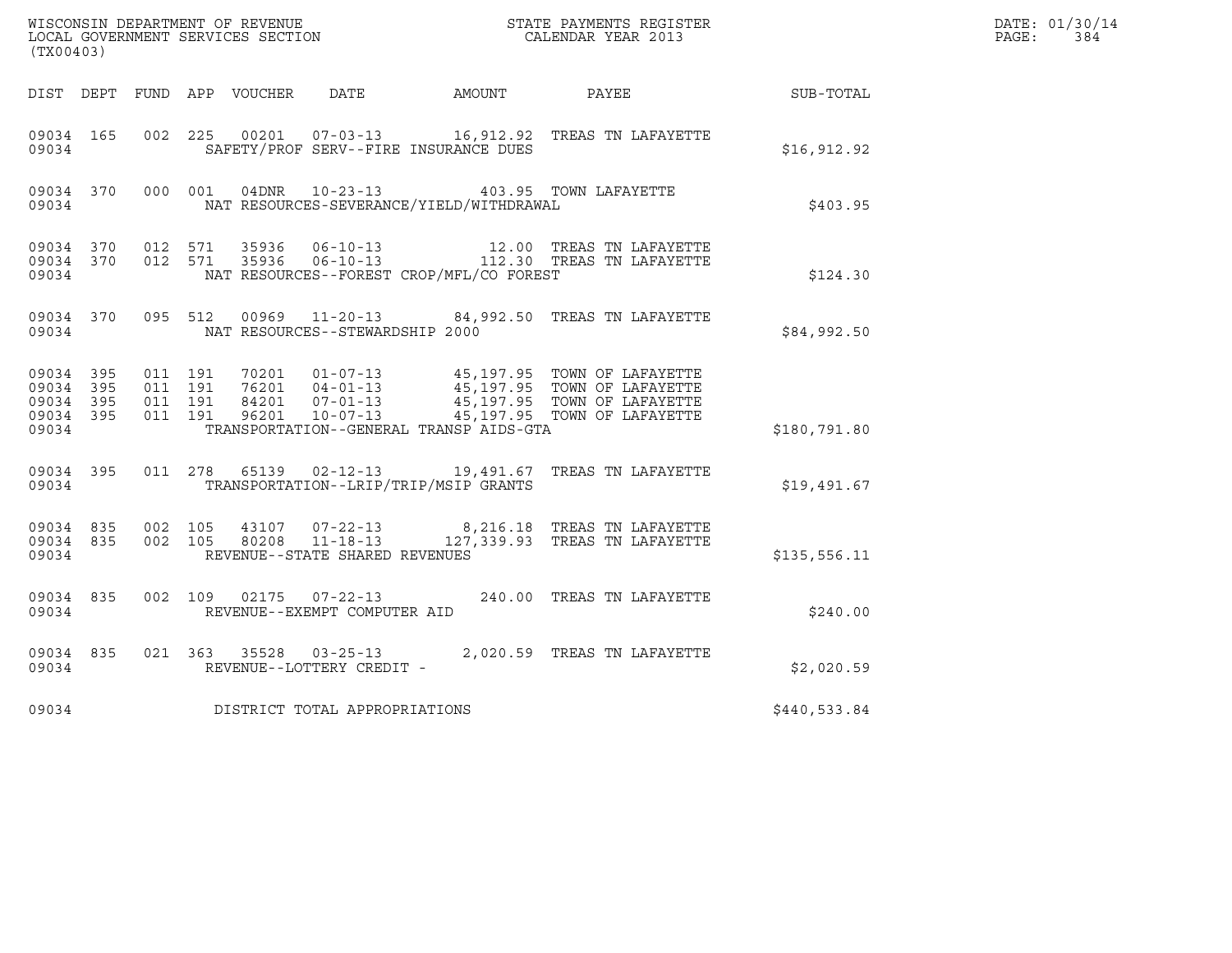| (TX00403)                                                 |                                          |         |       |                                                        |                                          |                                                                                                       |                  | DATE: 01/30/14<br>PAGE:<br>385 |
|-----------------------------------------------------------|------------------------------------------|---------|-------|--------------------------------------------------------|------------------------------------------|-------------------------------------------------------------------------------------------------------|------------------|--------------------------------|
|                                                           |                                          |         |       |                                                        |                                          | DIST DEPT FUND APP VOUCHER DATE AMOUNT PAYEE                                                          | <b>SUB-TOTAL</b> |                                |
| 09035 165<br>09035                                        | 002 225                                  |         |       |                                                        | SAFETY/PROF SERV--FIRE INSURANCE DUES    | 00202  07-03-13  3,714.06  TREAS TN LAKE HOLCOMBE                                                     | \$3,714.06       |                                |
| 09035 370<br>09035                                        | 09035 370 000 001                        | 000 001 |       |                                                        | NAT RESOURCES-SEVERANCE/YIELD/WITHDRAWAL |                                                                                                       | \$558.04         |                                |
| 09035 370<br>09035                                        | 09035 370 012 571<br>012 571             |         |       |                                                        | NAT RESOURCES--FOREST CROP/MFL/CO FOREST |                                                                                                       | \$252.62         |                                |
| 09035                                                     |                                          |         |       |                                                        | NAT RESOURCES--AIDS IN LIEU OF TAXES     | 09035 370 012 579 18246 04-15-13 1.12 TREAS TOWN LAKE HOLCOMB                                         | \$1.12           |                                |
| 09035                                                     |                                          |         |       |                                                        | NAT RESOURCES--RECREATION RESOURCE-FED   | 09035 370 012 583 00414 08-30-13 50,763.58 TREAS TN LAKE HOLCOMBE                                     | \$50,763.58      |                                |
| 09035 395<br>09035 395<br>09035 395<br>09035 395<br>09035 | 011 191<br>011 191<br>011 191<br>011 191 |         |       |                                                        | TRANSPORTATION--GENERAL TRANSP AIDS-GTA  |                                                                                                       | \$99,795.38      |                                |
| 09035 395<br>09035                                        |                                          |         |       |                                                        | TRANSPORTATION--LRIP/TRIP/MSIP GRANTS    | 011  278  60949  01-03-13  13,975.83  TREAS TN LAKE HOLCOMBE                                          | \$13,975.83      |                                |
| 09035 835<br>09035 835<br>09035                           | 002 105<br>002 105                       |         | 43108 | REVENUE--STATE SHARED REVENUES                         |                                          | 07-22-13 11,703.89 TREAS TN LAKE HOLCOMBE<br>80209    11-18-13    66,363.26    TREAS TN LAKE HOLCOMBE | \$78,067.15      |                                |
| 09035 835<br>09035                                        |                                          |         |       | 002 109 02176 07-22-13<br>REVENUE--EXEMPT COMPUTER AID |                                          | 54.00 TREAS TN LAKE HOLCOMBE                                                                          | \$54.00          |                                |
| 09035                                                     |                                          |         |       | DISTRICT TOTAL APPROPRIATIONS                          |                                          |                                                                                                       | \$247,181.78     |                                |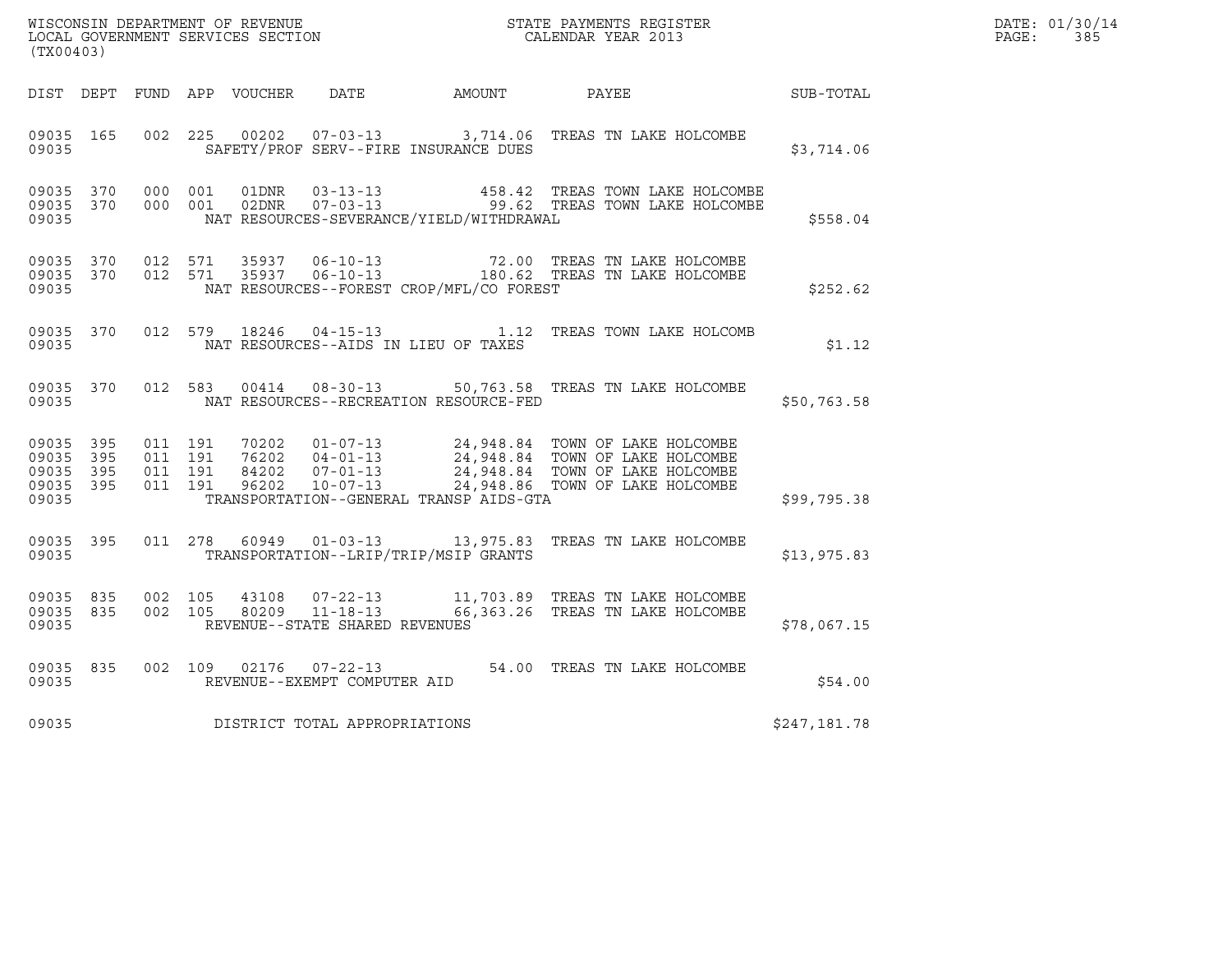| (TX00403)                       |            |                               |       | WISCONSIN DEPARTMENT OF REVENUE<br>LOCAL GOVERNMENT SERVICES SECTION |                                                                                                                                                                     | STATE PAYMENTS REGISTER<br>CALENDAR YEAR 2013              |              | DATE: 01/30/14<br>PAGE: 386 |
|---------------------------------|------------|-------------------------------|-------|----------------------------------------------------------------------|---------------------------------------------------------------------------------------------------------------------------------------------------------------------|------------------------------------------------------------|--------------|-----------------------------|
|                                 |            |                               |       |                                                                      |                                                                                                                                                                     | DIST DEPT FUND APP VOUCHER DATE AMOUNT PAYEE THE SUB-TOTAL |              |                             |
| 09036 165<br>09036              |            |                               |       |                                                                      | 002 225 00203 07-03-13 815.95 TREAS TN RUBY<br>SAFETY/PROF SERV--FIRE INSURANCE DUES                                                                                |                                                            | \$815.95     |                             |
| 09036                           |            |                               |       |                                                                      | NAT RESOURCES-SEVERANCE/YIELD/WITHDRAWAL                                                                                                                            | 09036 370 000 001 02DNR 07-03-13 2,686.61 TREAS TOWN RUBY  | \$2,686.61   |                             |
| 09036 370<br>09036 370<br>09036 |            | 012 571<br>012 571            | 35938 |                                                                      | 35938  06-10-13  2,426.60 TREAS TN RUBY<br>NAT RESOURCES--FOREST CROP/MFL/CO FOREST                                                                                 |                                                            | \$2,894.72   |                             |
| 09036 395<br>09036<br>09036     | 395<br>395 | 011 191<br>011 191<br>011 191 |       |                                                                      | 70203  01-07-13  18,380.85  TOWN OF RUBY<br>76203 04-01-13 18,380.85 TOWN OF RUBY<br>84203 07-01-13 18,380.85 TOWN OF RUBY<br>96203 10-07-13 18,380.86 TOWN OF RUBY |                                                            |              |                             |
| 09036 395<br>09036              |            | 011 191                       |       |                                                                      | TRANSPORTATION--GENERAL TRANSP AIDS-GTA                                                                                                                             |                                                            | \$73,523.41  |                             |
| 09036 505<br>09036              |            |                               |       |                                                                      | 002 174 58370 04-26-13 13,158.00 TREAS TN RUBY<br>DOA--TRANSMISSION LINE FEE DISTRIBUTION                                                                           |                                                            | \$13,158.00  |                             |
| 09036 835<br>09036 835<br>09036 |            | 002 105<br>002 105            |       | 80210  11-18-13<br>REVENUE--STATE SHARED REVENUES                    | 43109  07-22-13  3,211.20  TREAS TN RUBY                                                                                                                            | 18,197.86 TREAS TN RUBY                                    | \$21,409.06  |                             |
| 09036 835<br>09036              |            |                               |       | REVENUE--EXEMPT COMPUTER AID                                         | 002 109 02177 07-22-13 1.00 TREAS TN RUBY                                                                                                                           |                                                            | \$1.00       |                             |
| 09036                           |            |                               |       | DISTRICT TOTAL APPROPRIATIONS                                        |                                                                                                                                                                     |                                                            | \$114,488.75 |                             |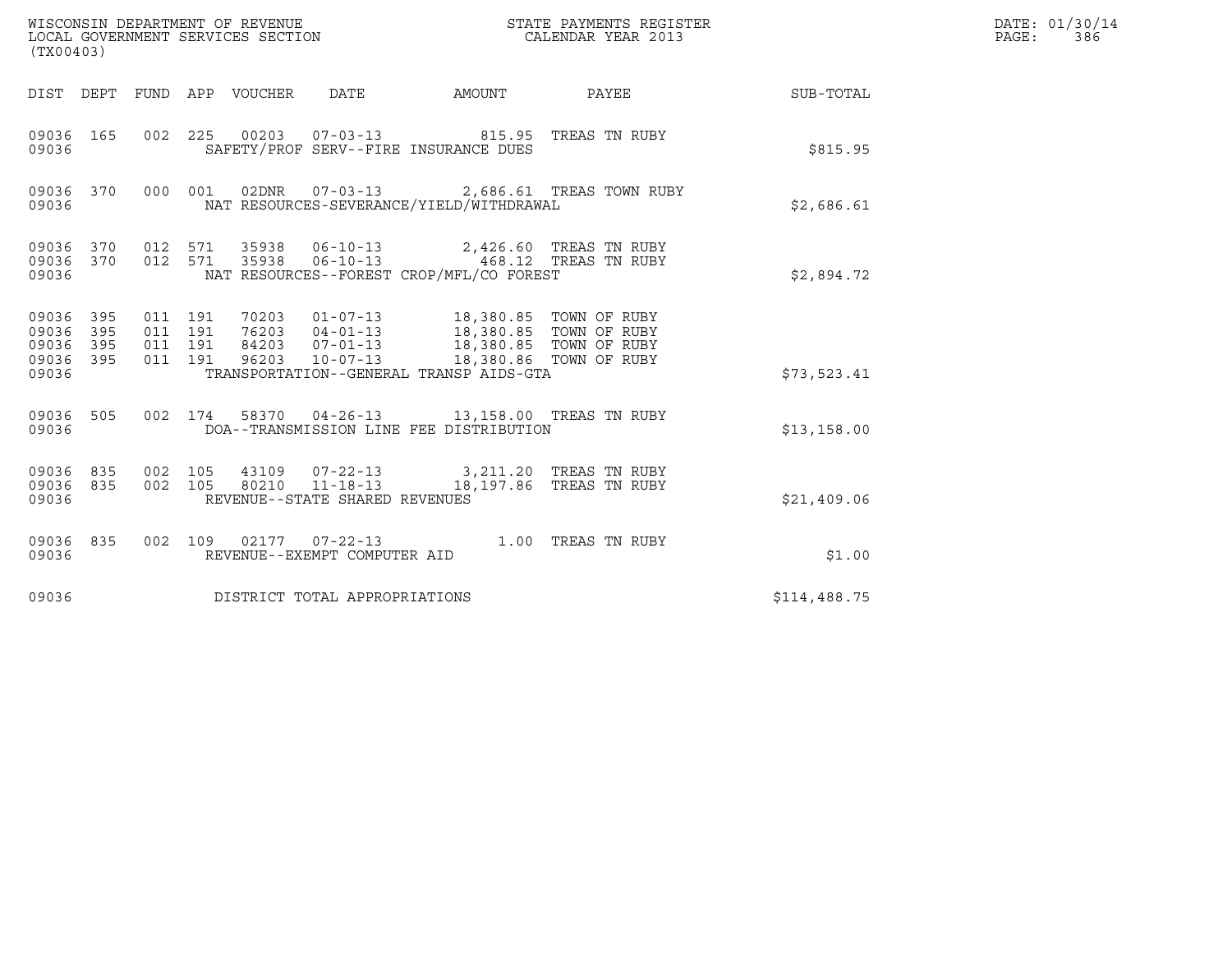| (TX00403) |           |  |                                |                                          |                                                                                                                                                                                                                                         |              | DATE: 01/30/14<br>PAGE: 387 |
|-----------|-----------|--|--------------------------------|------------------------------------------|-----------------------------------------------------------------------------------------------------------------------------------------------------------------------------------------------------------------------------------------|--------------|-----------------------------|
|           |           |  |                                |                                          | DIST DEPT FUND APP VOUCHER DATE AMOUNT PAYEE                                                                                                                                                                                            | SUB-TOTAL    |                             |
| 09038     |           |  |                                | SAFETY/PROF SERV--FIRE INSURANCE DUES    | 09038 165 002 225 00204 07-03-13 5,326.45 TREAS TN SAMPSON                                                                                                                                                                              | \$5,326.45   |                             |
| 09038     |           |  |                                | NAT RESOURCES-SEVERANCE/YIELD/WITHDRAWAL | 09038 370 000 001 01DNR 03-13-13 9,468.27 TREAS TOWN SAMPSON<br>09038 370 000 001 04DNR 10-23-13 816.50 TOWN SAMPSON                                                                                                                    | \$10,284.77  |                             |
| 09038     |           |  |                                | NAT RESOURCES--AIDS IN LIEU OF TAXES     | 09038 370 002 503 15610 02-06-13 46,471.40 TREAS TN SAMPSON<br><b>TOWN SHARE 3294.68</b>                                                                                                                                                | \$46,471.40  |                             |
| 09038     |           |  |                                | NAT RESOURCES--FOREST CROP/MFL/CO FOREST | 09038 370 012 571 35939 06-10-13 1,542.34 TREAS TN SAMPSON<br>09038 370 012 571 35939 06-10-13 627.02 TREAS TN SAMPSON                                                                                                                  | \$2,169.36   |                             |
| 09038     |           |  |                                | NAT RESOURCES--AIDS IN LIEU OF TAXES     | 09038 370 012 579 18247 04-15-13 31.86 TREAS TOWN SAMPSON<br>09038 370 012 579 18247 04-15-13 2,870.40 TREAS TOWN SAMPSON                                                                                                               | \$2,902.26   |                             |
| 09038     |           |  |                                | TRANSPORTATION--GENERAL TRANSP AIDS-GTA  | 09038 395 011 191 70204 01-07-13 38,005.44 TOWN OF SAMPSON<br>09038 395 011 191 76204 04-01-13 38,005.44 TOWN OF SAMPSON<br>09038 395 011 191 84204 07-01-13 38,005.44 TOWN OF SAMPSON<br>09038 395 011 191 96204 10-07-13 38,005.45 TO | \$152,021.77 |                             |
| 09038     |           |  | REVENUE--STATE SHARED REVENUES |                                          | 09038 835 002 105 43110 07-22-13 2,995.94 TREAS TN SAMPSON<br>09038 835 002 105 80211 11-18-13 16,977.01 TREAS TN SAMPSON                                                                                                               | \$19,972.95  |                             |
| 09038     | 09038 835 |  | REVENUE--EXEMPT COMPUTER AID   |                                          | 002 109 02178 07-22-13 6.00 TREAS TN SAMPSON                                                                                                                                                                                            | \$6.00       |                             |
| 09038     |           |  |                                | DOA-PAYMENT FOR MUNICIPAL SERVICES AID   | 09038 835 002 501 00001 02-01-13 254.75 TREAS TN SAMPSON                                                                                                                                                                                | \$254.75     |                             |
| 09038     |           |  | DISTRICT TOTAL APPROPRIATIONS  |                                          |                                                                                                                                                                                                                                         | \$239,409.71 |                             |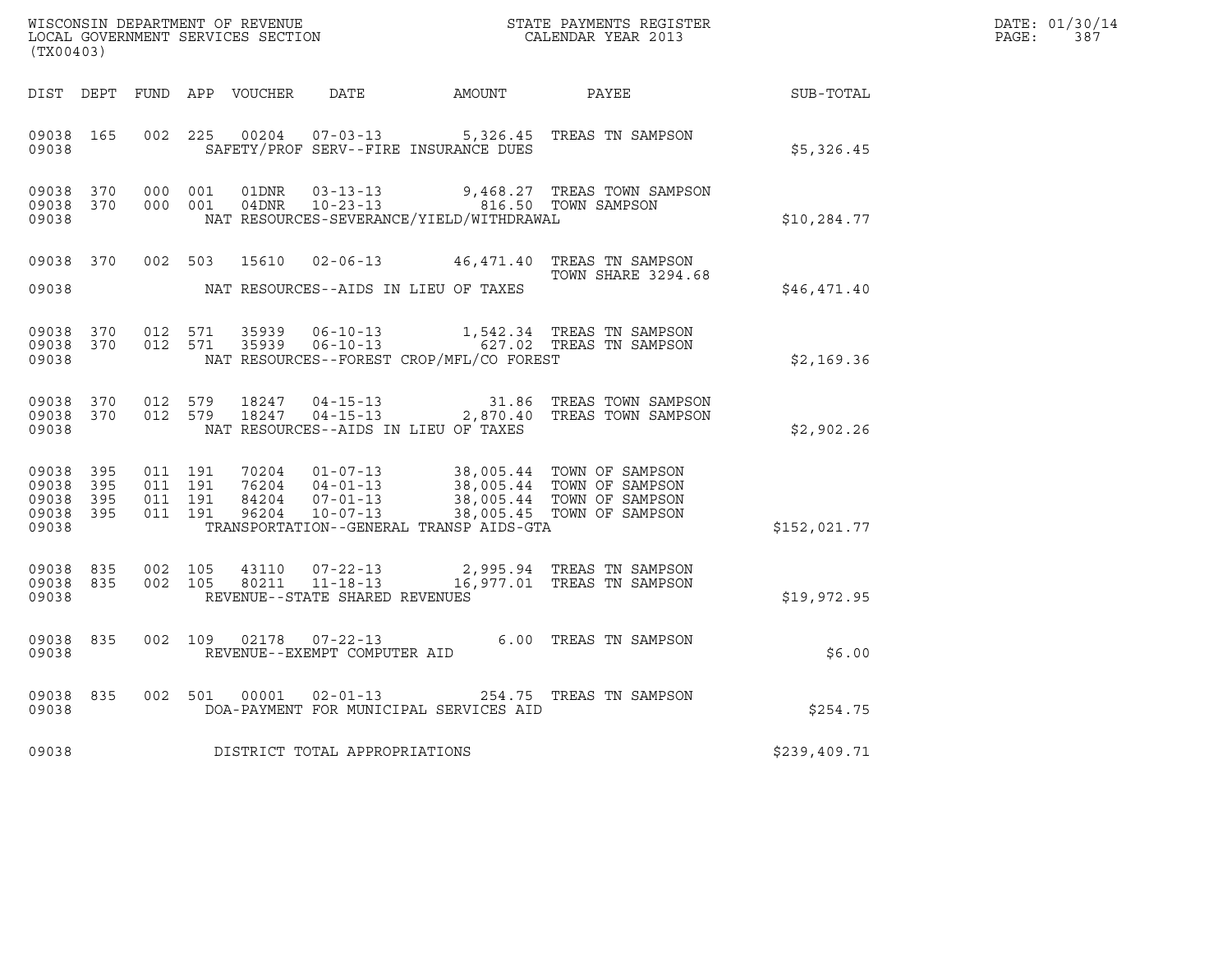| (TX00403)                                         |            |                                          |                                 |                                       |                                          | STATE PAYMENTS REGISTER                                                                                                                                                       |              | DATE: 01/30/14<br>PAGE:<br>388 |
|---------------------------------------------------|------------|------------------------------------------|---------------------------------|---------------------------------------|------------------------------------------|-------------------------------------------------------------------------------------------------------------------------------------------------------------------------------|--------------|--------------------------------|
|                                                   |            |                                          | DIST DEPT FUND APP VOUCHER DATE |                                       | AMOUNT                                   | <b>PAYEE</b> FOR THE PAYEE                                                                                                                                                    | SUB-TOTAL    |                                |
| 09040 165<br>09040                                |            |                                          |                                 | SAFETY/PROF SERV--FIRE INSURANCE DUES |                                          | 002 225 00205 07-03-13 2,364.40 TREAS TN SIGEL                                                                                                                                | \$2,364.40   |                                |
| 09040 370<br>09040                                |            |                                          |                                 |                                       | NAT RESOURCES-SEVERANCE/YIELD/WITHDRAWAL | 000 001 01DNR 03-13-13 3,633.84 TREAS TOWN SIGEL                                                                                                                              | \$3,633.84   |                                |
| 09040 370<br>09040                                |            |                                          |                                 |                                       | NAT RESOURCES--FOREST CROP/MFL/CO FOREST | 012 571 35940 06-10-13 175.62 TREAS TN SIGEL                                                                                                                                  | \$175.62     |                                |
| 09040 395<br>09040<br>09040<br>09040 395<br>09040 | 395<br>395 | 011 191<br>011 191<br>011 191<br>011 191 |                                 |                                       | TRANSPORTATION--GENERAL TRANSP AIDS-GTA  | 70205  01-07-13  25,261.10  TOWN OF SIGEL<br>76205  04-01-13  25,261.10  TOWN OF SIGEL<br>84205  07-01-13  25,261.10  TOWN OF SIGEL<br>96205 10-07-13 25,261.11 TOWN OF SIGEL | \$101,044.41 |                                |
| 09040                                             | 09040 835  |                                          |                                 | REVENUE--STATE SHARED REVENUES        |                                          | 09040 835 002 105 43111 07-22-13 6,926.84 TREAS TN SIGEL<br>002 105 80212 11-18-13 39,591.04 TREAS TN SIGEL                                                                   | \$46,517.88  |                                |
| 09040 835<br>09040                                |            |                                          |                                 | REVENUE--EXEMPT COMPUTER AID          |                                          | 002 109 02179 07-22-13 8.00 TREAS TN SIGEL                                                                                                                                    | \$8.00       |                                |
| 09040 835<br>09040                                |            |                                          |                                 | REVENUE--LOTTERY CREDIT -             |                                          | 021  363  35529  03-25-13   1,518.74  TREAS TN SIGEL                                                                                                                          | \$1,518.74   |                                |
| 09040                                             |            |                                          |                                 | DISTRICT TOTAL APPROPRIATIONS         |                                          |                                                                                                                                                                               | \$155,262.89 |                                |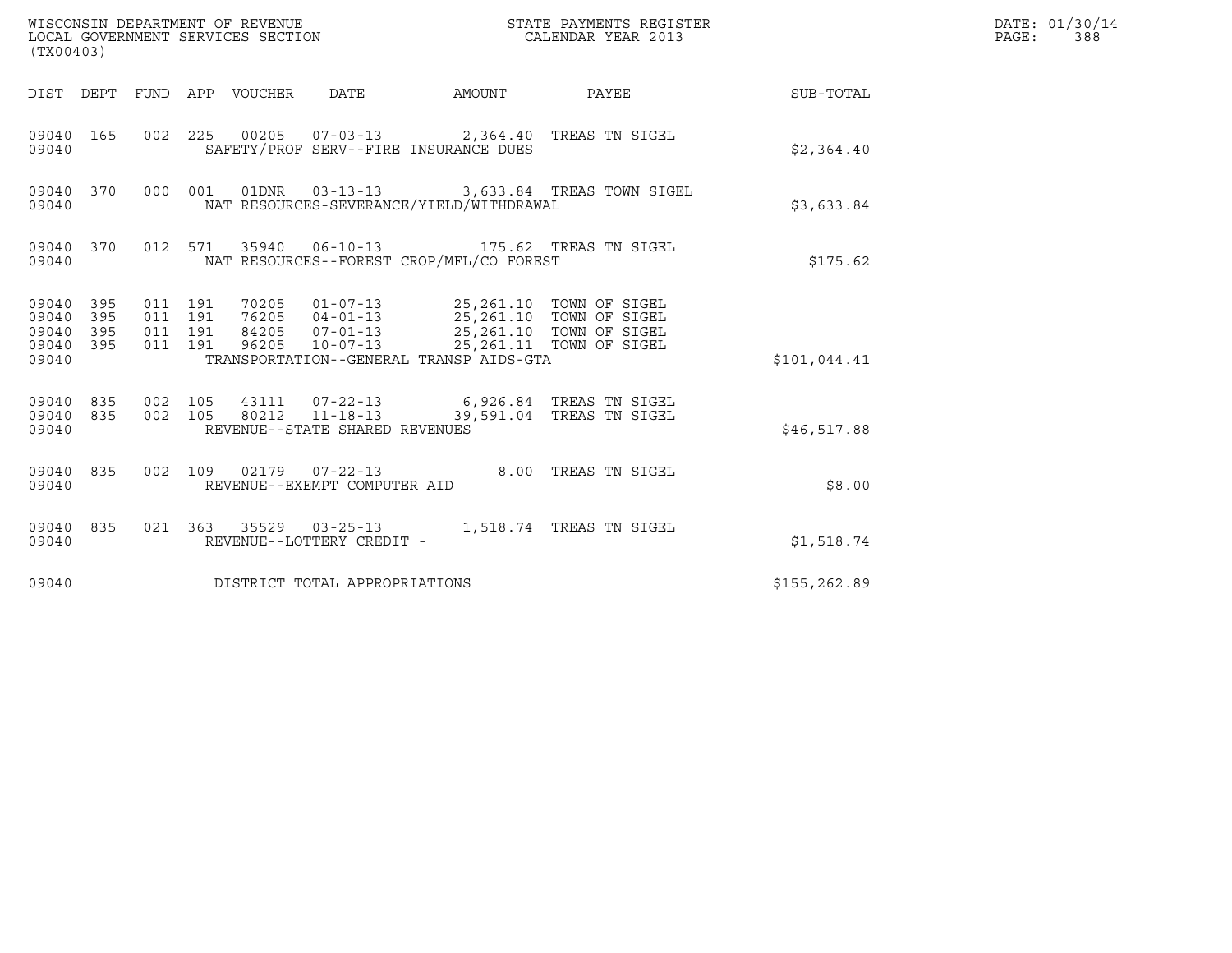| (TX00403)                                         |            |                                          | WISCONSIN DEPARTMENT OF REVENUE<br>LOCAL GOVERNMENT SERVICES SECTION |                                                          |                                                                                                                                                                                   | STATE PAYMENTS REGISTER<br>CALENDAR YEAR 2013 |              | DATE: 01/30/14<br>$\mathtt{PAGE}$ :<br>389 |
|---------------------------------------------------|------------|------------------------------------------|----------------------------------------------------------------------|----------------------------------------------------------|-----------------------------------------------------------------------------------------------------------------------------------------------------------------------------------|-----------------------------------------------|--------------|--------------------------------------------|
|                                                   |            |                                          | DIST DEPT FUND APP VOUCHER DATE                                      |                                                          | AMOUNT                                                                                                                                                                            | PAYEE                                         | SUB-TOTAL    |                                            |
| 09042 165<br>09042                                |            |                                          |                                                                      |                                                          | 002 225 00206 07-03-13 4,410.08 TREAS TN TILDEN<br>SAFETY/PROF SERV--FIRE INSURANCE DUES                                                                                          |                                               | \$4,410.08   |                                            |
| 09042 370<br>09042                                |            |                                          |                                                                      |                                                          | 012 571 35941 06-10-13 23.00 TREAS TN TILDEN<br>NAT RESOURCES--FOREST CROP/MFL/CO FOREST                                                                                          |                                               | \$23.00      |                                            |
| 09042 395<br>09042<br>09042<br>09042 395<br>09042 | 395<br>395 | 011 191<br>011 191<br>011 191<br>011 191 |                                                                      | 96206 10-07-13                                           | 70206  01-07-13  22,381.98  TOWN OF TILDEN<br>76206  04-01-13  22,381.98  TOWN OF TILDEN<br>84206  07-01-13  22,381.98  TOWN OF TILDEN<br>TRANSPORTATION--GENERAL TRANSP AIDS-GTA | 22,381.99 TOWN OF TILDEN                      | \$89,527.93  |                                            |
| 09042 395<br>09042                                |            |                                          |                                                                      |                                                          | 011  278  69072  03-19-13  12,557.08  TREAS TN TILDEN<br>TRANSPORTATION--LRIP/TRIP/MSIP GRANTS                                                                                    |                                               | \$12,557.08  |                                            |
| 09042 835 002 105<br>09042 835<br>09042           |            |                                          |                                                                      | 002 105 80213 11-18-13<br>REVENUE--STATE SHARED REVENUES | 43112  07-22-13  4,982.23  TREAS TN TILDEN                                                                                                                                        | 28,246.46 TREAS TN TILDEN                     | \$33,228.69  |                                            |
| 09042 835<br>09042                                |            |                                          |                                                                      | REVENUE--EXEMPT COMPUTER AID                             | 002 109 02180 07-22-13 37.00 TREAS TN TILDEN                                                                                                                                      |                                               | \$37.00      |                                            |
| 09042                                             |            |                                          |                                                                      | DISTRICT TOTAL APPROPRIATIONS                            |                                                                                                                                                                                   |                                               | \$139,783.78 |                                            |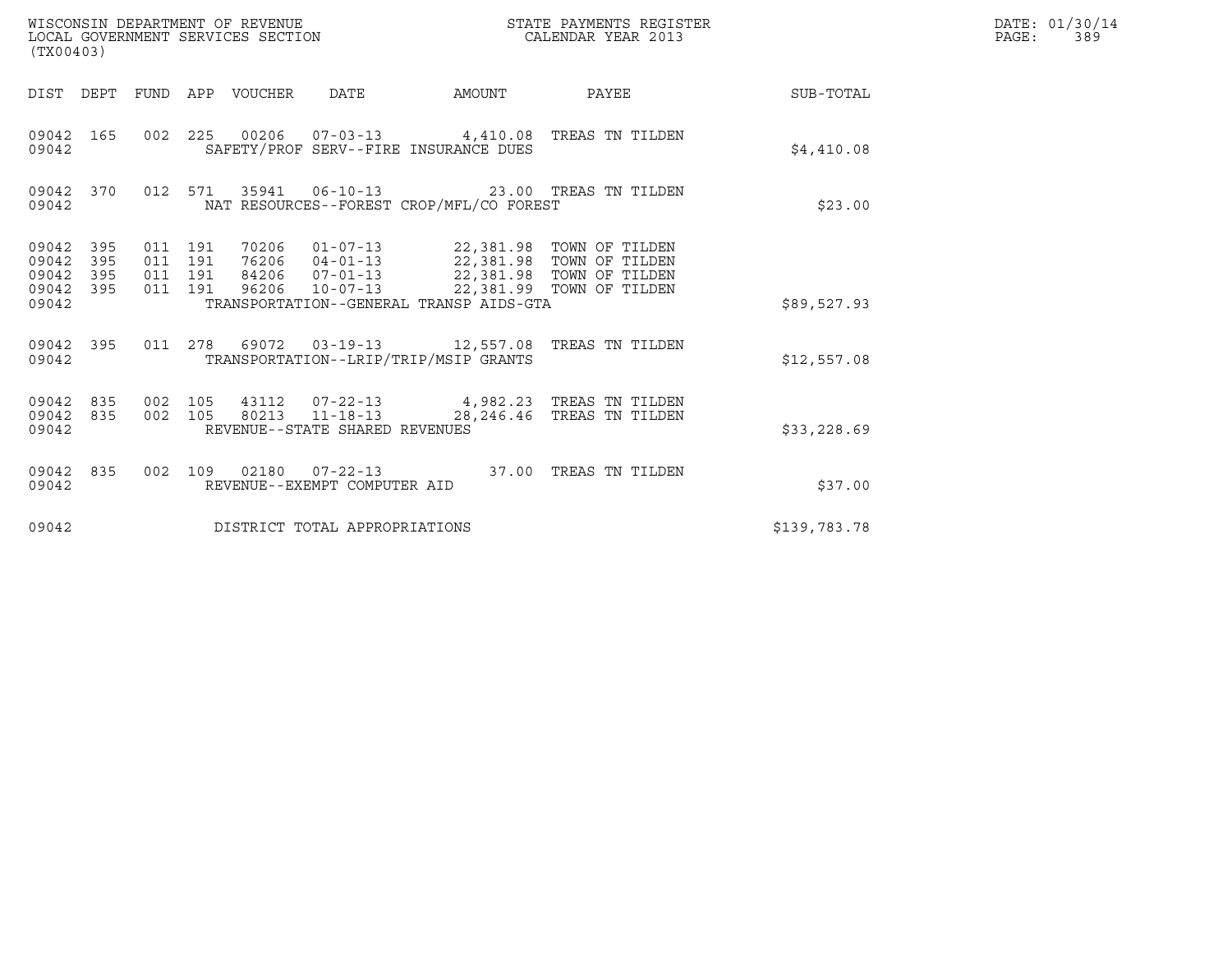| (TX00403)                       |                        |                                          |  |                                |                                              | WISCONSIN DEPARTMENT OF REVENUE<br>LOCAL GOVERNMENT SERVICES SECTION<br>CALENDAR YEAR 2013                                                                                   |              | DATE: 01/30/14<br>PAGE: 390 |
|---------------------------------|------------------------|------------------------------------------|--|--------------------------------|----------------------------------------------|------------------------------------------------------------------------------------------------------------------------------------------------------------------------------|--------------|-----------------------------|
|                                 |                        |                                          |  |                                | DIST DEPT FUND APP VOUCHER DATE AMOUNT PAYEE |                                                                                                                                                                              | SUB-TOTAL    |                             |
| 09044 165<br>09044              |                        | 002 225                                  |  |                                | SAFETY/PROF SERV--FIRE INSURANCE DUES        | 00207  07-03-13  7,567.70  TREAS TN WHEATON                                                                                                                                  | \$7,567.70   |                             |
| 09044                           |                        |                                          |  |                                | NAT RESOURCES-SEVERANCE/YIELD/WITHDRAWAL     | 09044 370 000 001 02DNR 07-03-13 162.25 TREAS TOWN WHEATON                                                                                                                   | \$162.25     |                             |
| 09044                           |                        |                                          |  |                                | NAT RESOURCES--AIDS IN LIEU OF TAXES         | 09044 370 002 503 15611 02-06-13 1,471.34 TREAS TN WHEATON<br>TOWN SHARE 235.84                                                                                              | \$1,471.34   |                             |
| 09044                           | 09044 370              |                                          |  |                                | NAT RESOURCES--FOREST CROP/MFL/CO FOREST     | 012 571 35942 06-10-13 172.53 TREAS TN WHEATON                                                                                                                               | \$172.53     |                             |
| 09044                           |                        | 09044 370 012 579<br>09044 370 012 579   |  |                                | NAT RESOURCES--AIDS IN LIEU OF TAXES         | 18248  04-15-13   5.83   TREAS TN WHEATON<br>18248  04-15-13   88.46   TREAS TOWN WHEATON                                                                                    | \$94.29      |                             |
| 09044 395<br>09044 395<br>09044 | 09044 395<br>09044 395 | 011 191<br>011 191<br>011 191<br>011 191 |  |                                | TRANSPORTATION--GENERAL TRANSP AIDS-GTA      | 70207 01-07-13 42,906.29 TOWN OF WHEATON<br>76207 04-01-13 42,906.29 TOWN OF WHEATON<br>84207 07-01-13 42,906.29 TOWN OF WHEATON<br>96207 10-07-13 42,906.32 TOWN OF WHEATON | \$171,625.19 |                             |
| 09044                           | 09044 835              | 09044 835 002 105<br>002 105             |  | REVENUE--STATE SHARED REVENUES |                                              | 43113  07-22-13  54,608.22 TREAS TN WHEATON<br>80214  11-18-13  306,850.57 TREAS TN WHEATON                                                                                  | \$361,458.79 |                             |
| 09044                           | 09044 835              |                                          |  | REVENUE--EXEMPT COMPUTER AID   |                                              | 002 109 02181 07-22-13 730.00 TREAS TN WHEATON                                                                                                                               | \$730.00     |                             |
| 09044                           | 09044 835              |                                          |  | REVENUE--LOTTERY CREDIT -      |                                              | 021 363 35530 03-25-13 137.73 TREAS TN WHEATON                                                                                                                               | \$137.73     |                             |
| 09044                           |                        |                                          |  | DISTRICT TOTAL APPROPRIATIONS  |                                              |                                                                                                                                                                              | \$543,419.82 |                             |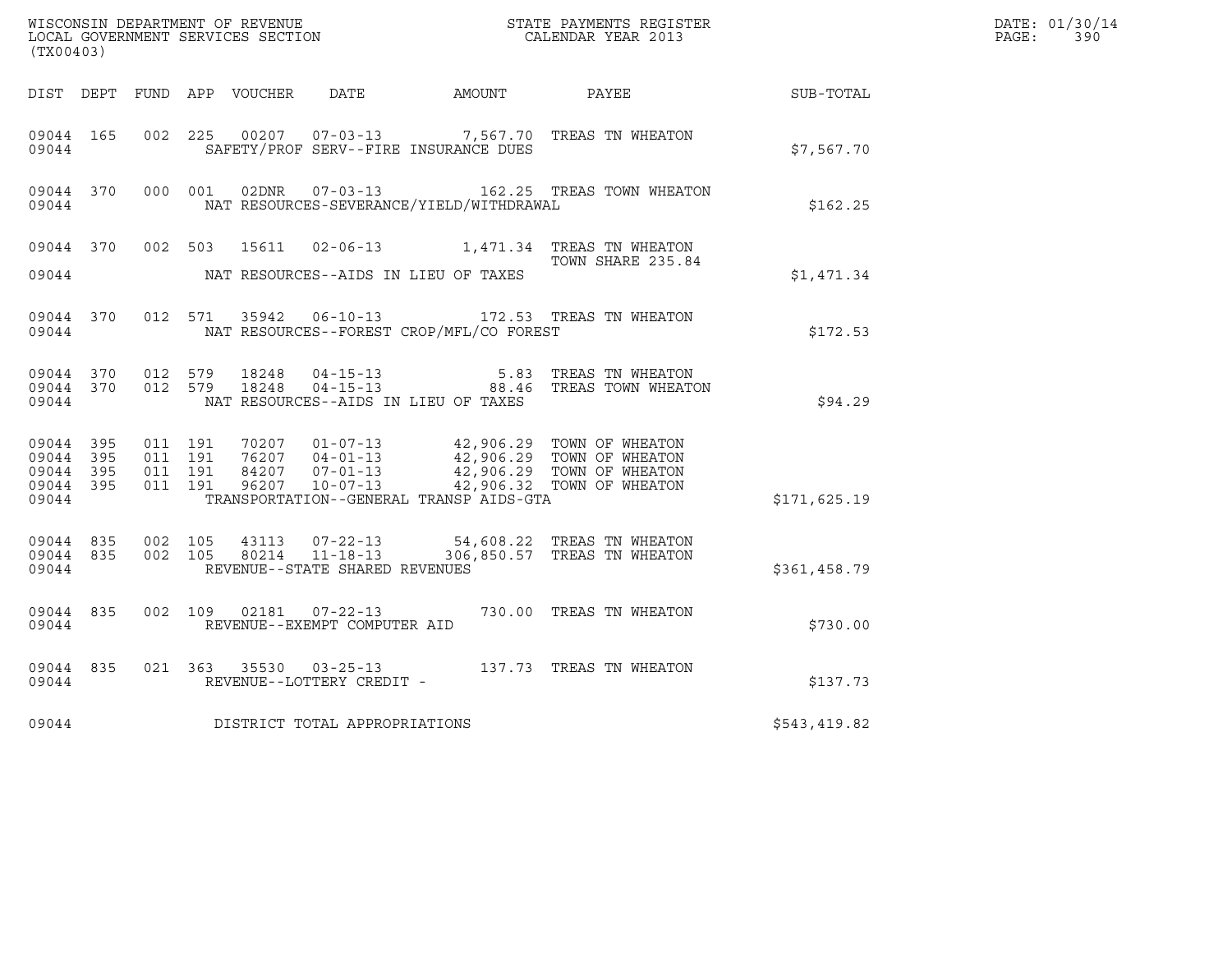| (TX00403)                                         |            |                                          |  |                                                  |                                              |                                                                                                                                                                                  |              | DATE: 01/30/14<br>$\mathtt{PAGE}$ :<br>391 |
|---------------------------------------------------|------------|------------------------------------------|--|--------------------------------------------------|----------------------------------------------|----------------------------------------------------------------------------------------------------------------------------------------------------------------------------------|--------------|--------------------------------------------|
|                                                   |            |                                          |  |                                                  | DIST DEPT FUND APP VOUCHER DATE AMOUNT PAYEE |                                                                                                                                                                                  | SUB-TOTAL    |                                            |
| 09046                                             | 09046 165  |                                          |  |                                                  | SAFETY/PROF SERV--FIRE INSURANCE DUES        | 002  225  00208  07-03-13  2,723.25  TREAS TN WOODMOHR                                                                                                                           | \$2,723.25   |                                            |
| 09046                                             | 09046 370  |                                          |  | 000 001 04DNR 10-23-13                           | NAT RESOURCES-SEVERANCE/YIELD/WITHDRAWAL     | 373.28 TOWN WOODMOHR                                                                                                                                                             | \$373.28     |                                            |
| 09046                                             | 09046 370  |                                          |  |                                                  | NAT RESOURCES--FOREST CROP/MFL/CO FOREST     | 012 571 35943 06-10-13 32.24 TREAS TN WOODMOHR                                                                                                                                   | \$32.24      |                                            |
| 09046                                             | 09046 370  |                                          |  |                                                  | NAT RESOURCES--AIDS IN LIEU OF TAXES         | 012 579 18249 04-15-13 47.31 TREAS TOWN WOODMOHR                                                                                                                                 | \$47.31      |                                            |
| 09046 395<br>09046<br>09046<br>09046 395<br>09046 | 395<br>395 | 011 191<br>011 191<br>011 191<br>011 191 |  |                                                  | TRANSPORTATION--GENERAL TRANSP AIDS-GTA      | 70208  01-07-13  25,398.70  TOWN OF WOODMOHR<br>76208 04-01-13<br>84208 07-01-13<br>96208 10-07-13<br>25,398.70 TOWN OF WOODMOHR<br>96208 10-07-13<br>25,398.73 TOWN OF WOODMOHR | \$101,594.83 |                                            |
| 09046 835<br>09046 835<br>09046                   |            | 002 105<br>002 105                       |  | 80215 11-18-13<br>REVENUE--STATE SHARED REVENUES |                                              | 43114  07-22-13  8,596.58  TREAS TN WOODMOHR<br>50,315.86 TREAS TN WOODMOHR                                                                                                      | \$58,912.44  |                                            |
| 09046                                             | 09046 835  |                                          |  | REVENUE--EXEMPT COMPUTER AID                     |                                              | 002  109  02182  07-22-13  1.00  TREAS TN WOODMOHR                                                                                                                               | \$1.00       |                                            |
| 09046                                             |            |                                          |  | DISTRICT TOTAL APPROPRIATIONS                    |                                              |                                                                                                                                                                                  | \$163,684.35 |                                            |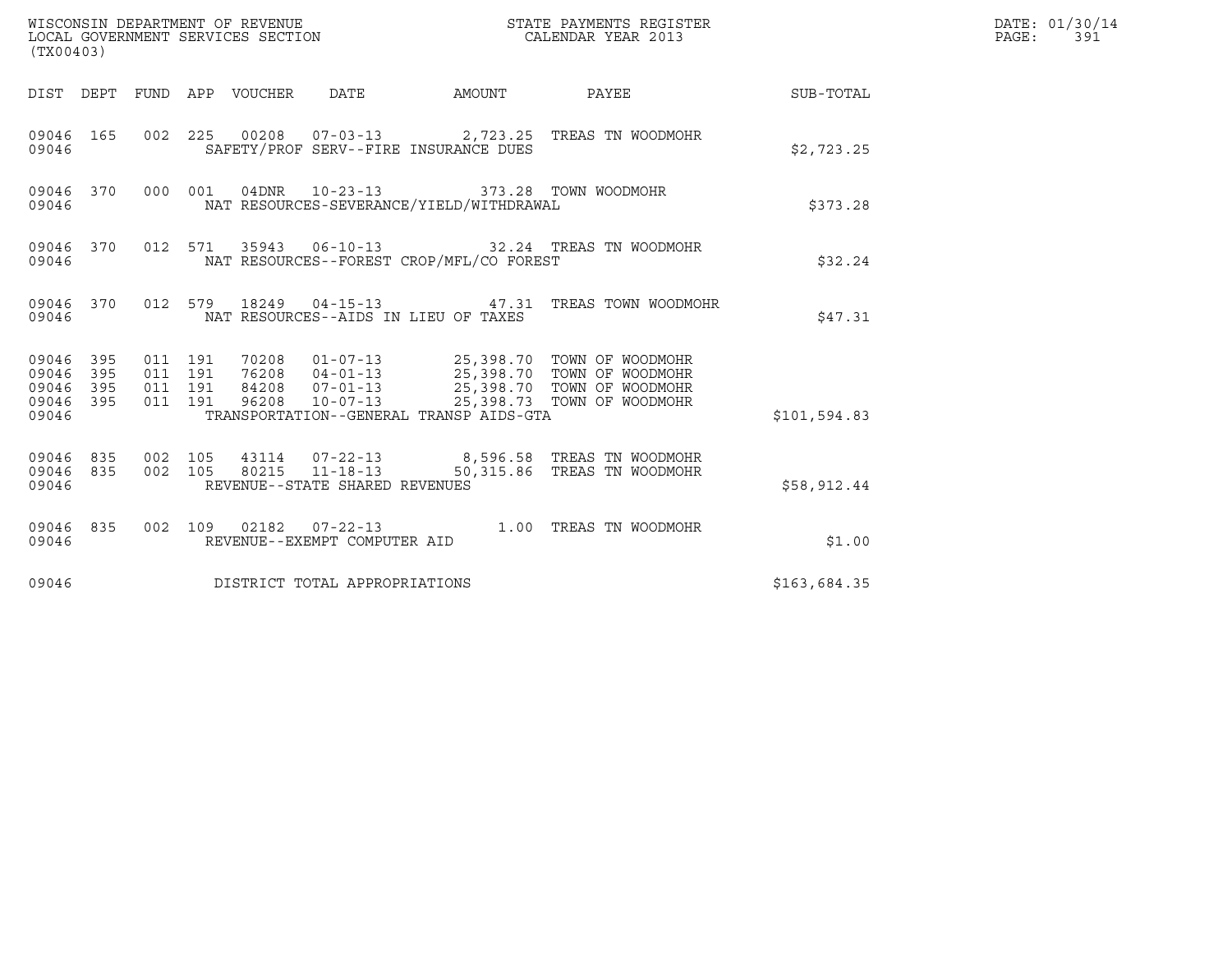| WISCONSIN DEPARTMENT OF REVENUE<br>LOCAL GOVERNMENT SERVICES SECTION | STATE PAYMENTS REGISTER<br>CALENDAR YEAR 2013 | DATE: 01/30/14<br>PAGE:<br>392 |
|----------------------------------------------------------------------|-----------------------------------------------|--------------------------------|

| (TX00403)                                                                                                                                                                                                                                                                                                       |                           |              | DATE: 01/30/14<br>PAGE:<br>392 |
|-----------------------------------------------------------------------------------------------------------------------------------------------------------------------------------------------------------------------------------------------------------------------------------------------------------------|---------------------------|--------------|--------------------------------|
| DIST DEPT FUND APP VOUCHER DATE AMOUNT PAYEE SUB-TOTAL                                                                                                                                                                                                                                                          |                           |              |                                |
| 002  225  00209  07-03-13  988.94  TREAS  VIL BOYD<br>09106 165<br>SAFETY/PROF SERV--FIRE INSURANCE DUES<br>09106                                                                                                                                                                                               |                           | \$988.94     |                                |
| 09106 395<br>011 191 70209 01-07-13 9,657.98 VILLAGEOFBOYD<br>011 191 76209 04-01-13 9,657.98 VILLAGEOFBOYD<br>09106 395<br>011 191 84209 07-01-13 9,657.98 VILLAGE OF BOYD<br>011 191 96209 10-07-13 9,657.98 VILLAGE OF BOYD<br>09106<br>395<br>09106 395<br>TRANSPORTATION--GENERAL TRANSP AIDS-GTA<br>09106 |                           | \$38,631.92  |                                |
| 09106 435 005 162 01HSD 09-03-13 4,882.69 VILLAGE BOYD<br>HS--AMBULANCE FUNDING ASSISTANCE GRANTS<br>09106                                                                                                                                                                                                      |                           | \$4,882.69   |                                |
| 09106 435 005 163 01LGS 11-18-13 5,000.00 BOYD EDSON DELMAR FIRE DEPT<br>09106<br>HS--PREPAID MEDICAL TRANSPORT REIMBURSE                                                                                                                                                                                       |                           | \$5,000.00   |                                |
| 002 231 00174 02-06-13 480.00 TREAS VIL BOYD<br>09106 455<br>JUSTICE--LAW ENFORCEMENT TRAINING<br>09106                                                                                                                                                                                                         |                           | \$480.00     |                                |
| 002 105 43115 07-22-13 34,262.62 TREAS VIL BOYD<br>09106 835<br>09106 835<br>002 105 80216 11-18-13<br>09106<br>REVENUE--STATE SHARED REVENUES                                                                                                                                                                  | 178,101.66 TREAS VIL BOYD | \$212,364.28 |                                |
| 002 109 02183 07-22-13 53.00 TREAS VIL BOYD<br>002 109 05036 07-22-13 1,511.00 TREAS VIL BOYD<br>09106 835<br>09106 835<br>REVENUE--EXEMPT COMPUTER AID<br>09106                                                                                                                                                |                           | \$1,564.00   |                                |
| 09106 DISTRICT TOTAL APPROPRIATIONS                                                                                                                                                                                                                                                                             |                           | \$263,911.83 |                                |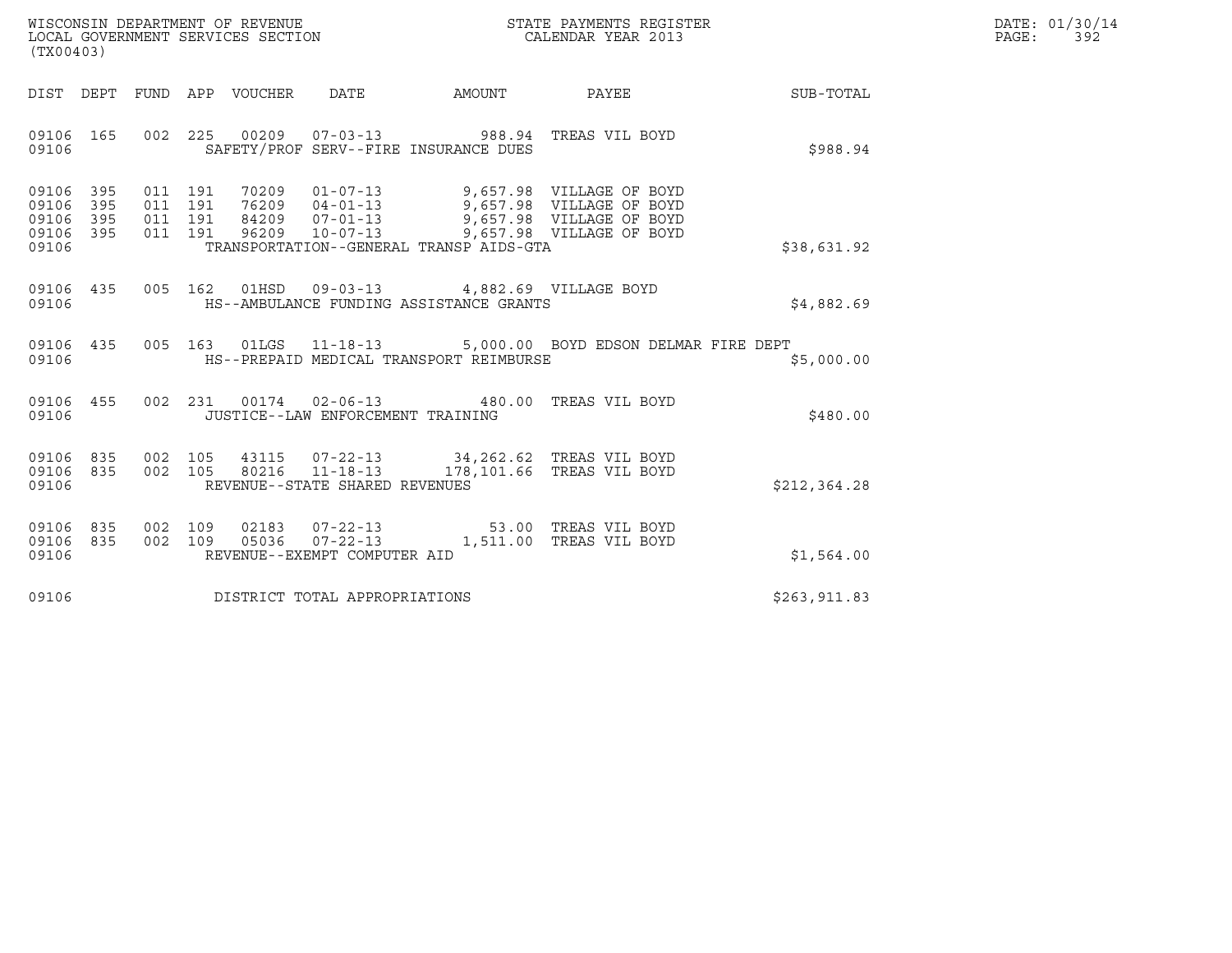| WISCONSIN DEPARTMENT OF REVENUE   | STATE PAYMENTS REGISTER | DATE: 01/30/14 |
|-----------------------------------|-------------------------|----------------|
| LOCAL GOVERNMENT SERVICES SECTION | CALENDAR YEAR 2013      | PAGE :<br>39.  |

| WISCONSIN DEPARTMENT OF REVENUE<br>LOCAL GOVERNMENT SERVICES SECTION<br>CALENDAR YEAR 2013<br>(TX00403)                                                                                                                                         |                                                                                                                                                                                                                                                                                                                                               |              | DATE: 01/30/14<br>PAGE:<br>393 |
|-------------------------------------------------------------------------------------------------------------------------------------------------------------------------------------------------------------------------------------------------|-----------------------------------------------------------------------------------------------------------------------------------------------------------------------------------------------------------------------------------------------------------------------------------------------------------------------------------------------|--------------|--------------------------------|
| DIST DEPT FUND APP VOUCHER DATE AMOUNT PAYEE PAYER SUB-TOTAL                                                                                                                                                                                    |                                                                                                                                                                                                                                                                                                                                               |              |                                |
| 09111 165 002 225 00210 07-03-13 2,868.56 TREAS VIL CADOTT<br>09111                                                                                                                                                                             | SAFETY/PROF SERV--FIRE INSURANCE DUES                                                                                                                                                                                                                                                                                                         | \$2,868.56   |                                |
| 09111 395<br>09111 395<br>09111 395<br>09111 395<br>09111                                                                                                                                                                                       | $\begin{tabular}{cccc} 011 & 191 & 70210 & 01-07-13 & 18,342.40 & VILLAGE OF CADOTT \\ 011 & 191 & 76210 & 04-01-13 & 18,342.40 & VILLAGE OF CADOTT \\ 011 & 191 & 84210 & 07-01-13 & 18,342.40 & VILLAGE OF CADOTT \\ 011 & 191 & 96210 & 10-07-13 & 18,342.41 & VILLAGE OF CADOTT \end{tabular}$<br>TRANSPORTATION--GENERAL TRANSP AIDS-GTA | \$73,369.61  |                                |
| 09111 435 005 162 01HSD 09-03-13 4,677.95 VILLAGE CADOTT                                                                                                                                                                                        |                                                                                                                                                                                                                                                                                                                                               | \$4,677.95   |                                |
| 09111 435 005 163 01LGS 11-18-13 4,500.00 CADOTT COMM AMBULANCE<br>09111 HS--PREPAID MEDICAL TRANSPORT REIMBURSE                                                                                                                                |                                                                                                                                                                                                                                                                                                                                               | \$4,500.00   |                                |
| 09111 455 002 231 00191 02-07-13 480.00 TREAS VIL CADOTT<br>09111 JUSTICE--LAW ENFORCEMENT TRAINING                                                                                                                                             |                                                                                                                                                                                                                                                                                                                                               | \$480.00     |                                |
| $\begin{array}{cccc} 09111 & 835 & 002 & 105 & 43116 & 07-22-13 & 48,374.68 & \text{TREAS VIL CADOTT} \\ 09111 & 835 & 002 & 105 & 80217 & 11-18-13 & 197,693.17 & \text{TREAS VIL CADOTT} \end{array}$<br>09111 REVENUE--STATE SHARED REVENUES |                                                                                                                                                                                                                                                                                                                                               | \$246,067.85 |                                |
| 09111 835 002 109 02184 07-22-13 1,930.00 TREAS VIL CADOTT<br>09111 REVENUE--EXEMPT COMPUTER AID                                                                                                                                                |                                                                                                                                                                                                                                                                                                                                               | \$1,930.00   |                                |
| 09111 835 021 363 35531 03-25-13 1,242.06 TREAS VIL CADOTT<br>09111 REVENUE--LOTTERY CREDIT -                                                                                                                                                   |                                                                                                                                                                                                                                                                                                                                               | \$1,242.06   |                                |
| 09111 DISTRICT TOTAL APPROPRIATIONS                                                                                                                                                                                                             |                                                                                                                                                                                                                                                                                                                                               | \$335,136.03 |                                |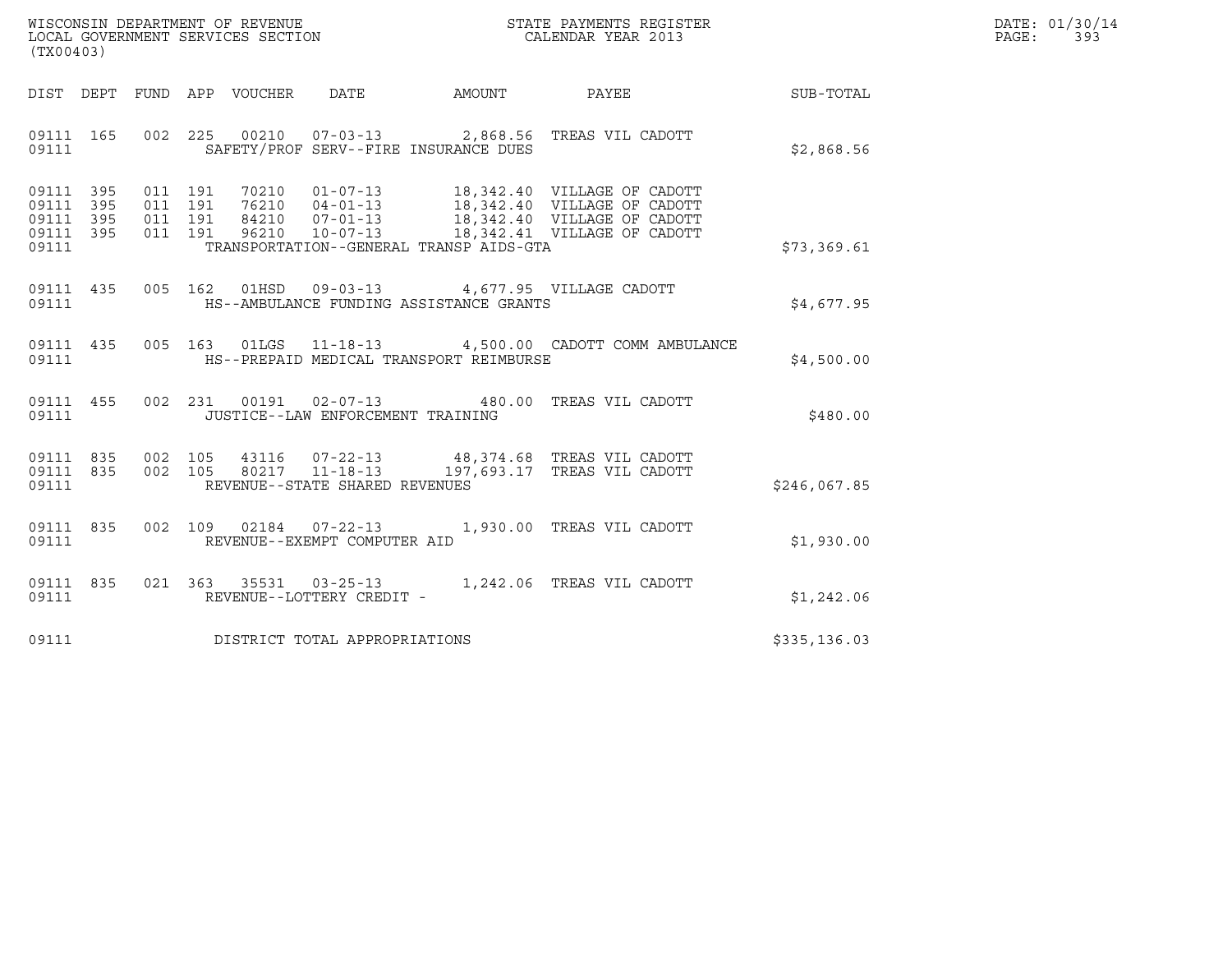| (TX00403)                                                           |                          |                                                                |                    |               |                                   |                                          |                                                                                                                                                                                                                                        |              | DATE: 01/30/14<br>PAGE:<br>394 |
|---------------------------------------------------------------------|--------------------------|----------------------------------------------------------------|--------------------|---------------|-----------------------------------|------------------------------------------|----------------------------------------------------------------------------------------------------------------------------------------------------------------------------------------------------------------------------------------|--------------|--------------------------------|
|                                                                     |                          |                                                                |                    |               |                                   |                                          | DIST DEPT FUND APP VOUCHER DATE AMOUNT PAYEE SUB-TOTAL                                                                                                                                                                                 |              |                                |
| 09128                                                               |                          |                                                                |                    |               |                                   | SAFETY/PROF SERV--FIRE INSURANCE DUES    | 09128 165 002 225 00211 07-03-13 18,742.18 TREAS VIL LAKE HALLIE                                                                                                                                                                       | \$18,742.18  |                                |
|                                                                     |                          |                                                                |                    |               |                                   |                                          | 09128 370 002 503 15612 02-06-13 449.49 TREAS VIL LAKE HALLIE                                                                                                                                                                          |              |                                |
| 09128                                                               |                          |                                                                |                    |               |                                   | NAT RESOURCES--AIDS IN LIEU OF TAXES     |                                                                                                                                                                                                                                        | \$449.49     |                                |
| 09128                                                               |                          |                                                                |                    |               |                                   | NAT RESOURCES--FOREST CROP/MFL/CO FOREST | 09128 370 012 571 35944 06-10-13 24.00 TREAS VIL LAKE HALLIE<br>09128 370 012 571 35944 06-10-13 11.94 TREAS VIL LAKE HALLIE                                                                                                           | \$35.94      |                                |
| 09128                                                               |                          |                                                                |                    |               |                                   | NAT RESOURCES--AIDS IN LIEU OF TAXES     | 09128 370 012 579 18250 04-15-13 70.40 TREAS VIL LAKE HALLIE                                                                                                                                                                           | \$70.40      |                                |
| 09128 395<br>09128<br>09128<br>09128<br>09128<br>09128 395<br>09128 | 395<br>395<br>395<br>395 | 011 185<br>011 185<br>011 185<br>011 185<br>011 185<br>011 185 |                    |               |                                   | TRANSPORTATION--HIGHWAY SAFETY-FEDERAL   | 75862 05-28-13 189.54 TREAS VIL LAKE HALLIE<br>75862 05-28-13 390.52 TREAS VIL LAKE HALLIE<br>81588 07-22-13 513.52 TREAS VIL LAKE HALLIE<br>84650 08-19-13 1,510.20 TREAS VIL LAKE HALLIE<br>85524 08-26-13 1,889.38 TREAS VIL LAKE H | \$5,142.92   |                                |
| 09128 395<br>09128 395<br>09128<br>09128 395<br>09128               | 395                      | 011 191<br>011 191                                             | 011 191<br>011 191 |               |                                   | TRANSPORTATION--GENERAL TRANSP AIDS-GTA  | 70211  01-07-13  42,181.22  VILLAGE OF LAKE HALLIE<br>76211  04-01-13  42,181.22  VILLAGE OF LAKE HALLIE<br>84211  07-01-13  42,181.22  VILLAGE OF LAKE HALLIE<br>96211  10-07-13  42,181.24  VILLAGE OF LAKE HALLIE                   | \$168,724.90 |                                |
| 09128                                                               |                          |                                                                |                    |               | JUSTICE--LAW ENFORCEMENT TRAINING |                                          | 09128 455 002 231 00362 02-11-13 1,760.00 TREAS VIL LAKE HALLIE                                                                                                                                                                        | \$1,760.00   |                                |
| 09128                                                               |                          |                                                                |                    |               |                                   | DOA--JUSTICE-ASSISTANCE-FEDERAL ARRA FDS | 09128 505 002 650 06407 01-29-13 2,453.00 TREAS VIL LAKE HALLIE                                                                                                                                                                        | \$2,453.00   |                                |
| 09128 835 002 105<br>09128 835<br>09128                             |                          | 002 105                                                        |                    |               | REVENUE--STATE SHARED REVENUES    |                                          | 43117 07-22-13 35,145.71 TREAS VIL LAKE HALLIE<br>80218  11-18-13  201,697.25  TREAS VIL LAKE HALLIE                                                                                                                                   | \$236,842.96 |                                |
| 09128 835<br>09128 835<br>09128                                     |                          | 002 109                                                        | 002 109            | 02185         | REVENUE--EXEMPT COMPUTER AID      |                                          | 07-22-13 2,191.00 TREAS VIL LAKE HALLIE                                                                                                                                                                                                | \$12,305.00  |                                |
| 09128 835                                                           |                          |                                                                |                    | 021 363 35532 | $03 - 25 - 13$                    |                                          | 1,712.88 TREAS VIL LAKE HALLIE                                                                                                                                                                                                         |              |                                |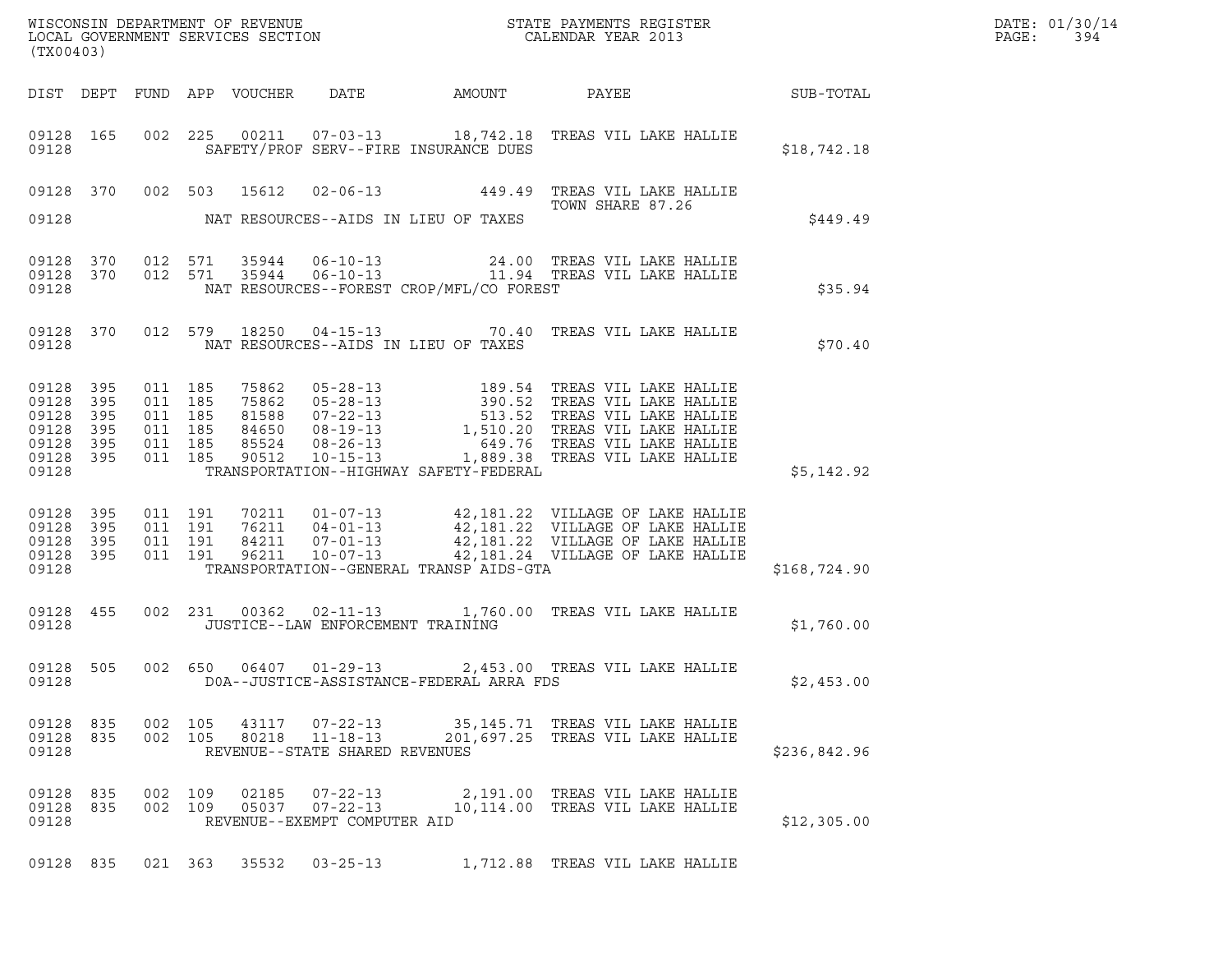| (TX00403) |      |      |     | WISCONSIN DEPARTMENT OF REVENUE<br>LOCAL GOVERNMENT SERVICES SECTION |                               | STATE PAYMENTS REGISTER<br>CALENDAR YEAR 2013 |       |              | PAGE: | DATE: 01/30/14<br>395 |
|-----------|------|------|-----|----------------------------------------------------------------------|-------------------------------|-----------------------------------------------|-------|--------------|-------|-----------------------|
| DIST      | DEPT | FUND | APP | <b>VOUCHER</b>                                                       | DATE                          | AMOUNT                                        | PAYEE | SUB-TOTAL    |       |                       |
| 09128     |      |      |     |                                                                      | REVENUE--LOTTERY CREDIT -     |                                               |       | \$1,712.88   |       |                       |
| 09128     |      |      |     |                                                                      | DISTRICT TOTAL APPROPRIATIONS |                                               |       | \$448,239.67 |       |                       |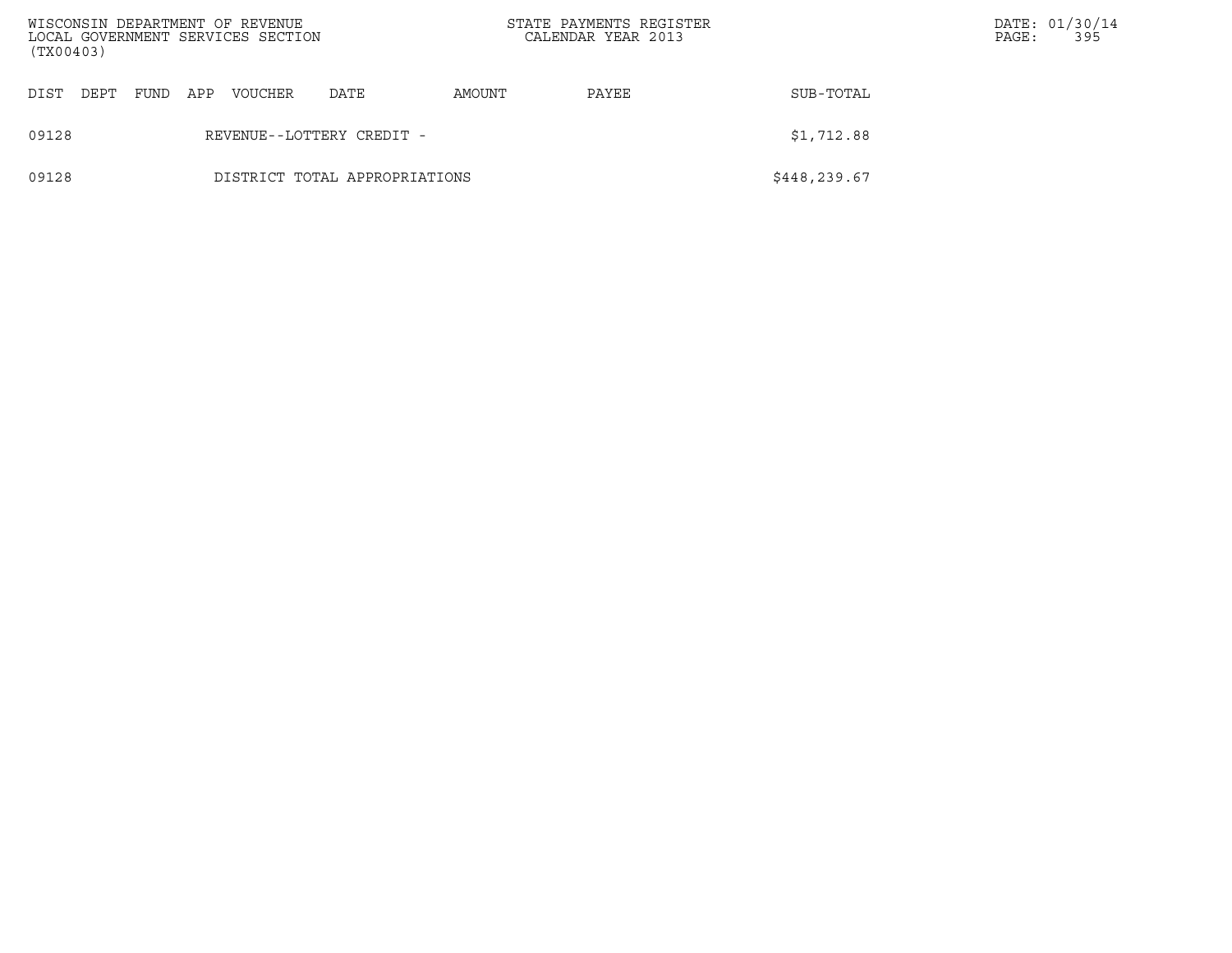| (TX00403)          |         |         |       |                                             |                                                                                 |                                                                                                                                                                                                                                                                                                                              |               |  |
|--------------------|---------|---------|-------|---------------------------------------------|---------------------------------------------------------------------------------|------------------------------------------------------------------------------------------------------------------------------------------------------------------------------------------------------------------------------------------------------------------------------------------------------------------------------|---------------|--|
|                    |         |         |       |                                             |                                                                                 |                                                                                                                                                                                                                                                                                                                              |               |  |
|                    |         |         |       |                                             | 09161 SAFETY/PROF SERV--FIRE INSURANCE DUES                                     | 09161 165 002 225 00212 07-03-13 1,022.73 TREAS VIL NEW AUBURN                                                                                                                                                                                                                                                               | \$1,022.73    |  |
|                    |         |         |       |                                             | a sa taon an t-aisean.<br>Tantara<br>09161 NAT RESOURCES--AIDS IN LIEU OF TAXES | 09161 370 002 503 15613 02-06-13 1,919.28 TREAS VIL NEW AUBURN<br>TOWN SHARE 439.41                                                                                                                                                                                                                                          | \$1,919.28    |  |
|                    |         |         |       |                                             | 09161    WAT RESOURCES--FOREST CROP/MFL/CO FOREST                               | 09161 370 012 571 35945 06-10-13 8.00 TREAS VIL NEW AUBURN                                                                                                                                                                                                                                                                   | \$8.00        |  |
|                    |         |         |       |                                             |                                                                                 | 09161 370 012 579 18251 04-15-13 9.50 TREAS VIL NEW AUBURN                                                                                                                                                                                                                                                                   | \$9.50        |  |
|                    |         |         |       |                                             |                                                                                 | 09161 370 074 670 40302 05-20-13 1,971.35 TREAS VIL NEW AUBURN                                                                                                                                                                                                                                                               | \$1,971.35    |  |
|                    |         |         |       |                                             | 09161 TRANSPORTATION--HIGHWAY SAFETY-FEDERAL                                    | 09161 395 011 185 70828 04-08-13 3,970.04 TREAS VIL NEW AUBURN                                                                                                                                                                                                                                                               | \$3,970.04    |  |
| 09161              |         |         |       |                                             | TRANSPORTATION--GENERAL TRANSP AIDS-GTA                                         | $\begin{array}{cccccccc} 09161 & 395 & 011 & 191 & 70212 & 01-07-13 & & 4\,, 979.14 & \text{TREAS VIL NEW AUBURN} \\ 09161 & 395 & 011 & 191 & 76212 & 04-01-13 & & 4\,, 979.14 & \text{TREAS VIL NEW AUBURN} \\ 09161 & 395 & 011 & 191 & 84212 & 07-01-13 & & 4\,, 979.14 & \text{TREAS VIL NEW AUBURN} \\ 09161 & 395 & $ | \$19,916.59   |  |
|                    |         |         |       | 09161    UUSTICE--LAW ENFORCEMENT TRAINING  |                                                                                 | 09161 455 002 231 00079 11-01-13 160.00 TREAS VIL NEW AUBURN                                                                                                                                                                                                                                                                 | \$160.00      |  |
|                    |         |         |       | 09161 REVENUE--STATE SHARED REVENUES        |                                                                                 | 09161 835 002 105 43118 07-22-13 20,574.02 TREAS VIL NEW AUBURN 09161 835 002 105 80219 11-18-13 117,643.45 TREAS VIL NEW AUBURN                                                                                                                                                                                             | \$138,217.47  |  |
| 09161 835<br>09161 | 002 109 |         | 02186 | 07-22-13<br>REVENUE--EXEMPT COMPUTER AID    |                                                                                 | 388.00 TREAS VIL NEW AUBURN                                                                                                                                                                                                                                                                                                  | \$388.00      |  |
| 09161 835<br>09161 |         | 021 363 | 35533 | $03 - 25 - 13$<br>REVENUE--LOTTERY CREDIT - |                                                                                 | 617.79 TREAS VIL NEW AUBURN                                                                                                                                                                                                                                                                                                  | \$617.79      |  |
| 09161              |         |         |       | DISTRICT TOTAL APPROPRIATIONS               |                                                                                 |                                                                                                                                                                                                                                                                                                                              | \$168, 200.75 |  |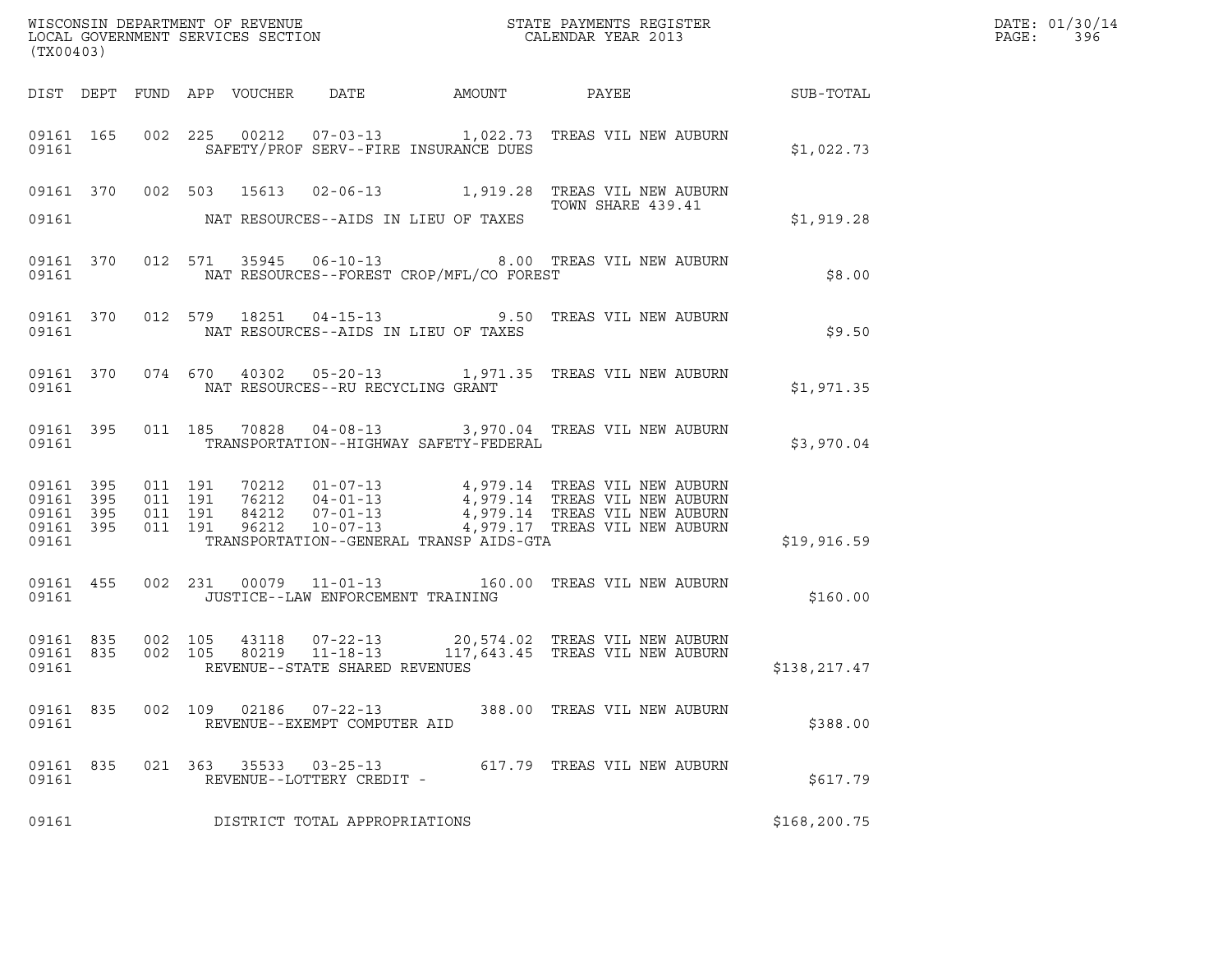| WISCONSIN DEPARTMENT OF REVENUE<br>LOCAL GOVERNMENT SERVICES SECTION<br>(TX00403) |            |                                          |         |                |                                                                                              | STATE PAYMENTS REGISTER<br>CALENDAR YEAR 2013                                                                                                                                            |               | DATE: 01/30/14<br>$\mathtt{PAGE:}$<br>397 |
|-----------------------------------------------------------------------------------|------------|------------------------------------------|---------|----------------|----------------------------------------------------------------------------------------------|------------------------------------------------------------------------------------------------------------------------------------------------------------------------------------------|---------------|-------------------------------------------|
|                                                                                   |            |                                          |         |                |                                                                                              | DIST DEPT FUND APP VOUCHER DATE AMOUNT PAYEE                                                                                                                                             | SUB-TOTAL     |                                           |
| 09206 165<br>09206                                                                |            | 002 225                                  |         |                | SAFETY/PROF SERV--FIRE INSURANCE DUES                                                        | 00213  07-03-13  8,803.66  TREAS CITY BLOOMER                                                                                                                                            | \$8,803.66    |                                           |
| 09206 370<br>09206                                                                |            |                                          | 095 512 |                | NAT RESOURCES--STEWARDSHIP 2000                                                              | 01220  12-18-13  14,628.12  TREAS CITY BLOOMER                                                                                                                                           | \$14,628.12   |                                           |
| 09206 395<br>09206<br>09206<br>09206 395<br>09206                                 | 395<br>395 | 011 162<br>011 162<br>011 162<br>011 162 |         | 72009<br>98009 | 78009  04-01-13<br>86009  07-01-13<br>TRANSPORTATION--CONNECTING HIGHWAY AIDS                | 01-07-13 4,075.43 CITY OF BLOOMER<br>04-01-13   4,075.43   CITY OF BLOOMER<br>07-01-13   4,075.43   CITY OF BLOOMER<br>10-07-13   4,075.44   CITY OF BLOOMER                             | \$16,301.73   |                                           |
| 09206 395<br>09206<br>09206<br>09206 395<br>09206                                 | 395<br>395 | 011 191<br>011 191<br>011 191<br>011 191 |         |                | TRANSPORTATION--GENERAL TRANSP AIDS-GTA                                                      | 10213  01-07-13  43,822.85  CITY OF BLOOMER<br>76213  04-01-13  43,822.85  CITY OF BLOOMER<br>84213  07-01-13  43,822.85  CITY OF BLOOMER<br>96213  10-07-13  43,822.85  CITY OF BLOOMER | \$175, 291.40 |                                           |
| 09206 435<br>09206                                                                |            |                                          |         |                | 005  162  01HSD  09-03-13  5,119.65  CITY BLOOMER<br>HS--AMBULANCE FUNDING ASSISTANCE GRANTS |                                                                                                                                                                                          | \$5,119.65    |                                           |
| 09206 435<br>09206                                                                |            |                                          |         | 005 163 01LGS  | HS--PREPAID MEDICAL TRANSPORT REIMBURSE                                                      | 11-18-13 20,900.00 BLOOMER COMM AMBULANCE                                                                                                                                                | \$20,900.00   |                                           |
| 09206 455<br>09206                                                                |            |                                          |         |                | JUSTICE--LAW ENFORCEMENT TRAINING                                                            | 002 231 00168 02-06-13 1,120.00 TREAS CITY BLOOMER                                                                                                                                       | \$1,120.00    |                                           |
| 09206 835<br>09206 835<br>09206                                                   |            | 002 105<br>002 105                       |         | 43119          | 07-22-13<br>80220 11-18-13<br>REVENUE--STATE SHARED REVENUES                                 | 110,879.90 TREAS CITY BLOOMER<br>606,485.60 TREAS CITY BLOOMER                                                                                                                           | \$717,365.50  |                                           |
| 09206 835<br>09206 835<br>09206                                                   |            | 002 109<br>002 109                       |         | 02187<br>05038 | REVENUE--EXEMPT COMPUTER AID                                                                 | 07-22-13 3,587.00 TREAS CITY BLOOMER<br>07-22-13 2,137.00 TREAS CITY BLOOMER                                                                                                             | \$5,724.00    |                                           |
| 09206                                                                             |            |                                          |         |                | DISTRICT TOTAL APPROPRIATIONS                                                                |                                                                                                                                                                                          | \$965,254.06  |                                           |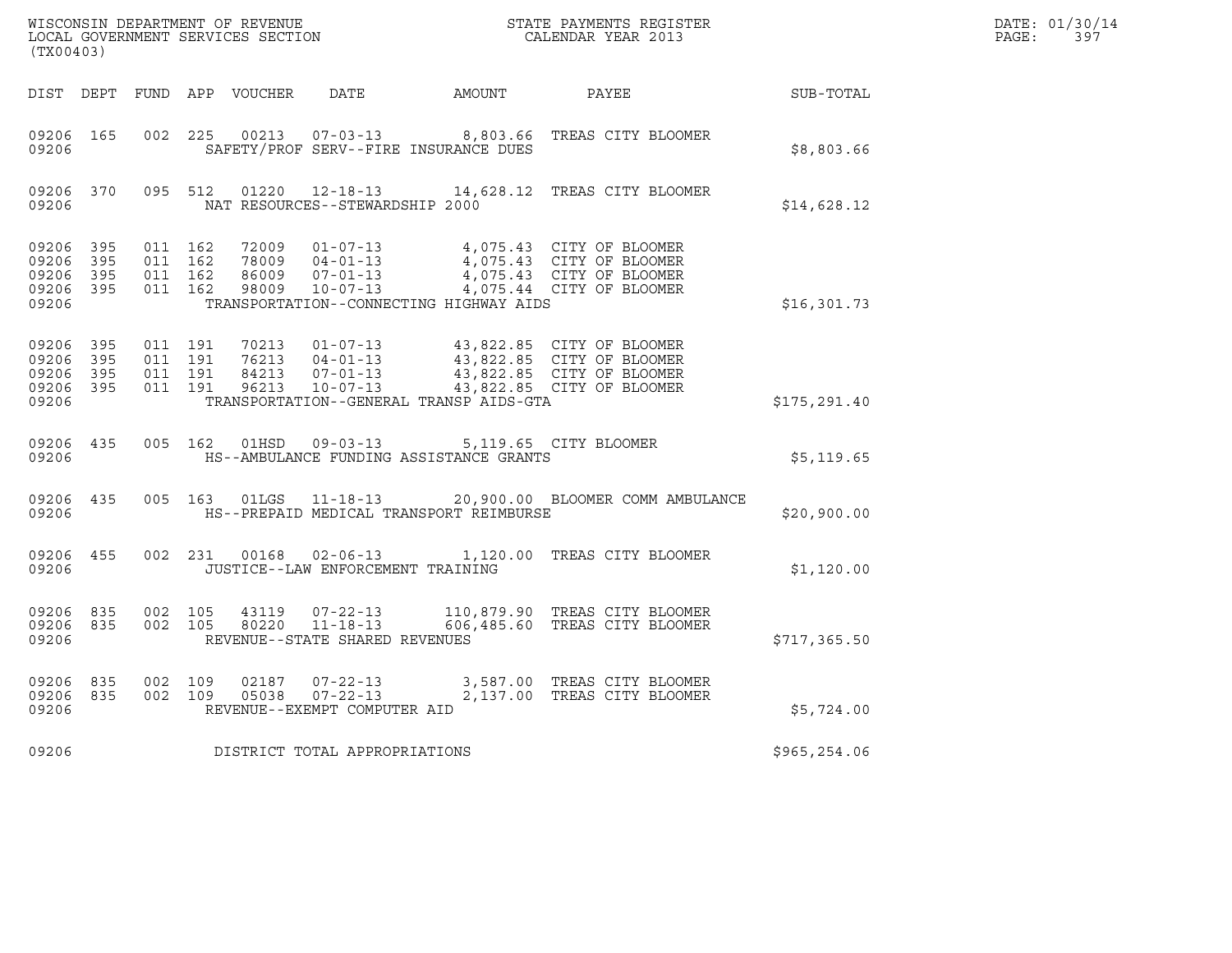| DATE: | 01/30/14 |
|-------|----------|
| PAGE: | 398      |

| % WISCONSIN DEPARTMENT OF REVENUE $$\tt STATE$ PAYMENTS REGISTER LOCAL GOVERNMENT SERVICES SECTION $$\tt CALENDAR$ YEAR 2013<br>(TX00403) |           |                               |         |                            |                                   |                                          |                                                                                                                                                                                                                                                                                        |                  | DATE: 01/30/14<br>PAGE:<br>398 |
|-------------------------------------------------------------------------------------------------------------------------------------------|-----------|-------------------------------|---------|----------------------------|-----------------------------------|------------------------------------------|----------------------------------------------------------------------------------------------------------------------------------------------------------------------------------------------------------------------------------------------------------------------------------------|------------------|--------------------------------|
|                                                                                                                                           |           |                               |         | DIST DEPT FUND APP VOUCHER | DATE                              | AMOUNT                                   | PAYEE                                                                                                                                                                                                                                                                                  | <b>SUB-TOTAL</b> |                                |
| 09211                                                                                                                                     | 09211 115 |                               |         |                            | AGRICULTURE--CLEAN SWEEP GRANTS   |                                          | 074 778 02531 03-15-13 7,300.00 TREAS CITY CHIPPEWA FALLS                                                                                                                                                                                                                              | \$7,300.00       |                                |
| 09211                                                                                                                                     | 09211 165 |                               |         |                            |                                   | SAFETY/PROF SERV--FIRE INSURANCE DUES    | 002 225 00214 07-03-13 30,368.61 TREAS CITY CHIPPEWA FALLS                                                                                                                                                                                                                             | \$30,368.61      |                                |
|                                                                                                                                           |           |                               |         | 09211 370 002 503 16279    |                                   |                                          | 03-05-13 5,938.63 TREAS CITY CHIPPEWA FALLS<br><b>TOWN SHARE 2152.54</b>                                                                                                                                                                                                               |                  |                                |
| 09211                                                                                                                                     |           |                               |         |                            |                                   | NAT RESOURCES--AIDS IN LIEU OF TAXES     |                                                                                                                                                                                                                                                                                        | \$5,938.63       |                                |
| 09211                                                                                                                                     | 09211 370 |                               |         |                            |                                   | NAT RESOURCES--AIDS IN LIEU OF TAXES     | 012 579 18252 04-15-13 13.80 TREAS CITY CHIPPEWA FALLS                                                                                                                                                                                                                                 | \$13.80          |                                |
| 09211 395<br>09211 395<br>09211 395<br>09211 395<br>09211                                                                                 |           | 011 162<br>011 162<br>011 162 | 011 162 |                            |                                   | TRANSPORTATION--CONNECTING HIGHWAY AIDS  | 72010  01-07-13  13,521.30  CITY OF CHIPPEWA FALLS<br>78010  04-01-13  13,521.30  CITY OF CHIPPEWA FALLS<br>86010  07-01-13  13,521.30  CITY OF CHIPPEWA FALLS<br>98010  10-07-13  13,521.33  CITY OF CHIPPEWA FALLS                                                                   | \$54,085.23      |                                |
| 09211 395<br>09211 395<br>09211 395<br>09211 395<br>09211                                                                                 |           | 011 176<br>011 176<br>011 176 | 011 176 |                            |                                   | TRANSPORTATION--BICYCLE & PEDESTRIAN AID | 00003 12-30-13 17,541.00 CITY OF CHIPPEWA FALLS<br>80003 06-14-13 29,234.00 CITY OF CHIPPEWA FALLS<br>88003 07-08-13 29,235.00 CITY OF CHIPPEWA FALLS<br>92003 09-30-13 29,235.00 CITY OF CHIPPEWA FALLS                                                                               | \$105, 245.00    |                                |
| 09211 395<br>09211 395<br>09211 395<br>09211 395<br>09211                                                                                 |           | 011 191<br>011 191<br>011 191 | 011 191 |                            |                                   | TRANSPORTATION--GENERAL TRANSP AIDS-GTA  | $\begin{tabular}{lllllllllllll} 70214 & 01-07-13 & 144,597.98 & CITY OF CHIPPEWA FALLS \\ 76214 & 04-01-13 & 144,597.98 & CITY OF CHIPPEWA FALLS \\ 84214 & 07-01-13 & 144,597.98 & CITY OF CHIPPEWA FALLS \\ 96214 & 10-07-13 & 144,597.98 & CITY OF CHIPPEWA FALLS \\ \end{tabular}$ | \$578,391.92     |                                |
| 09211 435<br>09211                                                                                                                        |           | 005 162                       |         | 01HSD                      | $09 - 03 - 13$                    | HS--AMBULANCE FUNDING ASSISTANCE GRANTS  | 6,681.81 CITY CHIPPEWA FALLS                                                                                                                                                                                                                                                           | \$6,681.81       |                                |
| 09211                                                                                                                                     |           |                               |         |                            |                                   | HS--PREPAID MEDICAL TRANSPORT REIMBURSE  | 09211 435 005 163 01LGS 11-18-13 46,400.00 CHIPPEWA FALLS FIRE                                                                                                                                                                                                                         | \$46,400.00      |                                |
| 09211                                                                                                                                     |           |                               |         |                            | JUSTICE--LAW ENFORCEMENT TRAINING |                                          | 09211 455 002 231 00204 02-07-13 3,840.00 TREAS CITY CHIPPEWA FALLS                                                                                                                                                                                                                    | \$3,840.00       |                                |
| 09211                                                                                                                                     |           |                               |         |                            |                                   | DOA--LAND INFORMATION BOARD GRANTS       | 09211 505 002 116 08242 03-18-13 30,000.00 TREAS CITY CHIPPEWA FALLS                                                                                                                                                                                                                   | \$30,000.00      |                                |
|                                                                                                                                           |           |                               |         |                            |                                   |                                          | 09211 835 002 105 43120 07-22-13 665,250.96 TREAS CITY CHIPPEWA FALLS                                                                                                                                                                                                                  |                  |                                |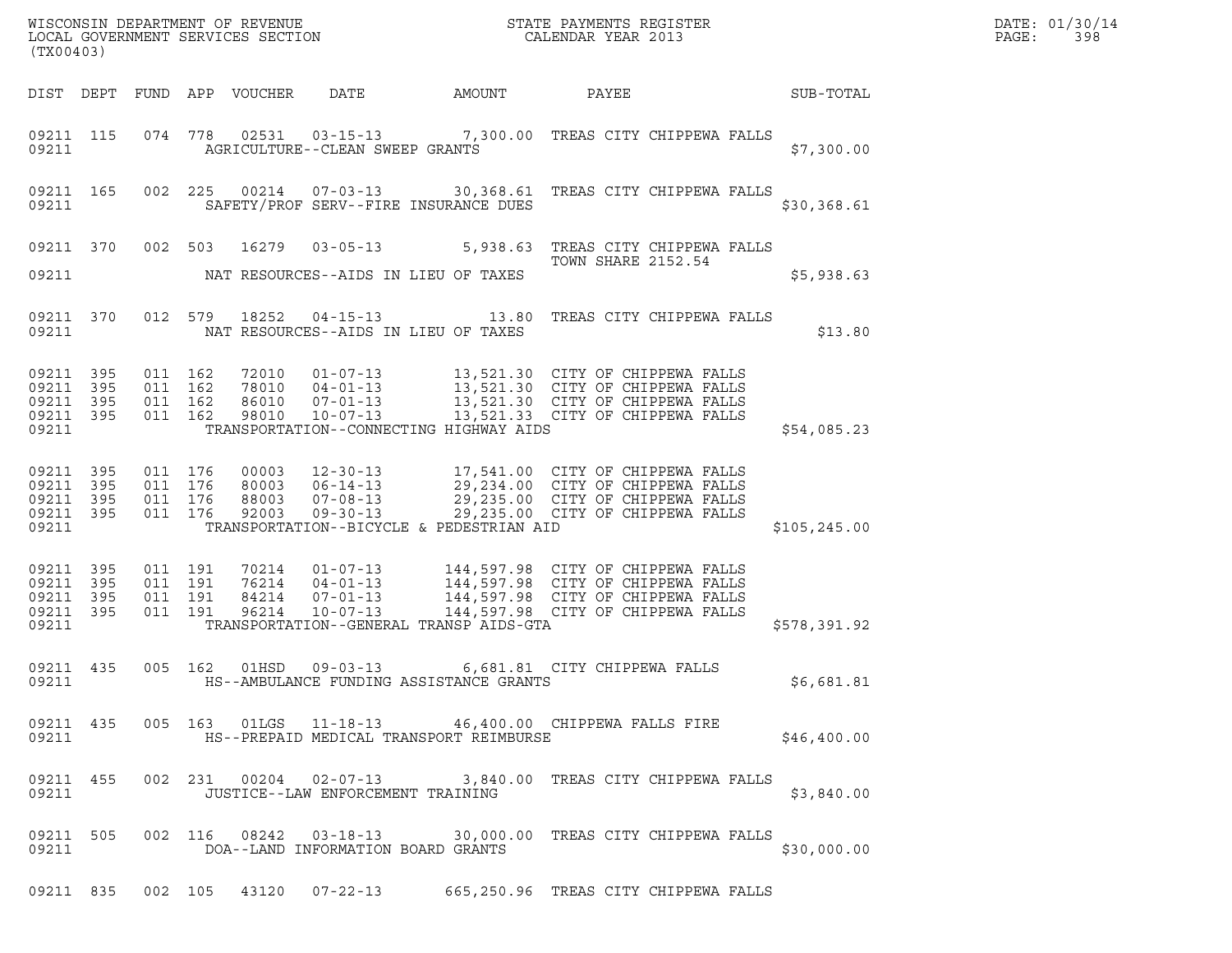| WISCONSIN DEPARTMENT OF REVENUE<br>LOCAL GOVERNMENT SERVICES SECTION<br>(TX00403) | STATE PAYMENTS REGISTER<br>CALENDAR YEAR 2013 | DATE: 01/30/14<br>PAGE:<br>399 |
|-----------------------------------------------------------------------------------|-----------------------------------------------|--------------------------------|

(TX00403) DIST DEPT FUND APP VOUCHER DATE AMOUNT PAYEE SUB-TOTAL 09211 835 002 105 80221 11-18-13 2,647,173.07 TREAS CITY CHIPPEWA FALLS <sup>09211</sup> REVENUE--STATE SHARED REVENUES \$3,312,424.03 09211 835 002 109 02188 07-22-13 84,322.00 TREAS CITY CHIPPEWA FALLS 09211 835 002 109 05039 07-22-13 138,679.00 TREAS CITY CHIPPEWA FALLS <sup>09211</sup> REVENUE--EXEMPT COMPUTER AID \$223,001.00 09211 835 002 501 00001 02-01-13 134,302.35 TREAS CITY CHIPPEWA FALLS 09211 835 002 501 00001 02-01-13 134,302.35 TREAS CITY CHIPPEWA FALLS<br>19211 DOA-PAYMENT FOR MUNICIPAL SERVICES AID \$134,302.35 09211 835 021 363 35534 03-25-13 5,583.00 TREAS CITY CHIPPEWA FALLS <sup>09211</sup> REVENUE--LOTTERY CREDIT - \$5,583.00

09211 REVENUE--LOTTERY CREDIT -<br>
DISTRICT TOTAL APPROPRIATIONS \$4,543,575.38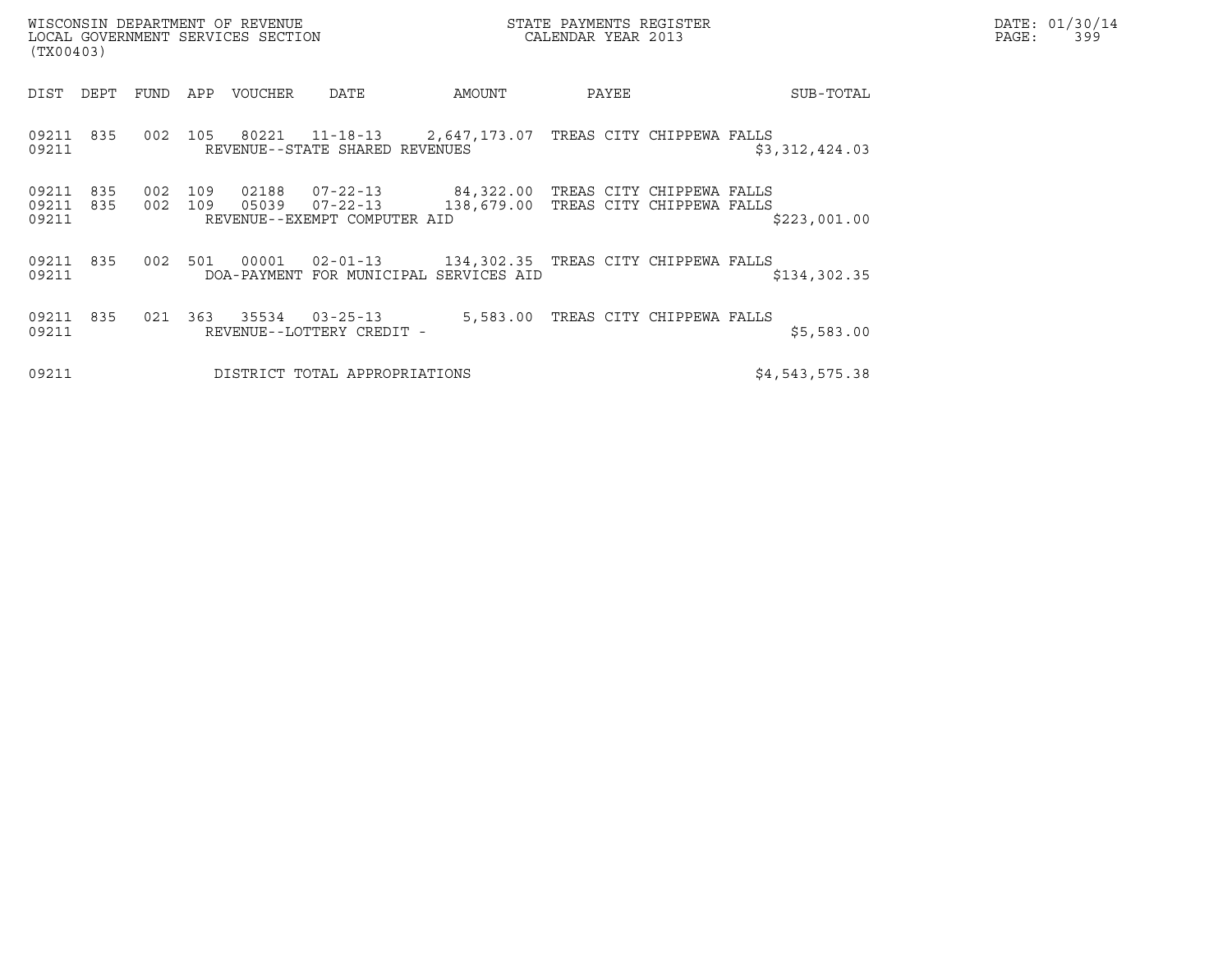| DATE: | 01/30/14 |
|-------|----------|
| PAGE: | 400      |

| (TX00403)                                             |     |                               |                               |                            |                                                            |                                          |                                                                                                                                                                                          |                  | DATE: 01/30/14<br>$\mathtt{PAGE}$ :<br>400 |
|-------------------------------------------------------|-----|-------------------------------|-------------------------------|----------------------------|------------------------------------------------------------|------------------------------------------|------------------------------------------------------------------------------------------------------------------------------------------------------------------------------------------|------------------|--------------------------------------------|
|                                                       |     |                               |                               | DIST DEPT FUND APP VOUCHER |                                                            | DATE AMOUNT                              | PAYEE                                                                                                                                                                                    | <b>SUB-TOTAL</b> |                                            |
| 09213 165<br>09213                                    |     |                               |                               |                            |                                                            | SAFETY/PROF SERV--FIRE INSURANCE DUES    | 002 225 00215 07-03-13 2,446.19 TREAS CITY CORNELL                                                                                                                                       | \$2,446.19       |                                            |
|                                                       |     |                               |                               |                            |                                                            |                                          | 09213 370 002 503 15614 02-06-13 67.88 TREAS CITY CORNELL<br>18.60                                                                                                                       |                  |                                            |
| 09213                                                 |     |                               |                               |                            |                                                            | NAT RESOURCES--AIDS IN LIEU OF TAXES     |                                                                                                                                                                                          | \$67.88          |                                            |
| 09213 370<br>09213 370<br>09213 370<br>09213          |     | 012 579<br>012 579<br>012 579 |                               | 18253<br>18253<br>18253    |                                                            | NAT RESOURCES--AIDS IN LIEU OF TAXES     | 34.58 TREAS CITY CORNELL<br>04-15-13 34.58 TREAS CITY CORNELL<br>04-15-13 2.55 TREAS CITY CORNELL<br>04-15-13 122.76 TREAS CITY CORNELL                                                  | \$159.89         |                                            |
| 09213 370<br>09213                                    |     |                               |                               |                            | NAT RESOURCES--RU RECYCLING GRANT                          |                                          | 074 670 40303 05-20-13 10,232.32 TREAS CITY CORNELL                                                                                                                                      | \$10, 232.32     |                                            |
| 09213 395<br>09213 395<br>09213<br>09213 395<br>09213 | 395 | 011 191                       | 011 191<br>011 191<br>011 191 |                            |                                                            | TRANSPORTATION--GENERAL TRANSP AIDS-GTA  | 70215  01-07-13  23,173.43  CITY OF CORNELL<br>76215  04-01-13  23,173.43  CITY OF CORNELL<br>84215  07-01-13  23,173.43  CITY OF CORNELL<br>96215  10-07-13  23,173.45  CITY OF CORNELL | \$92,693.74      |                                            |
| 09213 455<br>09213                                    |     |                               |                               |                            | JUSTICE--LAW ENFORCEMENT TRAINING                          |                                          | 002 231 00217 02-07-13 800.00 TREAS CITY CORNELL                                                                                                                                         | \$800.00         |                                            |
| 09213 505<br>09213                                    |     |                               |                               |                            |                                                            | DOA--JUSTICE-ASSISTANCE-FEDERAL ARRA FDS | 002 650 05885 01-16-13 1,120.00 TREAS CITY CORNELL                                                                                                                                       | \$1,120.00       |                                            |
| 09213 835<br>09213 835<br>09213                       |     | 002 105                       | 002 105                       | 80222                      | $11 - 18 - 13$<br>REVENUE--STATE SHARED REVENUES           |                                          | 43121  07-22-13  89,698.71  TREAS CITY CORNELL<br>475,726.43 TREAS CITY CORNELL                                                                                                          | \$565,425.14     |                                            |
| 09213 835<br>09213 835<br>09213                       |     | 002 109                       | 002 109                       | 02189<br>05040             | $07 - 22 - 13$<br>07-22-13<br>REVENUE--EXEMPT COMPUTER AID |                                          | 1,121.00 TREAS CITY CORNELL<br>2.00 TREAS CITY CORNELL                                                                                                                                   | \$1,123.00       |                                            |
| 09213 835<br>09213                                    |     |                               |                               |                            | 002 501 00001 02-01-13                                     | DOA-PAYMENT FOR MUNICIPAL SERVICES AID   | 1,150.12 TREAS CITY CORNELL                                                                                                                                                              | \$1,150.12       |                                            |
| 09213 835<br>09213                                    |     |                               |                               |                            | 021 363 35535 03-25-13<br>REVENUE--LOTTERY CREDIT -        |                                          | 645.14 TREAS CITY CORNELL                                                                                                                                                                | \$645.14         |                                            |
| 09213<br>DISTRICT TOTAL APPROPRIATIONS                |     |                               |                               |                            |                                                            |                                          |                                                                                                                                                                                          | \$675,863.42     |                                            |